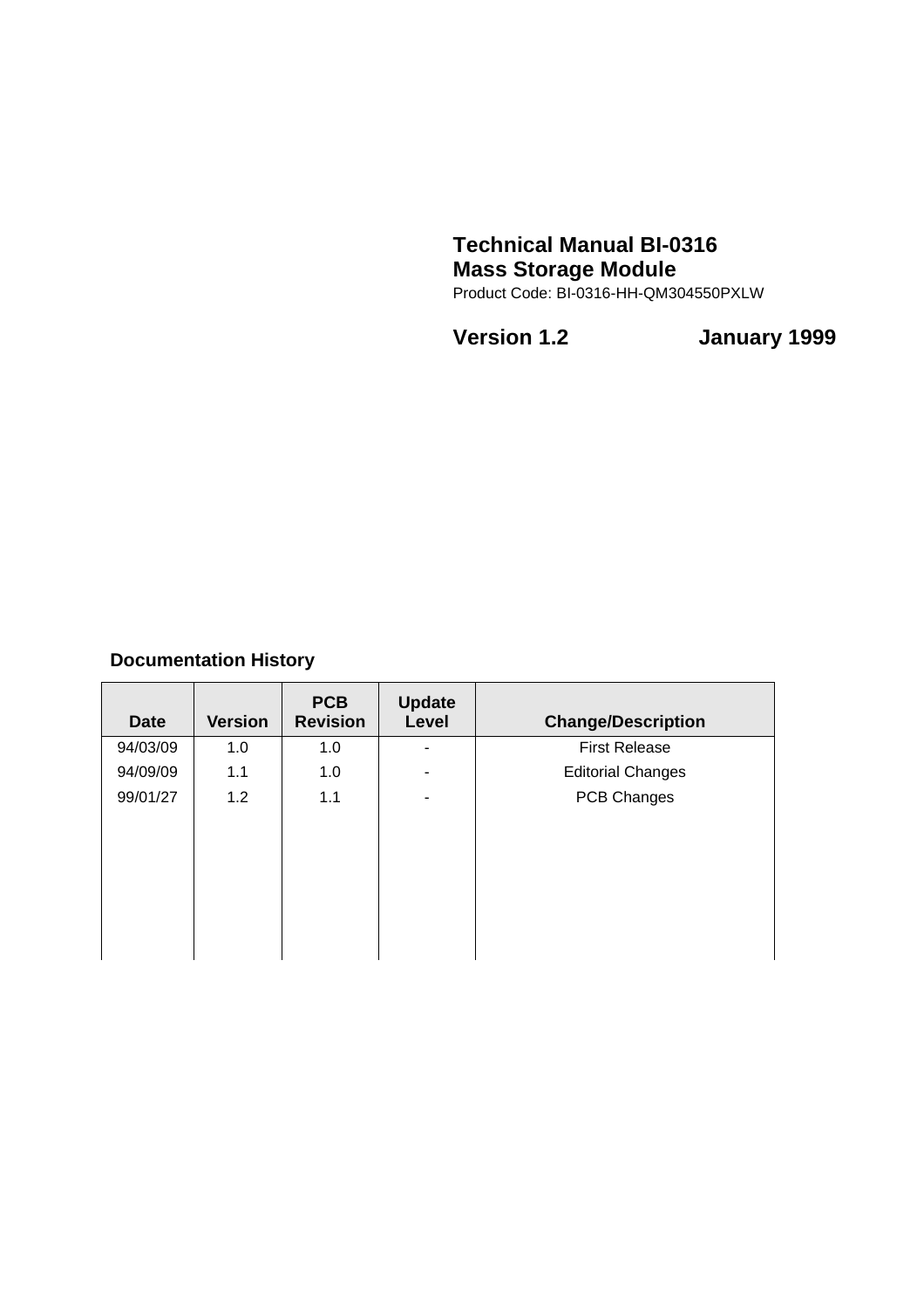# **Copyright**

Copyright © 1999 by Brand Innovators of Digital Products bv. All rights reserved. No part of this publication may be reproduced, transmitted, transcribed, stored in a retrieval system, or translated into any language or computer language, in any form or by any means, electronic, mechanical, magnetic, optical, chemical, manual or otherwise, without the prior written permission of Brand Innovators of Digital Products bv, Post Office Box 1377, 5602 BJ Eindhoven - The Netherlands.

# **Disclaimer**

The information in this document has been carefully checked and is believed to be entirely reliable. However, no responsibility is assumed for inaccuracies. Brand Innovators of Digital Products bv makes no representations or warranties with respect to the contents hereof and specifically disclaims any implied warranties of merchant ability or fitness for any particular purpose. Furthermore, Brand Innovators of Digital Products bv reserves the right to make changes to any product herein to improve reliability, function or design, without obligation of Brand Innovators of Digital Products bv to notify any person of such revision or changes. Brand Innovators of Digital Products bv does not assume any liability arising out of applications or use of any product or circuit described herein; neither does it convey any license under its patent rights nor the rights of others.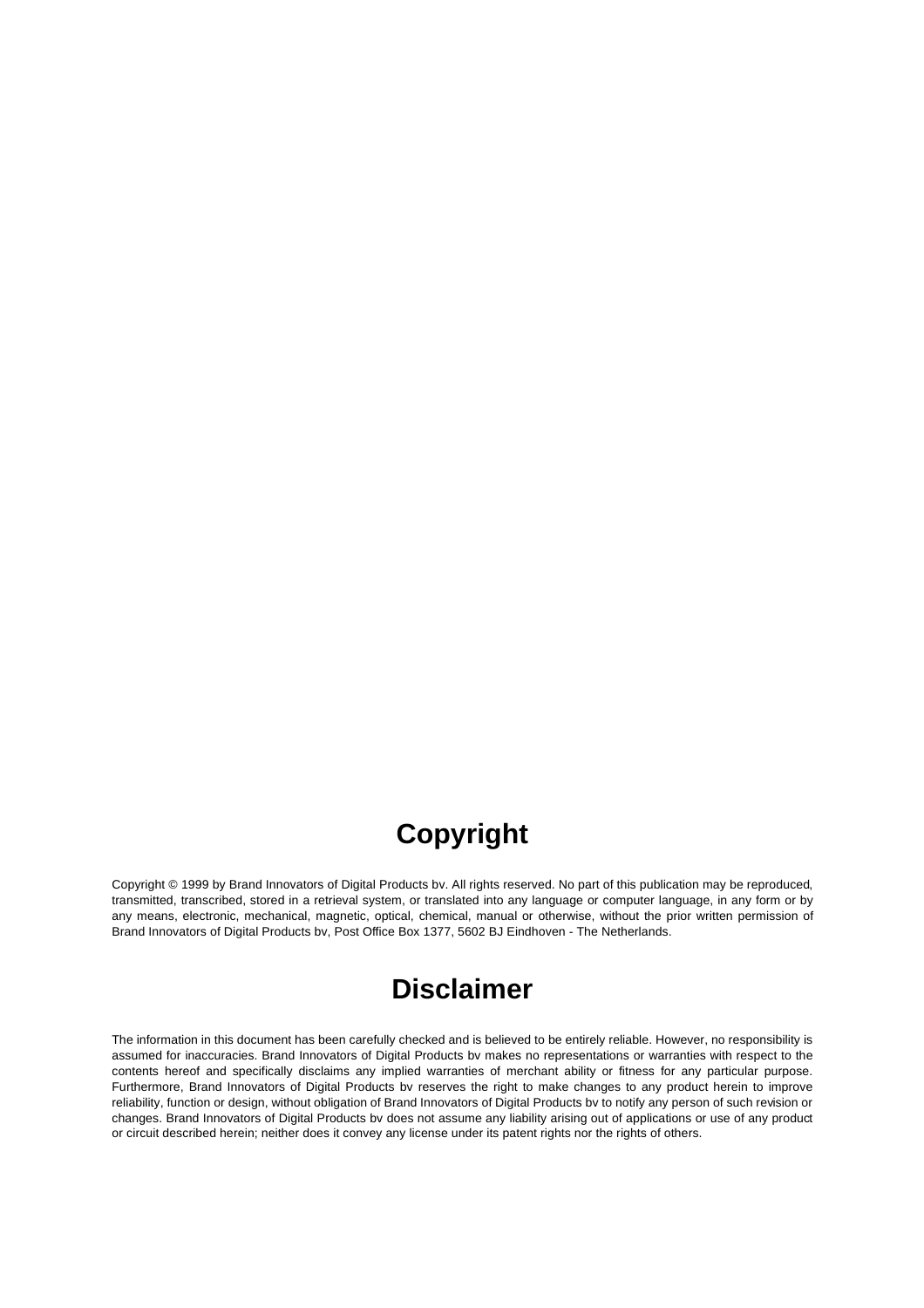# **Copyright**

Copyright (c) 1999 by COMPCONTROL INC.. All rights reserved. No part of this publication may be reproduced, transmitted, transcribed, stored in a retrieval system, or translated into any language or computer language, in any form or by any means, electronic, mechanical, magnetic, optical, chemical, manual or otherwise, without the prior written permission of COMPCON-TROL INC., 15466 Los Gatos Blvd. Suite 109-365 LOS GATOS, CALIFORNIA 95032.

# **Disclaimer**

The information in this document has been carefully checked and is believed to be entirely reliable. However, no responsibility is assumed for inaccuracies. COMPCONTROL INC. makes no representations or warranties with respect to the contents hereof and specifically disclaims any implied warranties of merchant ability or fitness for any particular purpose. Furthermore, COMP-CONTROL INC. reserves the right to make changes to any product herein to improve reliability, function or design, without obligation of COMPCONTROL INC. to notify any person of such revision or changes. COMPCONTROL INC. does not assume any liability arising out of applications or use of any product or circuit described herein; neither does it convey any license under its patent rights nor the rights of others.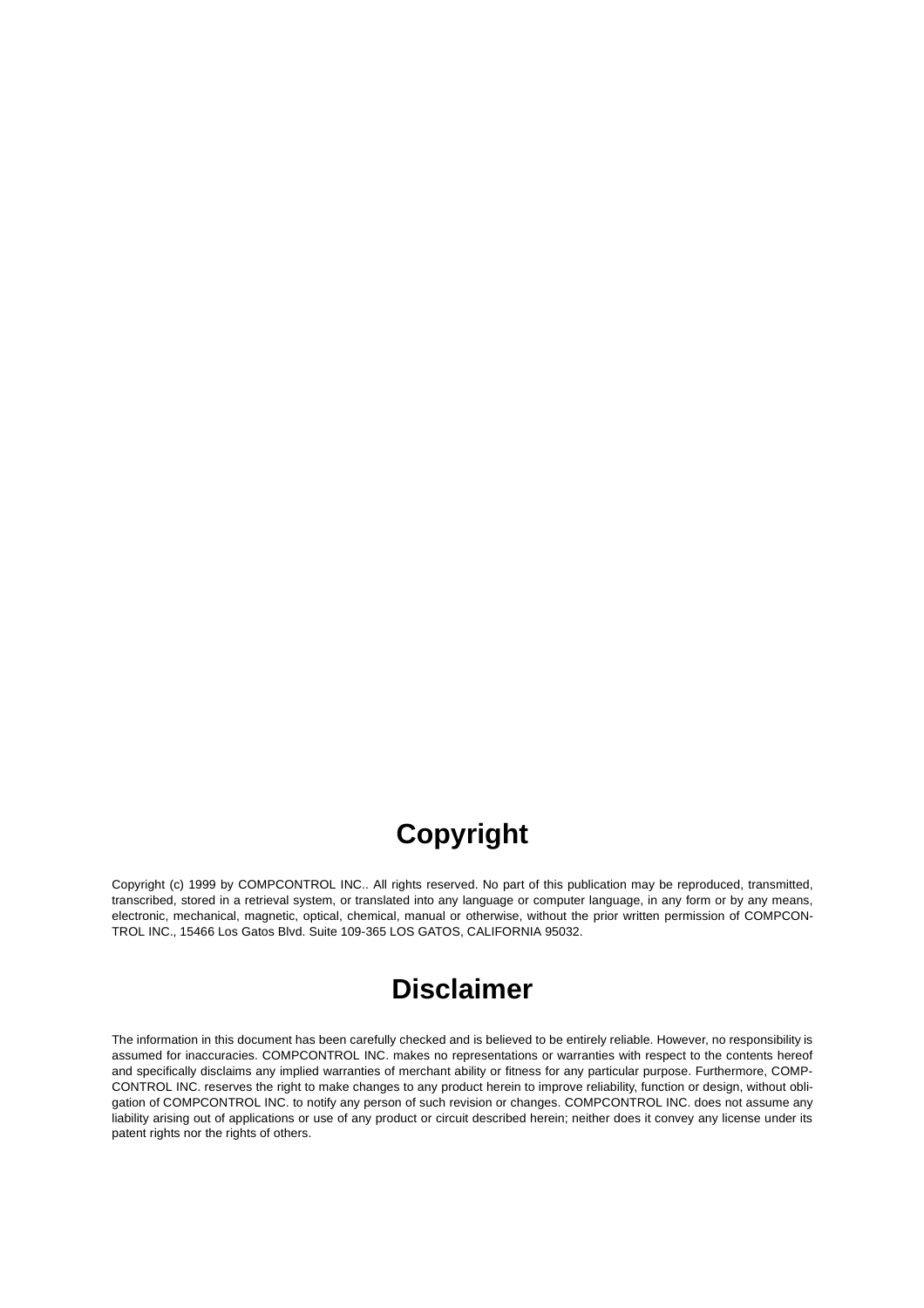# Table of Contents

| <b>Chapter 1</b> |                                                   |  |
|------------------|---------------------------------------------------|--|
| 1.1              |                                                   |  |
| 1.2              |                                                   |  |
|                  | 1.2.1                                             |  |
|                  | 1.2.2                                             |  |
|                  | 1.2.3                                             |  |
|                  | 1.2.4                                             |  |
| 1.3              |                                                   |  |
| 1.4              |                                                   |  |
| 1.5              |                                                   |  |
| <b>Chapter 2</b> |                                                   |  |
| 2.1              |                                                   |  |
| 2.2              |                                                   |  |
| 2.3              |                                                   |  |
|                  | 2.3.1                                             |  |
|                  | 2.3.2                                             |  |
|                  | 2.3.3                                             |  |
| 2.4              |                                                   |  |
|                  | 2.4.1                                             |  |
|                  | 2.4.2                                             |  |
| 2.5              | 2.5.1                                             |  |
|                  | 2.5.2                                             |  |
| 2.6              |                                                   |  |
|                  | 2.6.1                                             |  |
|                  | Option II. Flatcable Connection 2-6<br>2.6.2      |  |
|                  | 2.6.3                                             |  |
| 2.7              |                                                   |  |
| <b>Chapter 3</b> | Installation Procedures 3-1                       |  |
| 3.1              |                                                   |  |
| 3.2              |                                                   |  |
| 3.3              |                                                   |  |
|                  | 3.3.1                                             |  |
|                  | 3.3.2                                             |  |
|                  | Mixing Buses Having Different Widths 3-3<br>3.3.3 |  |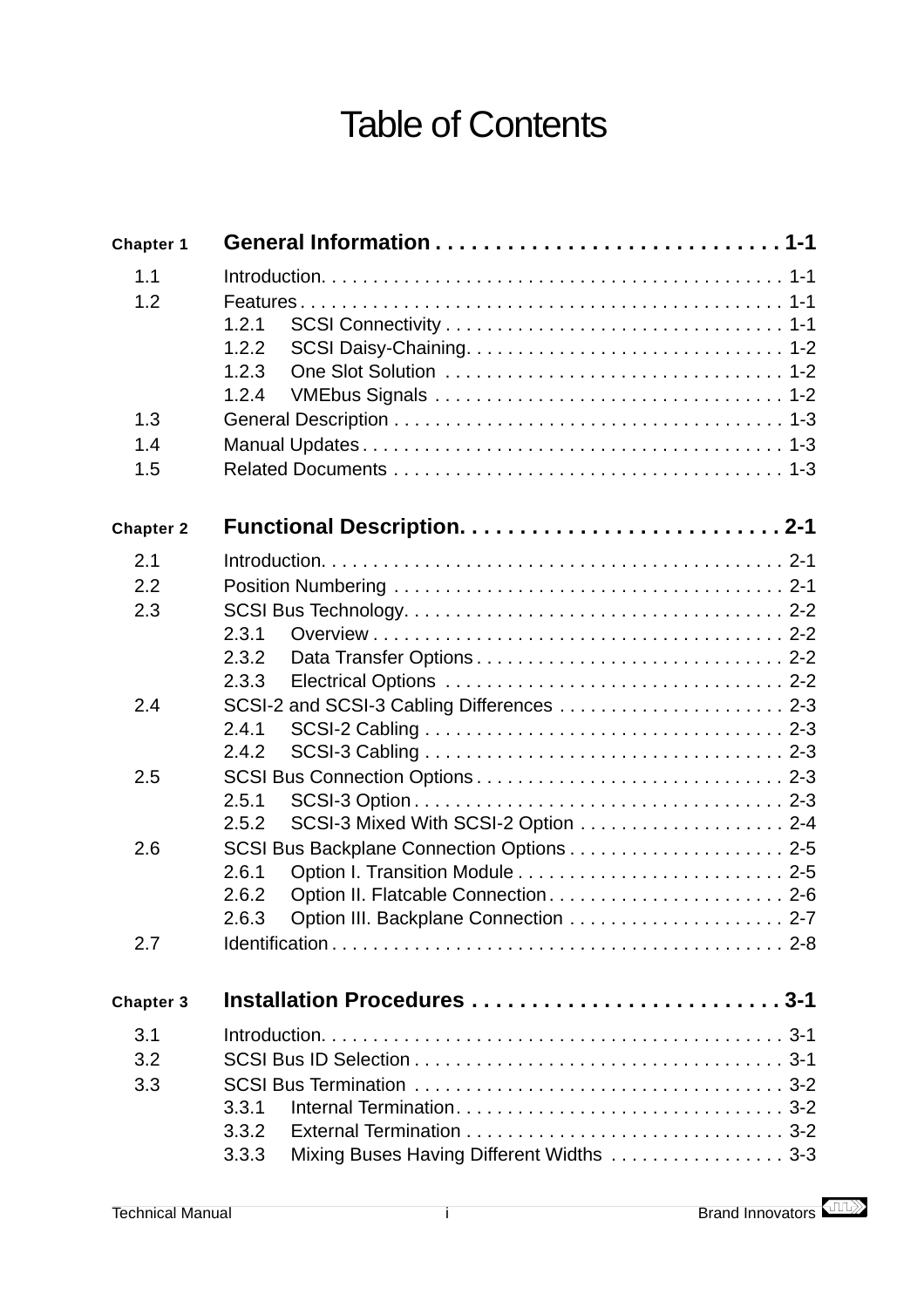| 3.4               |       |
|-------------------|-------|
| 3.5               | 3.5.1 |
| 3.6               |       |
| Appendix A        |       |
| <b>Appendix B</b> |       |
| Appendix C        |       |
| Appendix D        |       |
| <b>Appendix E</b> |       |
| <b>Appendix F</b> |       |
| Appendix G        |       |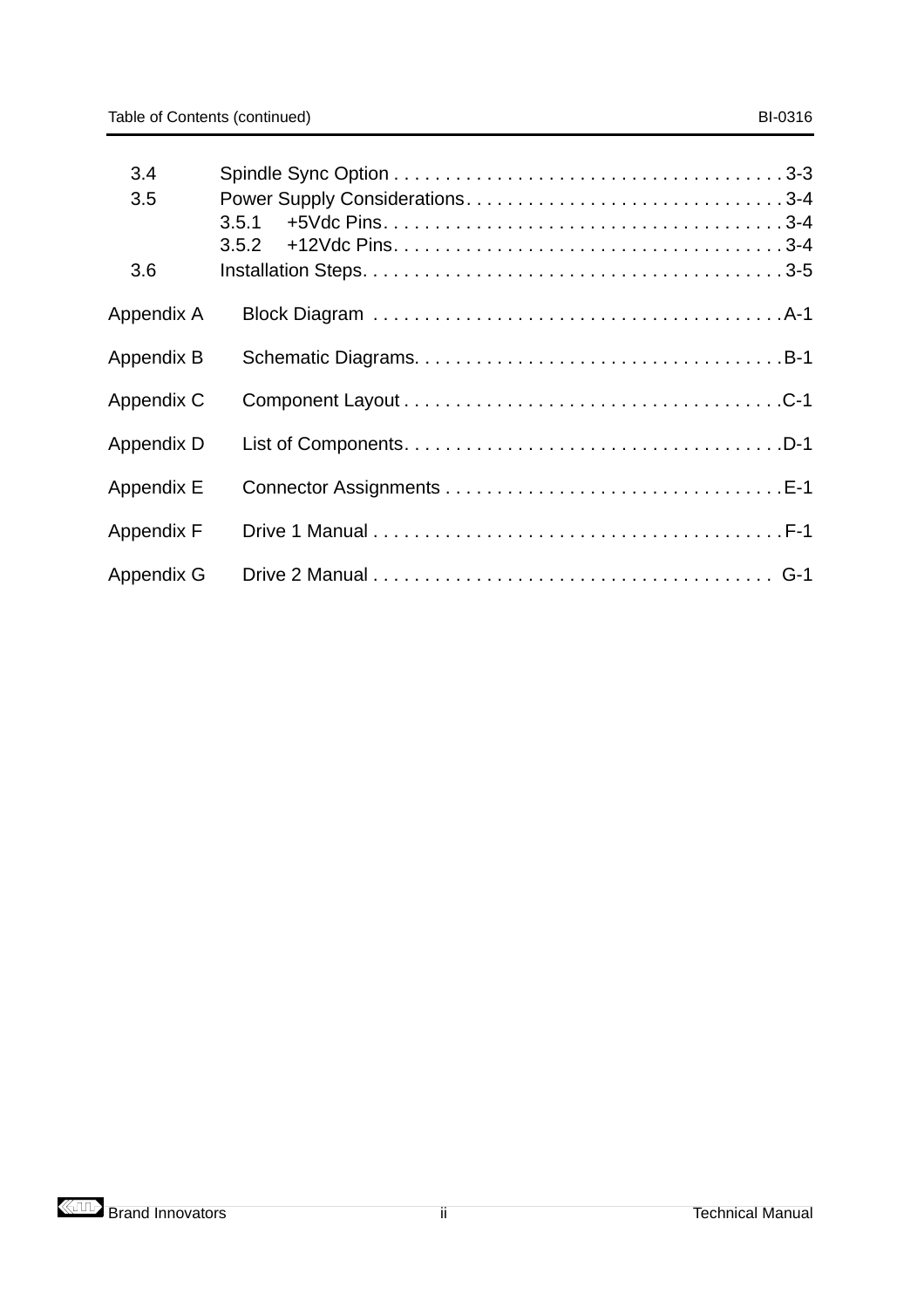# List of Figures

| SCSI-3 to SCSI-2 Daisy-Chain Option 2-4 |
|-----------------------------------------|
|                                         |
|                                         |
|                                         |
|                                         |
|                                         |
|                                         |
|                                         |
|                                         |
|                                         |
|                                         |
|                                         |
|                                         |
|                                         |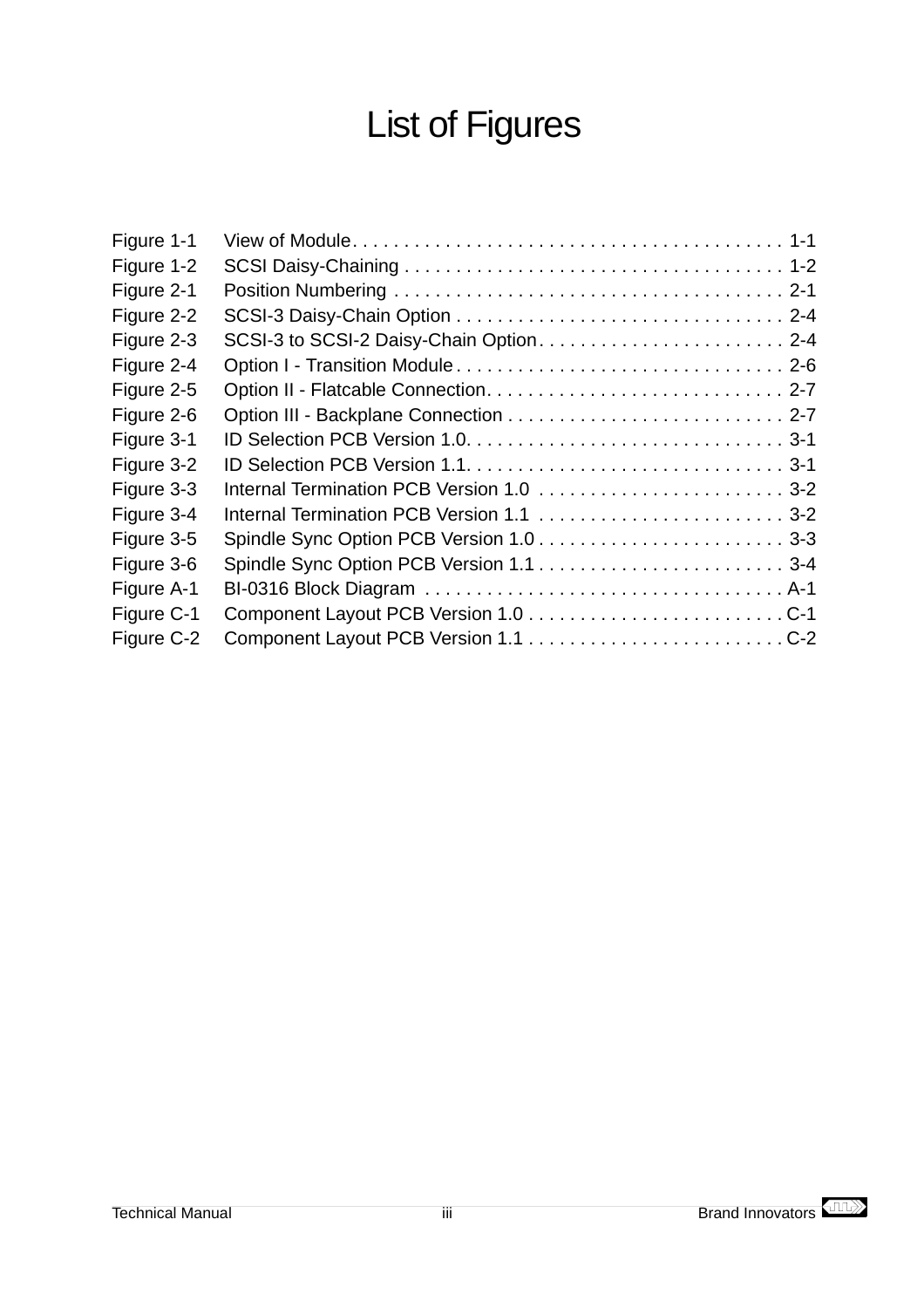# List of Tables

| Termination Products for 68-pin High Density Connector 2-4 |
|------------------------------------------------------------|
| Termination Products for 50-pin Low Density Connector 2-5  |
| Termination Products for SCSI-3 to SCSI-2 FeedThru. 3-3    |
|                                                            |
|                                                            |
| VMEbus P2 Assignments (Single-Ended)  E-2                  |
|                                                            |
| P3, P5-P6 SCSI-3 Connectors (Single-Ended)  E-4            |
| P3, P5-P6 SCSI-3 Connectors (Differential) E-5             |
| P7-P10 SCSI-2 Connectors (Single-Ended)  E-6               |
|                                                            |
|                                                            |
|                                                            |
| P15-P16 Drive Options Connector E-8                        |
|                                                            |
|                                                            |
|                                                            |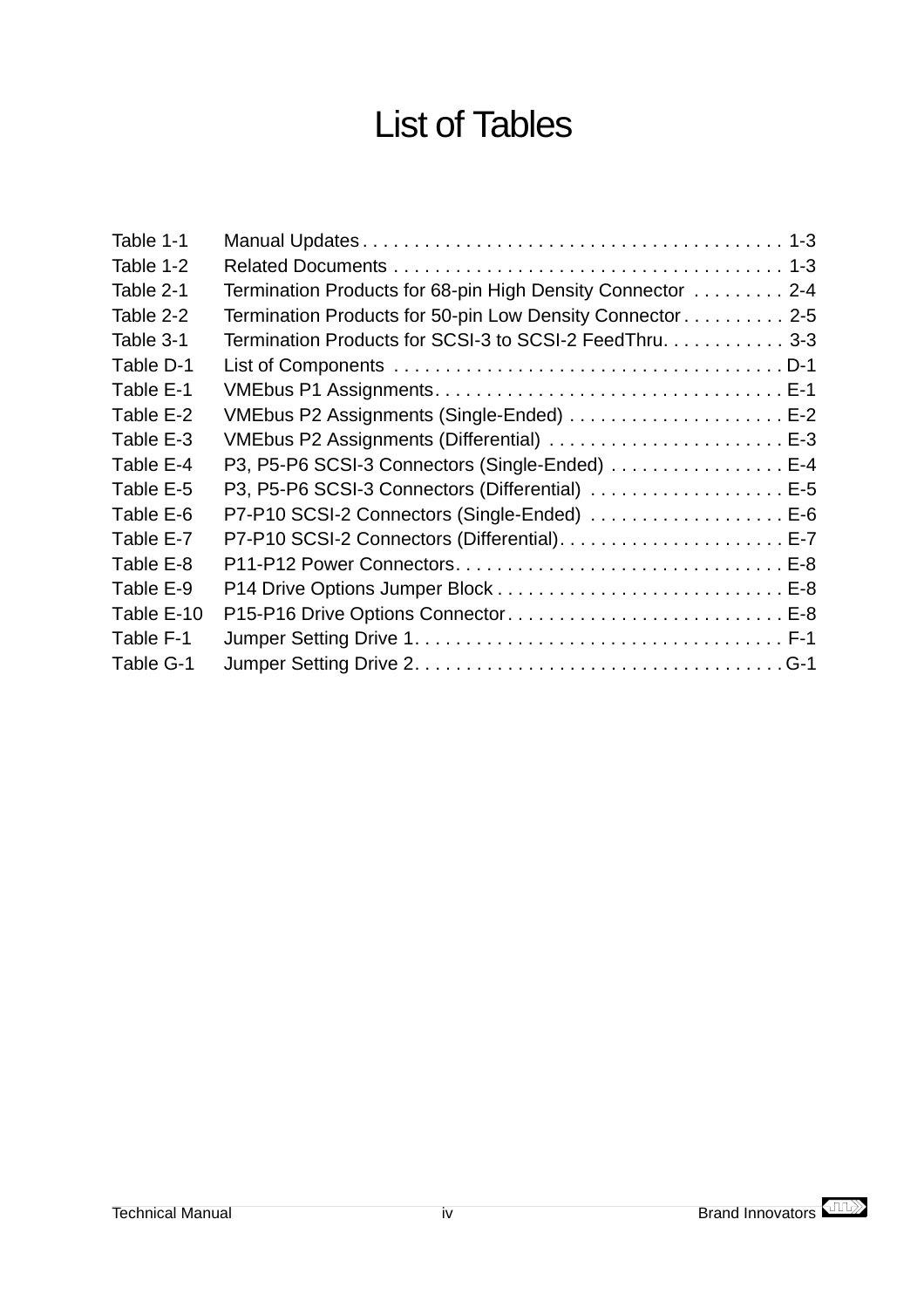# <span id="page-7-0"></span>**Chapter 1** General Information

# 1.1 Introduction

This manual provides general information, preparation for use, installation instructions and theory of operation for the BI-0316.

The BI-0316 provides 3.5" or smaller form factor devices in a convenient double Eurocard form factor. The BI-0316 offers a full line of mass-storage subsystems that covers a variety of configurations with corresponding performance, capacities, and prices.

For detailed information about the mounted drives on the BI-0316 see ["Drive 1 Manual" on page F-1](#page-51-0) and ["Drive 2 Manual" on page G-1](#page-53-0). For detailed information about the SCSI standards or the software needed to operate SCSI based products see [Table 1-2, "Related Documents" on page 1-3](#page-9-0).



**Figure 1-1 View of Module**

# 1.2 Features

The BI-0316 integrates floptical and floppy disk drives, hard disk drives, DAT tape units, mini-cartridge drives and rewritable optical disk drives into compact mass-storage subsystems.

#### **1.2.1 SCSI Connectivity**

The BI-0316 provides connectivity through SCSI-1, SCSI-2 and SCSI-3 interfaces:

- **•** 8-bit and 16-bit devices can be mixed on one module
- **•** Single-Ended and Differential mode supported
- **•** asynchronous and synchronous mode supported
- **•** FAST and WIDE mode supported giving up to 20 Mbyte/sec transfer rate

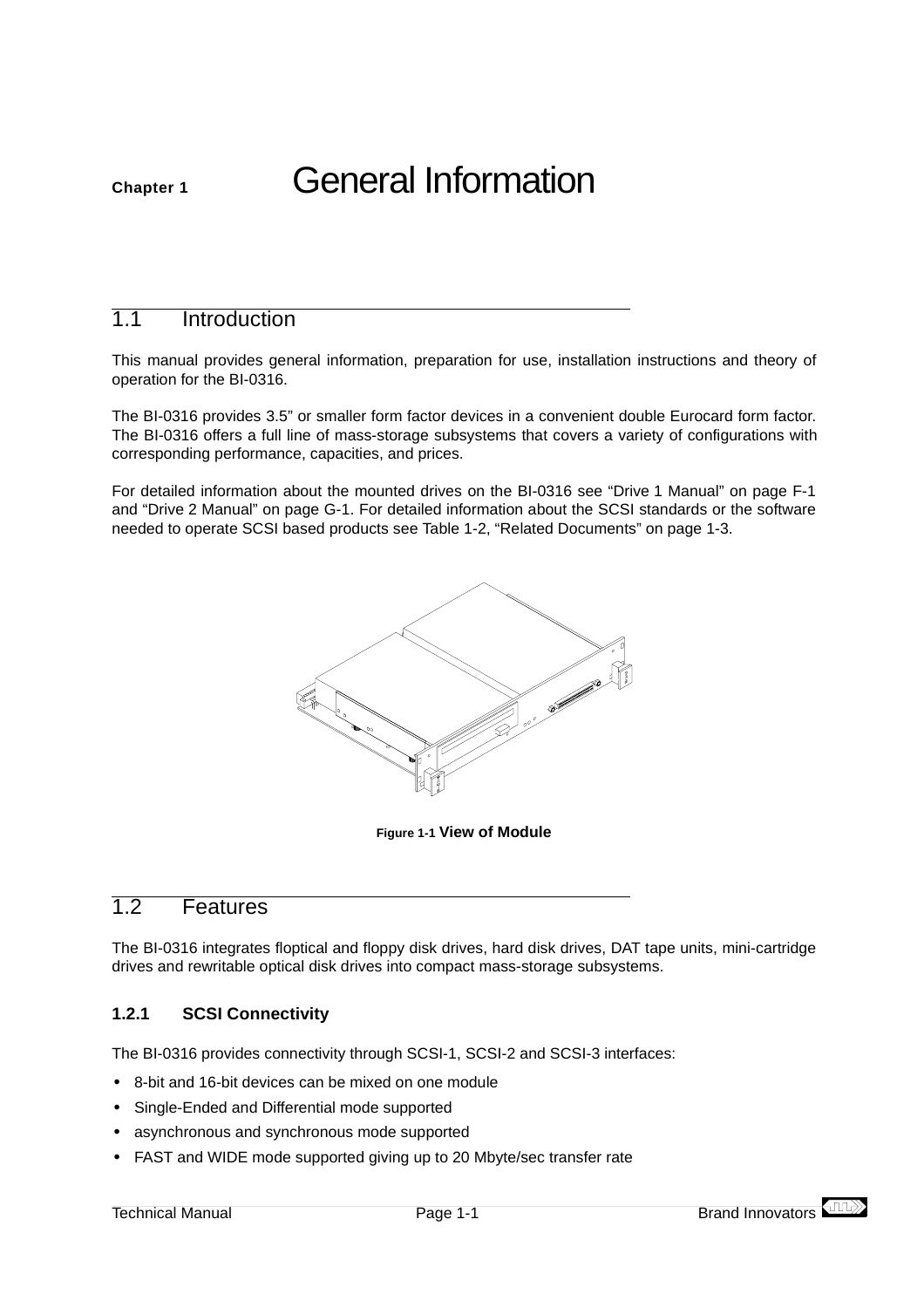<span id="page-8-0"></span>The drives on the BI-0316 are accessible via the 68 pin high density connector on the front or via the SCSI bus signals which are available at the User Defined VMEbus P2 connector pins. A host VMEbus module normally connects to the BI-0316 using a P-Cable at the front or by using a 68 (SCSI-3) or 50 (SCSI-2) wire flatcable at the rear of the module.

The BI-0316 is not memory mapped in the VMEbus address space, this in contrary to other products which use the VMEbus for data transfers. The BI-0316 module does not occupy any address in the VMEbus address space and does not rely on any signal (except power) to be available from the VMEbus. This means that transferring data from or to the BI-0316 does not use any bandwidth of the VMEbus backplane.

### **1.2.2 SCSI Daisy-Chaining**

In order to support daisy-chain connections, the BI-0316 provides two shielded SCSI-3 device connectors. One on the front and another at the VMEbus P2 connector.



**Figure 1-2 SCSI Daisy-Chaining**

Inside the BI-0316 the SCSI signals are looped from the front to the rear connector. The loop passes the connection points of the drives on the BI-0316 in such a manner that stub lengths are minimized.

The length of the SCSI signals on the BI-0316 is 0.90 meter.

### **1.2.3 One Slot Solution**

The BI-0316 subsystems have the standard VMEbus double Eurocard form factor and take either one, two or three slots in a VMEbus rack depending on the height of the fitted drives.

### **1.2.4 VMEbus Signals**

The VMEbus Interrupt Acknowledge and Bus Grant daisy-chain signals are routed on the BI-0316 to facilitate Automatic-Daisy-Chain (ADC) backplanes.

The VMEbus ACFAIL\* signal is used to warn the SCSI devices for a coming loss of power. The drives can use this signal to prevent write interruptions within a data block. Note that this feature is only active when the drives that are installed include this feature.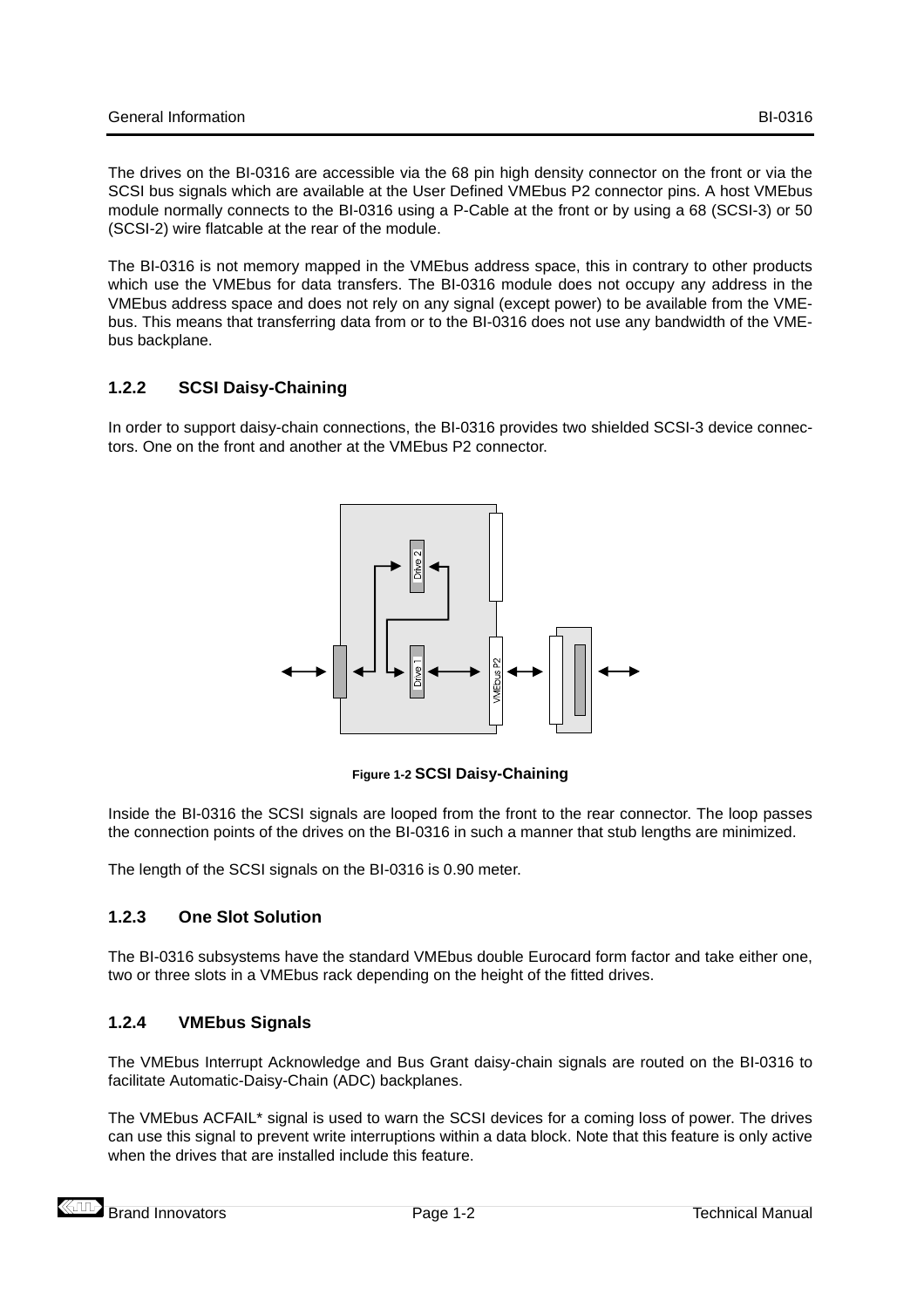# <span id="page-9-0"></span>1.3 General Description

The 3.5" form factor devices supplied with a SCSI interface make it possible to design VMEbus modules which contain two of these devices in any combination.

The BI-0316 offers up to two drives, both with a full implementation of the SCSI bus on a single VMEbus compatible module. Both drives have their own address on the SCSI bus and therefore operate independently of each other. Drives with different widths and/or cabling options (SCSI-2 or SCSI-3) can be mixed on the BI-0316. Both the Single-Ended and Differential option is supported.

The BI-0316 consists of a double Eurocard form factor base board with SCSI-2 and SCSI-3 type of connectors. The base board contains no electronics except the light emitting diodes (LEDs) and ACFAIL\* buffers. On this board, 3.5" form factor devices are mounted which connect to the base board using standard SCSI-2 or SCSI-3 cables. The LEDs are connected to the activity and fault signals of the mounted devices. Rotary switches and jumper blocks are available for SCSI ID selection and enabling of the termination of the SCSI bus signals.

# 1.4 Manual Updates

#### **Table 1-1 Manual Updates**

| <b>Revision</b> | <b>Changes</b>                        | <b>Additions</b> | <b>Deletions</b> |
|-----------------|---------------------------------------|------------------|------------------|
| 1.0             |                                       |                  |                  |
|                 | <b>Editorial Changes</b>              |                  |                  |
| 12              | Position of jumper block and switches |                  |                  |

# 1.5 Related Documents

#### **Table 1-2 Related Documents**

| <b>Document Title</b>            |            |                      |             |
|----------------------------------|------------|----------------------|-------------|
| Small Computer System Interface  | SCSI-1     | X3T9 - I/O Interface | X3.131-1986 |
| Small Computer System Interface  | SCSI-2     | X3T9 - I/O Interface | X3.131-1993 |
| <b>SCSI-3 Parallel Interface</b> | <b>SPI</b> | X3T9.2/855D          | Draft       |
| SCSI-3 Interlocked Protocol      | <b>SIP</b> | X3T9.2/856D          | Draft       |
| SCSI-3 Architecture Model        | <b>SAM</b> | X3T9.2/994D          | Draft       |
| <b>SCSI-3 Primary Commands</b>   | <b>SPC</b> | X3T9.2/995D          | Draft       |
| <b>SCSI-3 Block Commands</b>     | <b>SBC</b> | X3T9.2/996D          | Draft       |
| SCSI-3 Stream Commands           | <b>SSC</b> | X3T9.2/997D          | Draft       |
| SCSI-3 Medium Changer Commands   | <b>SMC</b> | X3T9.2/999D          | Draft       |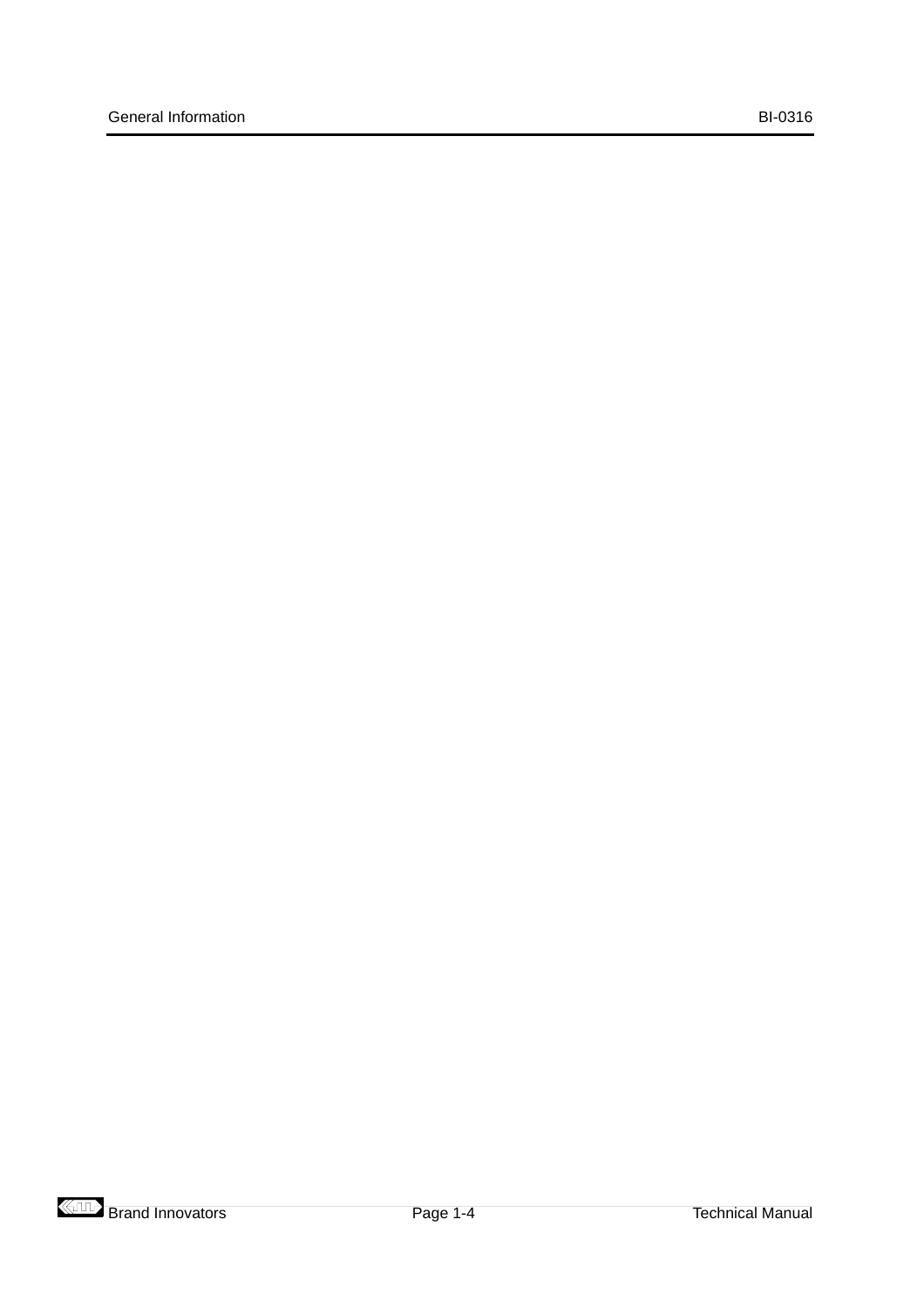# <span id="page-11-0"></span>**Chapter 2** Functional Description

# 2.1 Introduction

This chapter provides an overview of the BI-0316 module. The block diagram of the module is shown in ["BI-0316 Block Diagram" on page A-1](#page-25-0) and the schematics are shown in ["Schematic Diagrams" on page](#page-27-0) [B-1.](#page-27-0)

# 2.2 Position Numbering

The BI-0316 holds up to two drives that are further referred to as drive 1 in position 1 and drive 2 in position 2.



#### **Figure 2-1 Position Numbering**

This numbering scheme is used for identification of the devices and their position on the BI-0316. Detailed information about the drives that are mounted on the BI-0316 is available in appendices ["Drive 1 Manual" on page F-1](#page-51-0) and ["Drive 2 Manual" on page G-1](#page-53-0).

The numbering scheme has no relation to the SCSI IDs of the drives on the SCSI bus. The numbering scheme indicates the physical order of the drives on the SCSI bus as observed from the VMEbus P2 connector to the front connector. When using the internal termination option of the drives, enable this option on the last drive of the SCSI cable.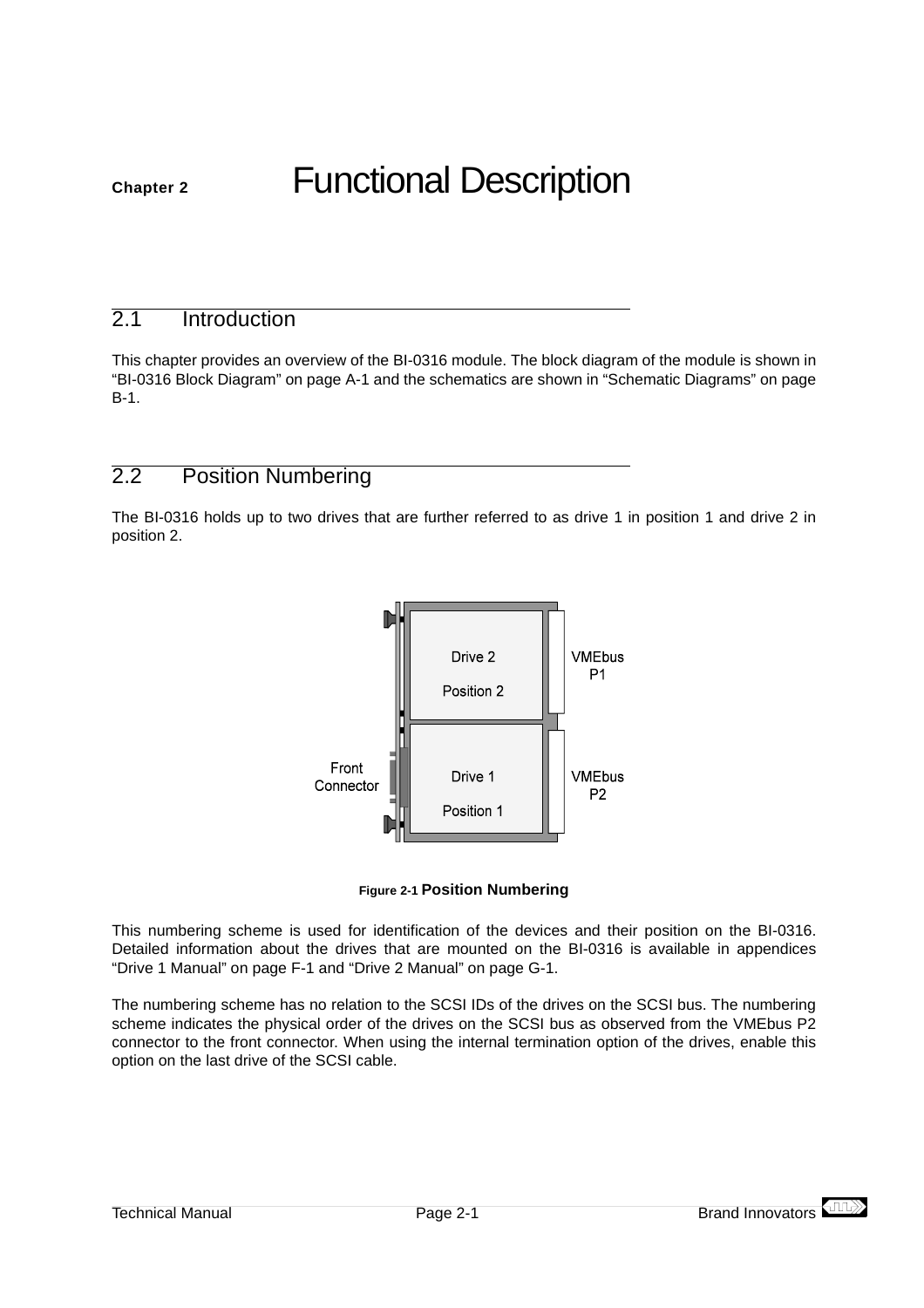# <span id="page-12-0"></span>2.3 SCSI Bus Technology

The interface used by the BI-0316 is the "**S**mall **C**omputer **S**ystem **I**nterface" (SCSI) bus standard. Different versions of this standard exist. A brief introduction to the standard is given in the following sections.

### **2.3.1 Overview**

SCSI is a local I/O bus that can operate over a wide range of data rates. The primary objective of this interface is to provide host computers with device independence within a class of devices. Thus, different disk drives, tape drives, printers, optical media drives, and other devices can be added to a host computer without requiring modifications to generic system hardware or software.

### **2.3.2 Data Transfer Options**

The SCSI protocol is designed to provide an efficient peer-to-peer I/O bus with up to 8, 16, or 32 devices depending on the data path widths implemented, including one or more hosts. Data may be transferred asynchronously at rates that depend primarily on device implementation and cable length. Synchronous data transfers are supported at rates up to 10 megatransfers per second. Three data path widths are allowed, 8-bit, 16-bit, and 32-bit. The corresponding maximum transfer rates are 10, 20, and 40 megabytes per second.

Data transfers are divided into three speed classes: asynchronous, slow, and fast. A transfer period specifies the minimum time allowed between the leading edges of successive REQ pulses and of successive ACK pulses while using synchronous data transfers.

- **•** Fast data transfers require a transfer period greater than 100 ns. and less than 200 ns. with a REQ/ ACK offset greater than zero. If a fast data transfer is agreed upon, fast timing shall be observed even though the actual data transfer period is greater than or equal to 200 ns.
- **•** Slow data transfers require a transfer period greater than or equal to 200 ns. with a REQ/ACK offset greater than zero.
- **•** Asynchronous information transfers require a REQ/ACK offset of zero. The transfer period does not apply to these information transfers.

The BI-0316 supports all three classes.

### **2.3.3 Electrical Options**

There are two electrical alternatives for the SCSI bus:

- **•** Single-Ended and
- **•** Differential.

Single-Ended and Differential devices are electrically incompatible and can not be mixed on the same physical bus.

When the BI-0316 contains Single-Ended drives it can be used in a Single-Ended SCSI bus. When the BI-0316 contains Differential drives it can be used in a Differential SCSI bus.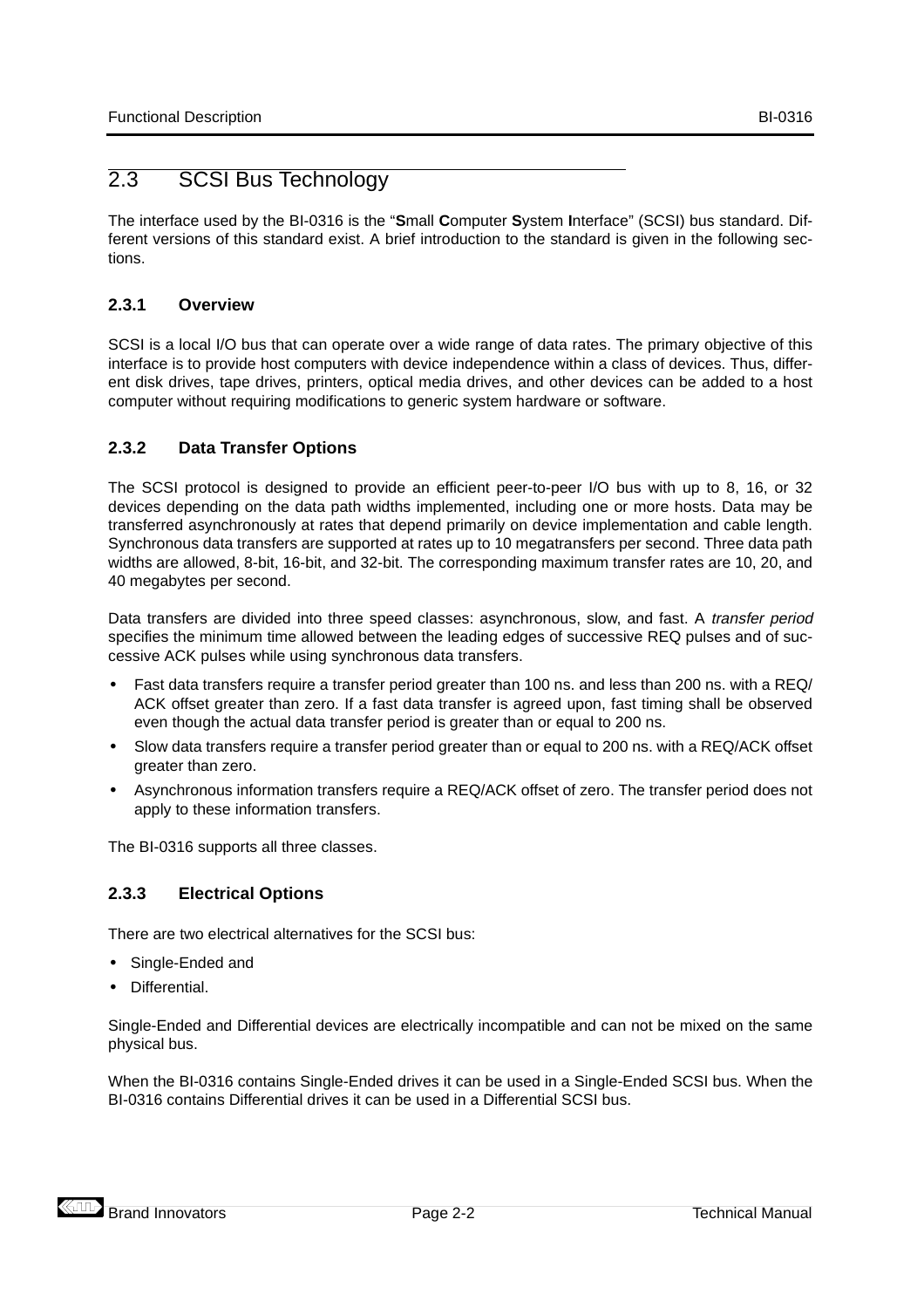# <span id="page-13-0"></span>2.4 SCSI-2 and SCSI-3 Cabling Differences

The BI-0316 supports both the traditional SCSI (or SCSI-1) and SCSI-2 version as well as the new SCSI-3 version. For reasons of clarity, when referring to the 8-bit SCSI, SCSI-1 or SCSI-2 versions, the term SCSI-2 will be used.

### **2.4.1 SCSI-2 Cabling**

SCSI-2 devices are daisy-chained using a common 50-conductor A-cable and, optionally, a 68-conductor B-cable. Both ends of each cable are terminated. The primary SCSI-2 bus carries an 8-bit data bus and control signals. A primary SCSI-2 bus A-cable provides therefore an 8-bit data path. In systems that employ the wide SCSI option, wide SCSI devices additionally connect to the B-cable. This secondary SCSI-2 bus carries an additional 24-bit data bus that, used in conjunction with a primary SCSI-2 bus, provides a 32-bit data path.

The BI-0316 supports the A-cable option of the SCSI-2 standard.

### **2.4.2 SCSI-3 Cabling**

SCSI-3 devices are daisy-chained using a common 68-conductor P-cable and, optionally, a 68-conductor Q-cable. Both ends of each cable are terminated. The primary SCSI-3 bus carries a 16-bit data bus and control signals. A primary SCSI-3 bus P-cable provides therefore a 16-bit data path. A secondary SCSI-3 bus Q-cable carries an additional 16-bit bus that, used in conjunction with a primary SCSI-3 bus, provides a 32-bit data path.

The BI-0316 supports the P-cable option of the SCSI-3 standard.

# 2.5 SCSI Bus Connection Options

The BI-0316 can be connected to a SCSI bus initiator through the front or via the backplane connector. When the host is connected to the front connector, the backplane connector can be used to terminate or daisy-chain the SCSI bus signals. When the host is connected to the backplane connector, the front connector can be used for termination or daisy-chaining of the SCSI bus signals.

At the front, a 68-pin high density connector (P3) with 2-56 jack screws for cable retention is used. This connector complies to the SCSI-3 standard and connects directly to a Single-Ended or Differential bus SCSI-3 P-cable.

The P3 connector contact assignments for Single-Ended use can be found in [Table E-4, "P3, P5-P6](#page-46-0) [SCSI-3 Connectors \(Single-Ended\)" on page E-4](#page-46-0). When the BI-0316 is used in a Differential bus the contact assignments are given in [Table E-5, "P3, P5-P6 SCSI-3 Connectors \(Differential\)" on page E-5](#page-47-0).

### **2.5.1 SCSI-3 Option**

This option uses the BI-0319 to connect to the SCSI bus signals on the VMEbus P2.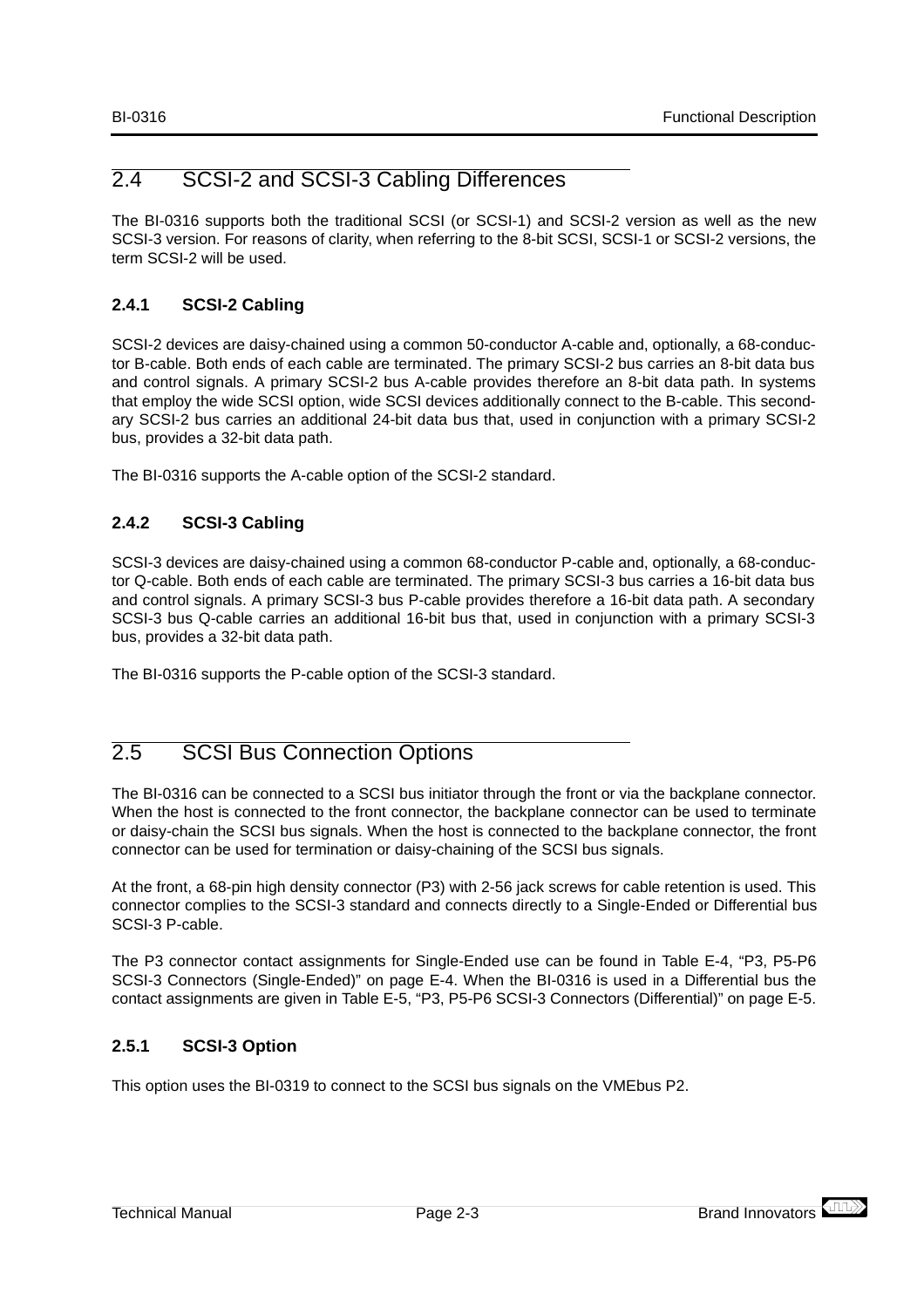<span id="page-14-0"></span>

**Figure 2-2 SCSI-3 Daisy-Chain Option**

This setup connects the BI-0316 to a 16-bit (WIDE) Single-Ended or Differential SCSI bus. Note that if either the cable at the front or at the rear connector is not inserted, termination must be applied to this connector. The following table contains a list of products to achieve this termination.

|  |  | Table 2-1 Termination Products for 68-pin High Density Connector |
|--|--|------------------------------------------------------------------|
|  |  |                                                                  |

| <b>Product</b> | <b>Description</b>                                                                                 | <b>Manufacturer</b> |
|----------------|----------------------------------------------------------------------------------------------------|---------------------|
| 0-0869516-1    | Amplimite .050 Series SCSI-3 Terminator Low Profile with Jack<br>Screws, Single-Ended 68 positions | AMP                 |
| 0-0869515-1    | Amplimite .050 Series SCSI-3 Terminator Low Profile with Jack<br>Screws, Differential 68 positions | AMP                 |

When the cable at the front has to connect to an 8-bit device, special care has to be given to the Upper Byte termination. See ["Mixing Buses Having Different Widths" on page 3-3](#page-21-0).

# **2.5.2 SCSI-3 Mixed With SCSI-2 Option**

This option uses the BI-0318 to connect to the SCSI bus signals on the VMEbus P2.



**Figure 2-3 SCSI-3 to SCSI-2 Daisy-Chain Option**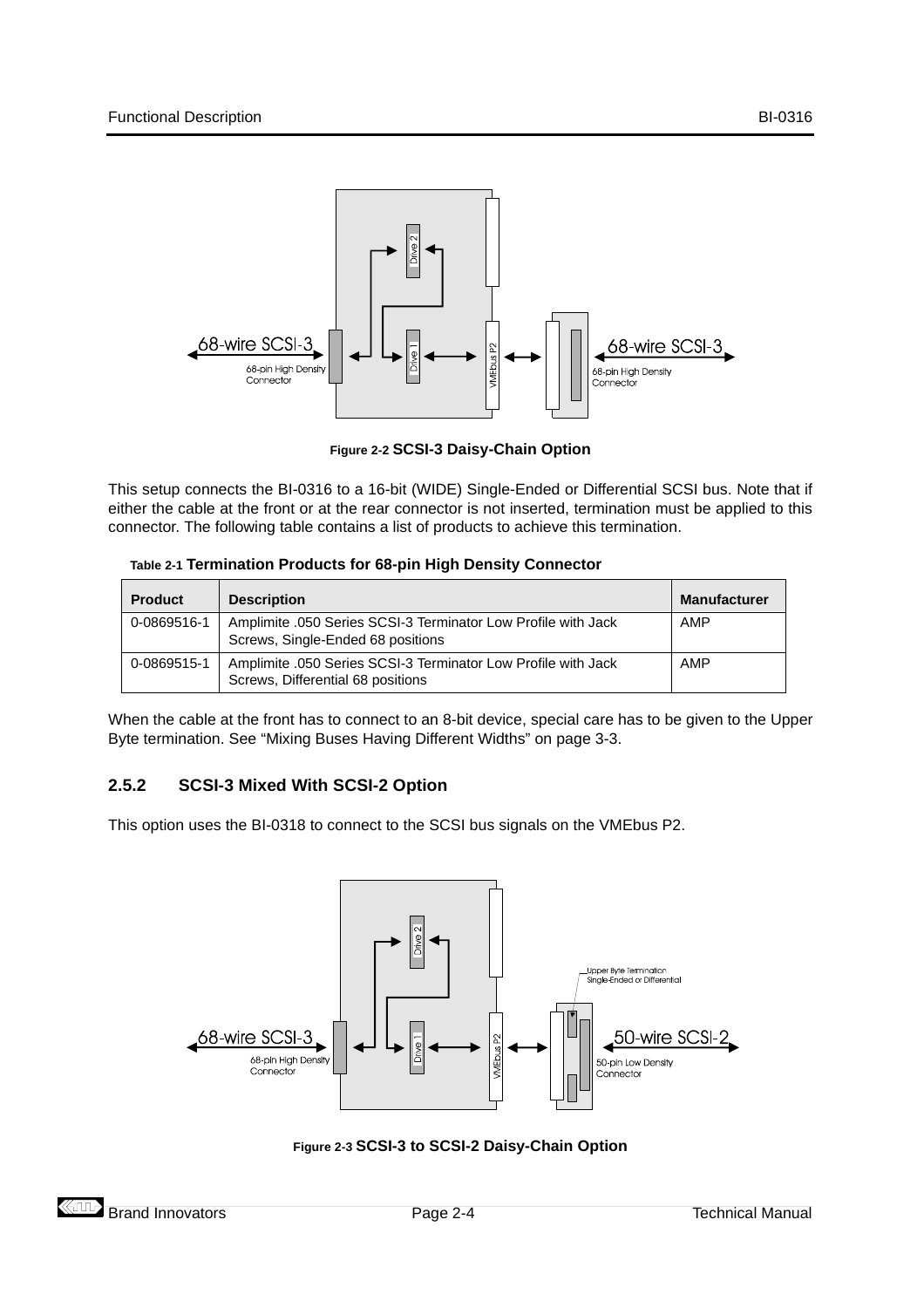<span id="page-15-0"></span>This setup connects the BI-0316 to a 16-bit (WIDE) bus at the front and a 8-bit bus at the rear of the module. Note that the upper byte signals must be terminated on the 16-bit to 8-bit adapter. This is achieved by the on-board terminators of the BI-0318 module. These terminators are capable of terminating Single-Ended as well as Differential SCSI buses.

|  |  |  |  |  | Table 2-2 Termination Products for 50-pin Low Density Connector |
|--|--|--|--|--|-----------------------------------------------------------------|
|--|--|--|--|--|-----------------------------------------------------------------|

| <b>Product</b> | <b>Description</b>                                                                          | <b>Manufacturer</b> |
|----------------|---------------------------------------------------------------------------------------------|---------------------|
| 0-0869576-1    | Ampmodu Unshielded Receptacle SCSI-2 Terminator, Low Density,<br>Single-Ended, 50 positions | AMP                 |
| 0-0869041-1    | Ampmodu Unshielded Receptacle SCSI-2 Terminator, Low Density,<br>Differential, 50 positions | AMP                 |

See also ["Mixing Buses Having Different Widths" on page 3-3](#page-21-0).

# 2.6 SCSI Bus Backplane Connection Options

At the backplane different connection options are available:

- **•** Option I: using a transition module on the VMEbus P2 connector
- **•** Option II: using a flat cable connection on the VMEbus P2 connector
- **•** Option III: using a special backplane layout to the VMEbus P2 connector

All three options can be used for 8-bit and 16-bit solutions in Single-Ended and Differential configurations.

### **2.6.1 Option I. Transition Module**

This is the most common and versatile option. It gives the capability to connect 8-bit and 16-bit cables to the BI-0316. It gives also the capability to connect external terminators.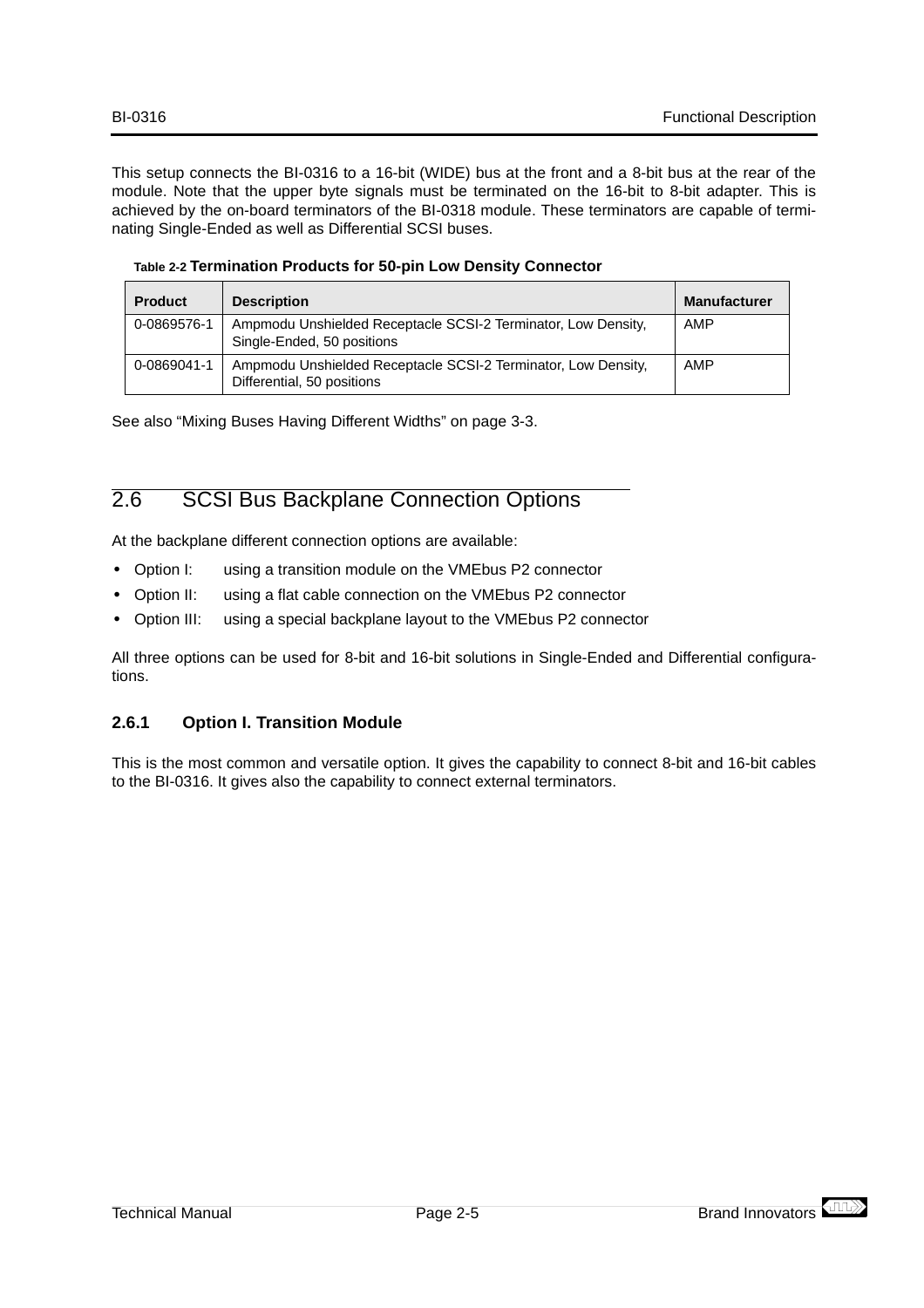<span id="page-16-0"></span>

#### **Figure 2-4 Option I - Transition Module**

The BI-0318 and BI-0319 are modules that fit on the VMEbus P2 connector of the BI-0316. They route the SCSI signals of the VMEbus P2 connector to standard SCSI-2 and SCSI-3 connectors. The BI-0318 and BI-0319 serve several functions:

- **•** enable daisy-chaining of the SCSI-2 and SCSI-3 cables
- **•** allowing external termination
- **•** support mixing of 8- and 16-bit cables

The BI-0318 and BI-0319 Transition Modules can be used in VMEbus systems that are fitted with or without a J2 backplane. In either case the BI-0318 and BI-0319 provide universal solutions with their SCSI-2 and SCSI-3 type of connectors. See the Technical Manual of the BI-0318 and BI-0319 for the installation details.

#### **2.6.2 Option II. Flatcable Connection**

This option can be used when the SCSI host module has a VMEbus P2 pin layout compatible with the BI-0316.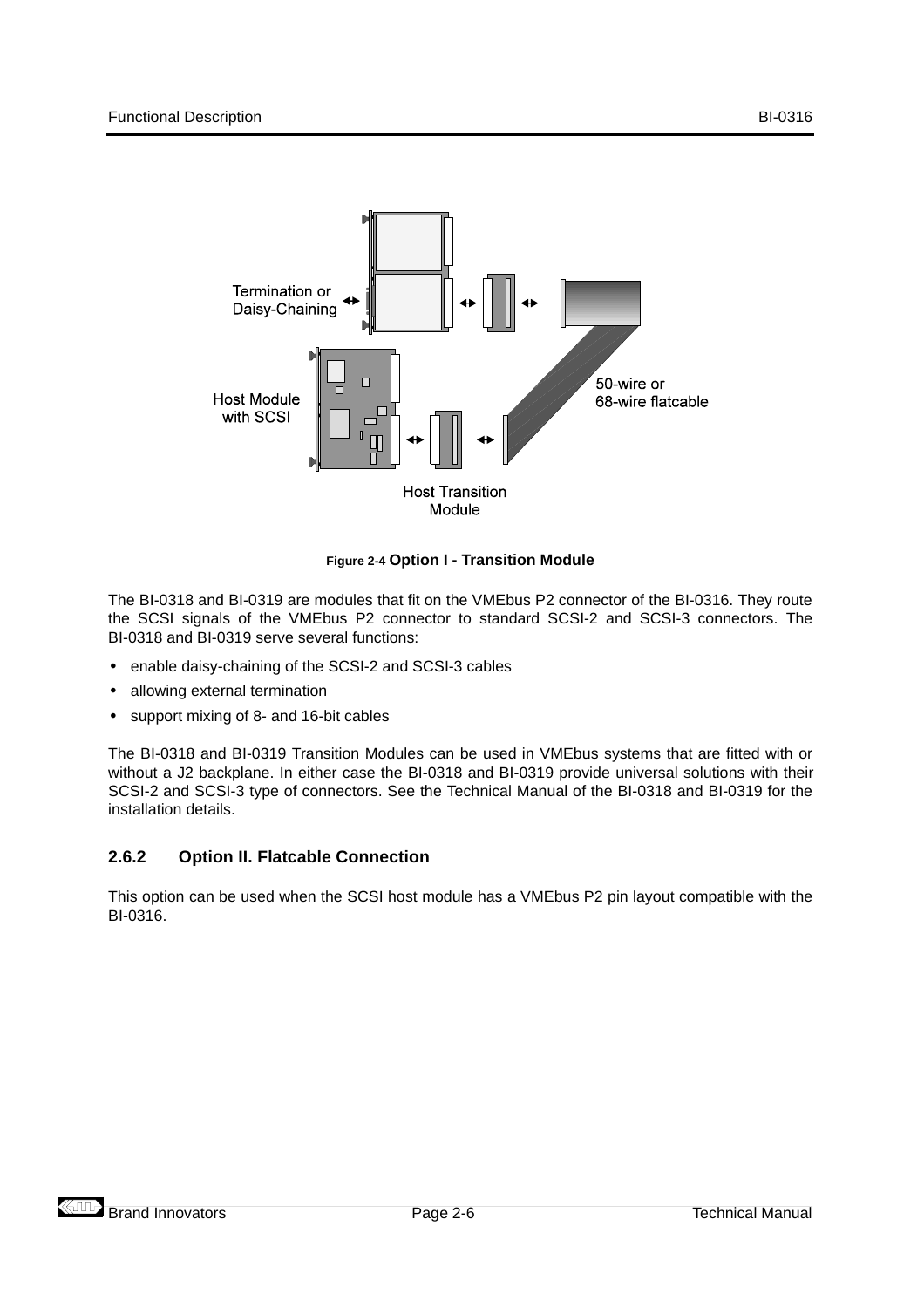<span id="page-17-0"></span>

**Figure 2-5 Option II - Flatcable Connection**

A 64-wire flatcable connects corresponding pins on the VMEbus P2 connectors of the host module and the BI-0316. The VMEbus P2 pin assignments of the BI-0316 are given in [Table E-3, "VMEbus P2](#page-44-0) [Assignments \(Differential\)" on page E-3](#page-44-0) and [Table E-3, "VMEbus P2 Assignments \(Differential\)" on](#page-44-0) [page E-3](#page-44-0).

### **2.6.3 Option III. Backplane Connection**

This option can be used in dedicated systems where it is known which VMEbus modules are inserted in the VMEbus backplane.



**Figure 2-6 Option III - Backplane Connection**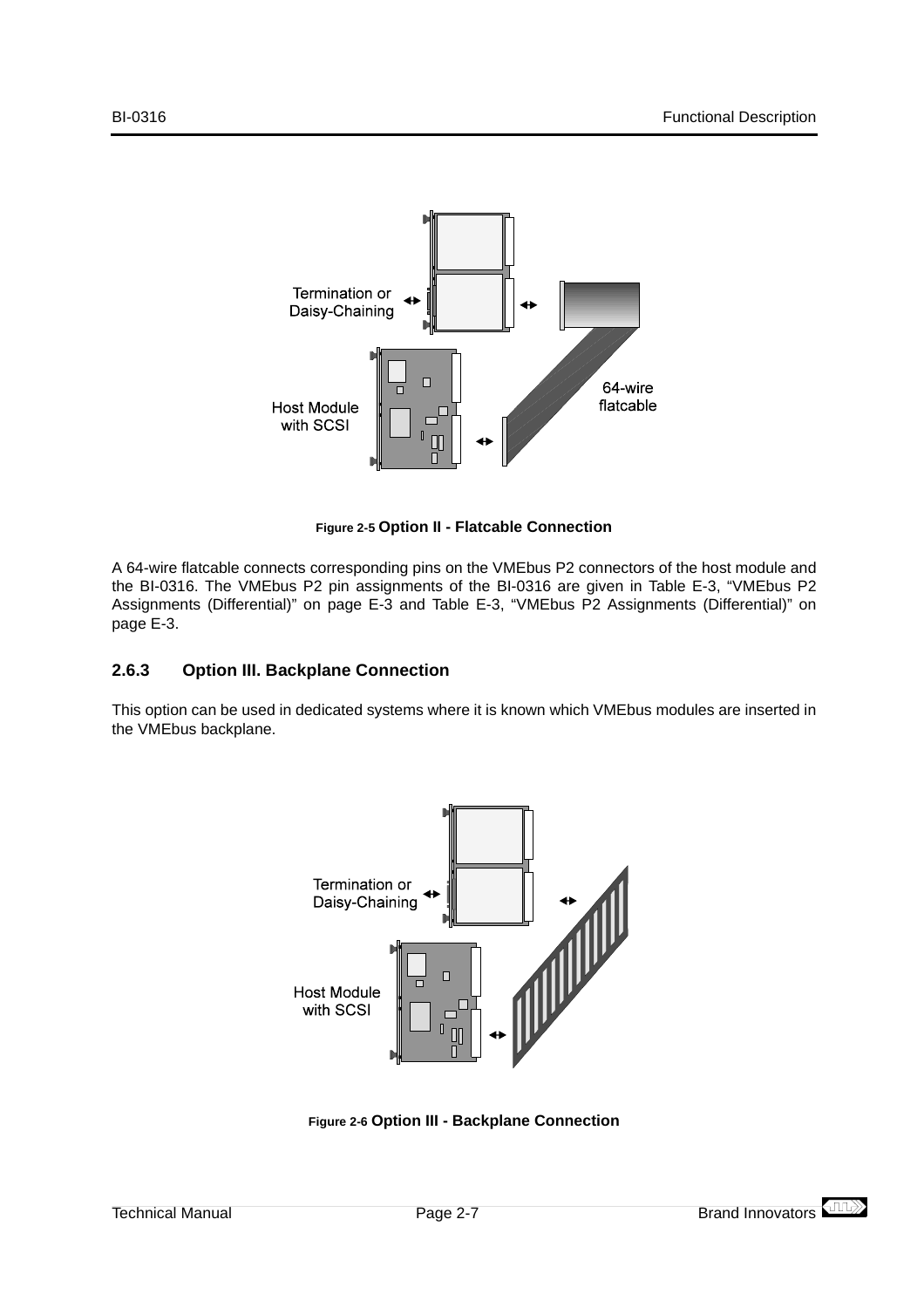<span id="page-18-0"></span>A backplane is constructed which connects corresponding User Defined pins on the VMEbus P2 connectors of the host module and the BI-0316. The VMEbus P2 pin assignments of the BI-0316 are given in [Table E-3, "VMEbus P2 Assignments \(Differential\)" on page E-3](#page-44-0) and [Table E-3, "VMEbus P2 Assign](#page-44-0)[ments \(Differential\)" on page E-3](#page-44-0).

# 2.7 Identification

A label is used to identify the drives on the BI-0316. The text on this label includes:

- **•** board revision of the BI-0316
- **•** board serial number
- **•** type of drive(s) mounted
- **•** serial number of the drive(s)
- **•** SCSI ID number of the drive(s)
- **•** termination options installed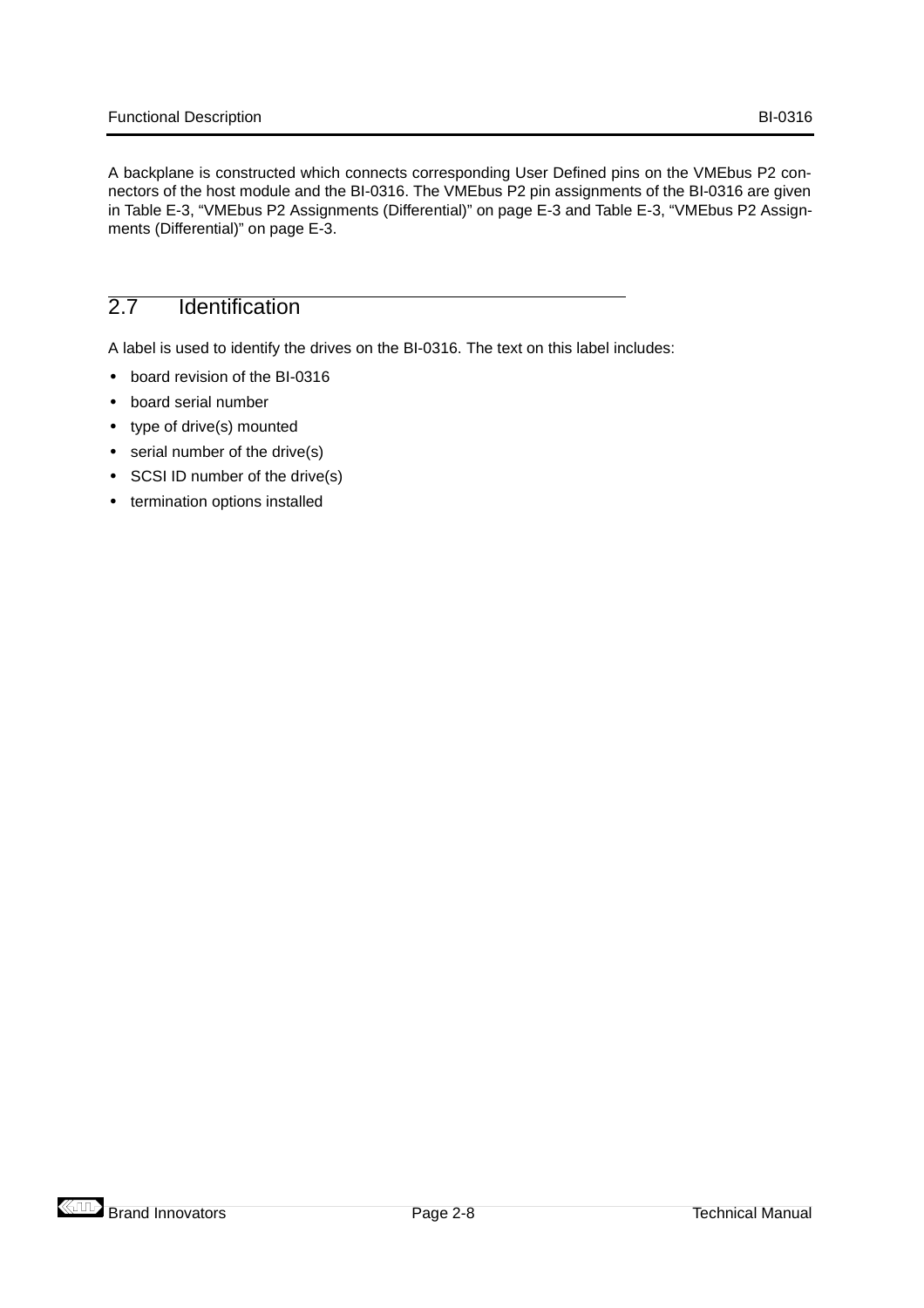# <span id="page-19-0"></span>**Chapter 3** Installation Procedures

# 3.1 Introduction

This chapter provides the preparation and installation instructions for the BI-0316 module.

# 3.2 SCSI Bus ID Selection

A SCSI bus supports 8, 16 or 32 devices depending on the cable width used. Each device must have an unique SCSI ID assigned. The SCSI IDs of the devices fitted can be selected using the switches available on the BI-0316.



**Figure 3-1 ID Selection PCB Version 1.0**



**Figure 3-2 ID Selection PCB Version 1.1**

The device ID selection for each drive is accomplished using a hex rotary DIP switch. The SCSI ID of drive 1 in position 1 is set with switch SW1, the SCSI ID of drive 2 is set with SW2. For 8-bit devices IDs 0 to 7 are used, for 16-bit devices IDs 0 to F are valid.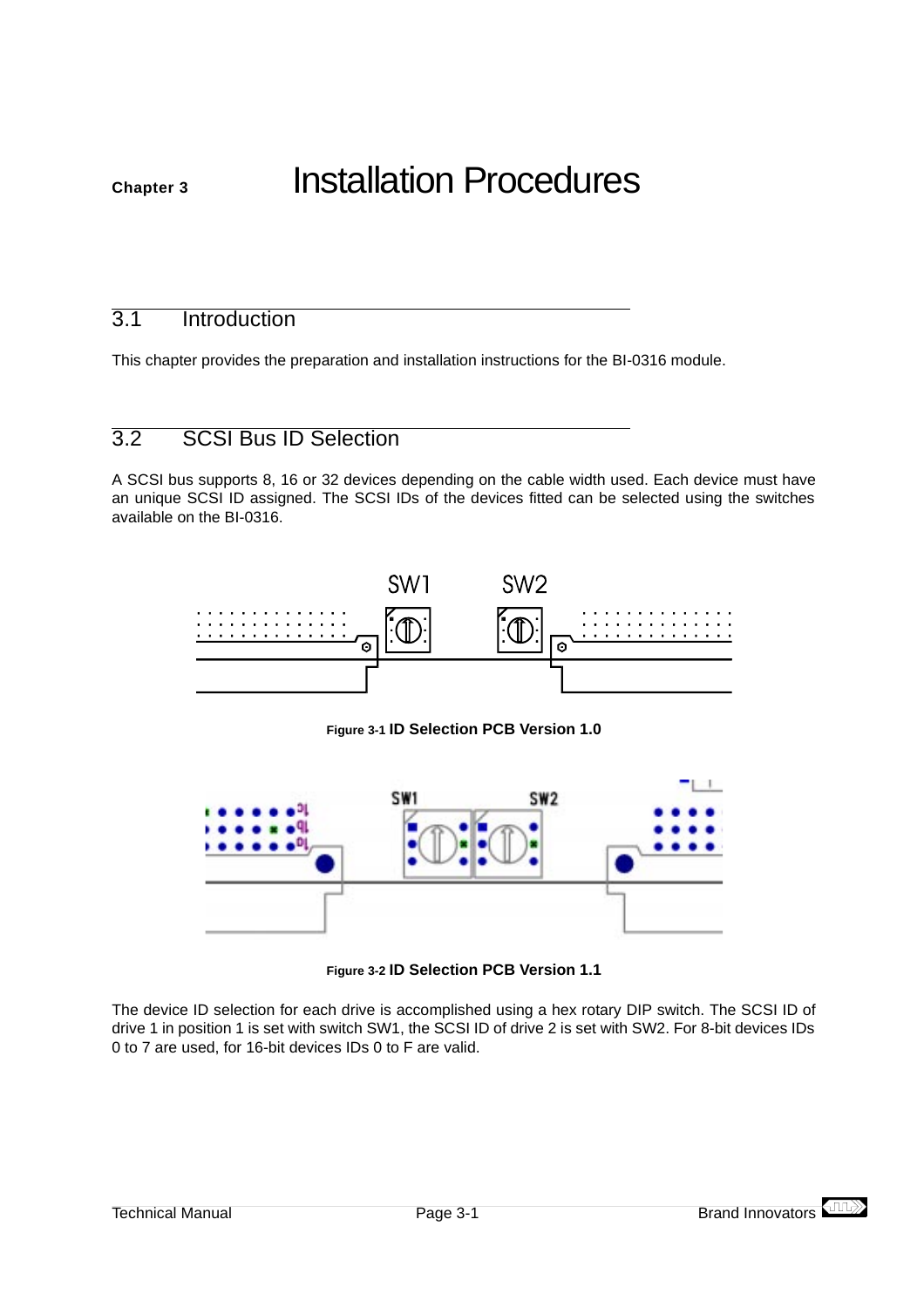# <span id="page-20-0"></span>3.3 SCSI Bus Termination

A SCSI bus must be terminated on both ends of the cable. Termination resistors can be either installed internally on the mounted drives or with external terminators.

### **3.3.1 Internal Termination**

When the BI-0316 is at the physical end of the SCSI cable, the internal termination option of the mounted drives can be used. When this option is put to use be sure to enable the terminators on drive 1 in position 1 when a front connection is used. When the VMEbus P2 connector is used, then enable termination on drive 2 in position 2. When the BI-0316 contains drives with different widths, enable the termination option for the drive with the wider bus to ensure all signals are terminated.



**Figure 3-3 Internal Termination PCB Version 1.0**



**Figure 3-4 Internal Termination PCB Version 1.1**

Jumper block P14 is used to enable the termination options of the drives. The termination option of drive 1 in position 1 is enabled when pins 1 and 2 of P14 are jumpered. When pins 9 and 10 of P14 are jumpered then the termination option of drive 2 in position 2 is enabled.

### **3.3.2 External Termination**

For external termination see the discussions in the sections ["SCSI-3 Option" on page 2-3](#page-13-0) and ["SCSI-3](#page-14-0) [Mixed With SCSI-2 Option" on page 2-4](#page-14-0).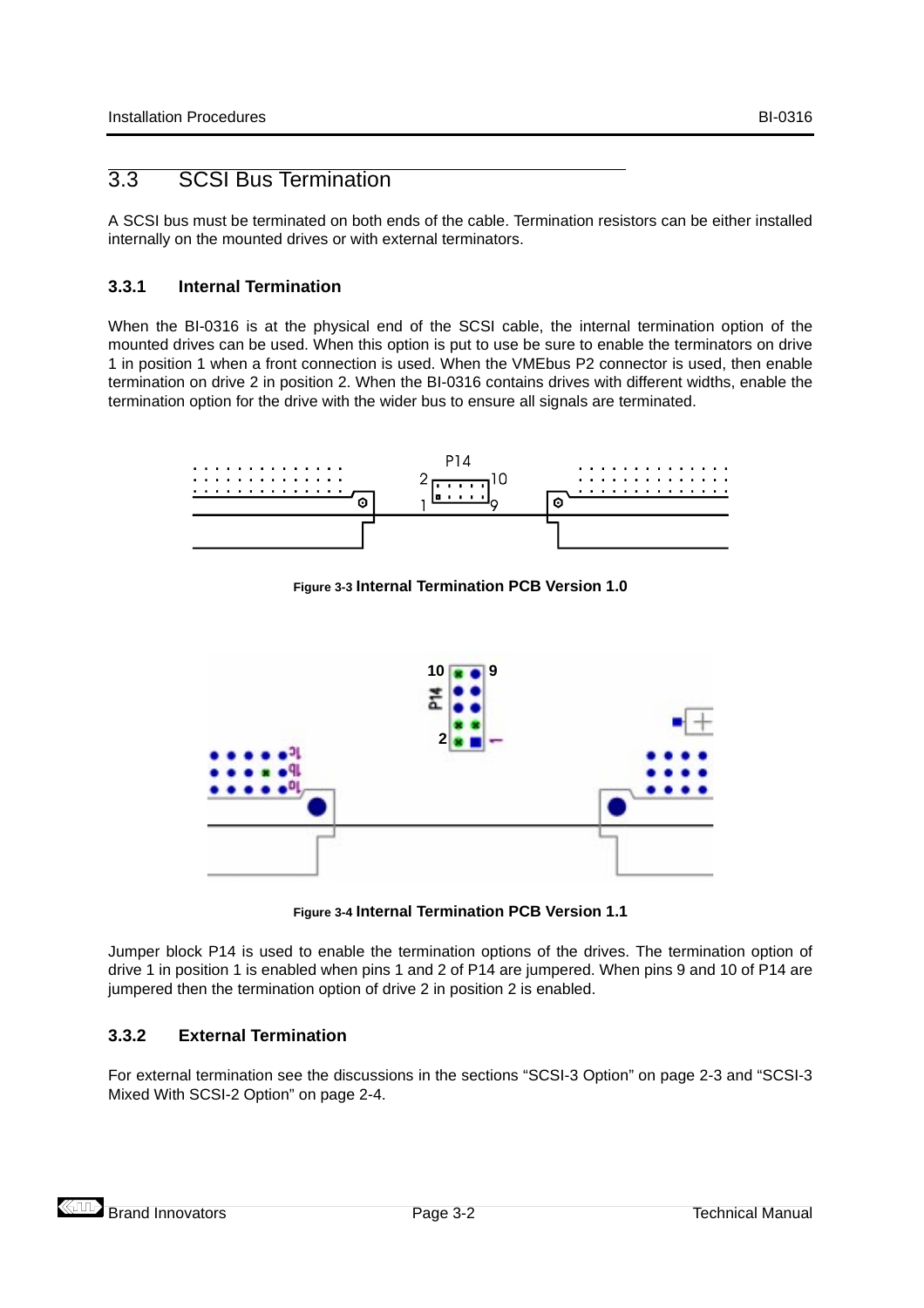### <span id="page-21-0"></span>**3.3.3 Mixing Buses Having Different Widths**

When buses of dissimilar width are adapted to one another, the DATA BUS signals from the wider of the two buses that end at the adapter should be terminated at the adapter.

When the adapter is the BI-0318, termination is provided by the termination resistors on this board. Be sure to enable the appropriate (Single-Ended or Differential) set of terminators. See also the section ["SCSI-3 Mixed With SCSI-2 Option" on page 2-4](#page-14-0).

When a SCSI-3 cable is connected to the front of the BI-0316 which has to be connected to a 8-bit device, the following products are available to provide proper termination.

**Table 3-1 Termination Products for SCSI-3 to SCSI-2 FeedThru**

| <b>Product</b> | <b>Description</b>                                                                                                                                 | <b>Manufacturer</b> |
|----------------|----------------------------------------------------------------------------------------------------------------------------------------------------|---------------------|
| 0-0869680-1    | AMP SCSI terminator, High Density AMPLIMITE .050 Series Shielded<br>FeedThru Terminator, 68-position female to 50-position male, Single-<br>Ended  | AMP                 |
| 0-0869678-1    | AMP SCSI terminator, High Density AMPLIMITE .050 Series Shielded<br>FeedThru Terminator, 68-position female to 50-position male, Differen-<br>tial | AMP                 |

# 3.4 Spindle Sync Option

When two drives of the same manufacturer and type are used then the spindle synchronization option can be activated.



**Figure 3-5 Spindle Sync Option PCB Version 1.0**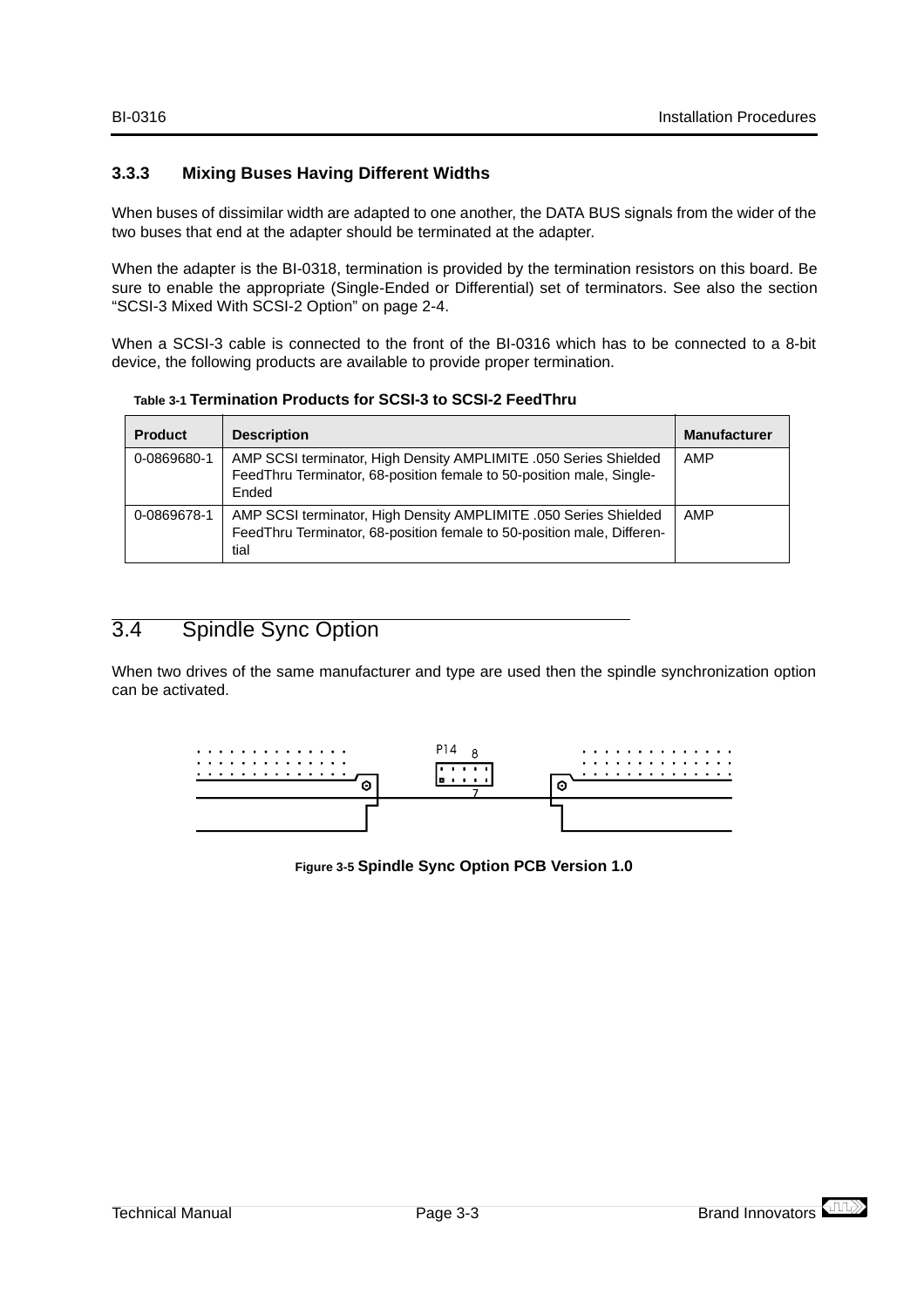<span id="page-22-0"></span>

**Figure 3-6 Spindle Sync Option PCB Version 1.1**

When a jumper is placed on pins 7 and 8 of P14, the spindle synchronization signal of drive 1 is connected to the spindle synchronization signal of drive 2. Note that further SCSI commands to the drives are needed to make the spindle synchronization option active.

# 3.5 Power Supply Considerations

The connectors P1 and P2 to the VMEbus serve several functions:

- **•** give strength to the board
- **•** connect the power supply pins of the VMEbus backplane
- **•** give access to the SCSI bus signals through the P2 connector

In addition to the Ground pins two power supply connections are used by the BI-0316: +5Vdc and +12Vdc.

## **3.5.1 +5Vdc Pins**

The VMEbus P1 connector provides three pins for +5Vdc and another three +5Vdc pins are available on the VMEbus P2 connector. These pins supply enough current for any combination of drives on the BI-0316.

#### **3.5.2 +12Vdc Pins**

The single +12Vdc pin on the VMEbus P2 connectors allows for at least 12 Watts of power to the mounted drives. This is sufficient for almost all combinations possible with the BI-0316. For modules that draw more current from the +12Vdc than is allowed via the single VMEbus P1 connector pin, an extra +12Vdc pin is defined on the VMEbus P2 connector. This pin can be externally connected to the +12Vdc power supply used on the VMEbus using the BI-0318 or BI-0319 transition module. When Brand Innovators encounters such a need for a module, it will clearly state this in its deliveries.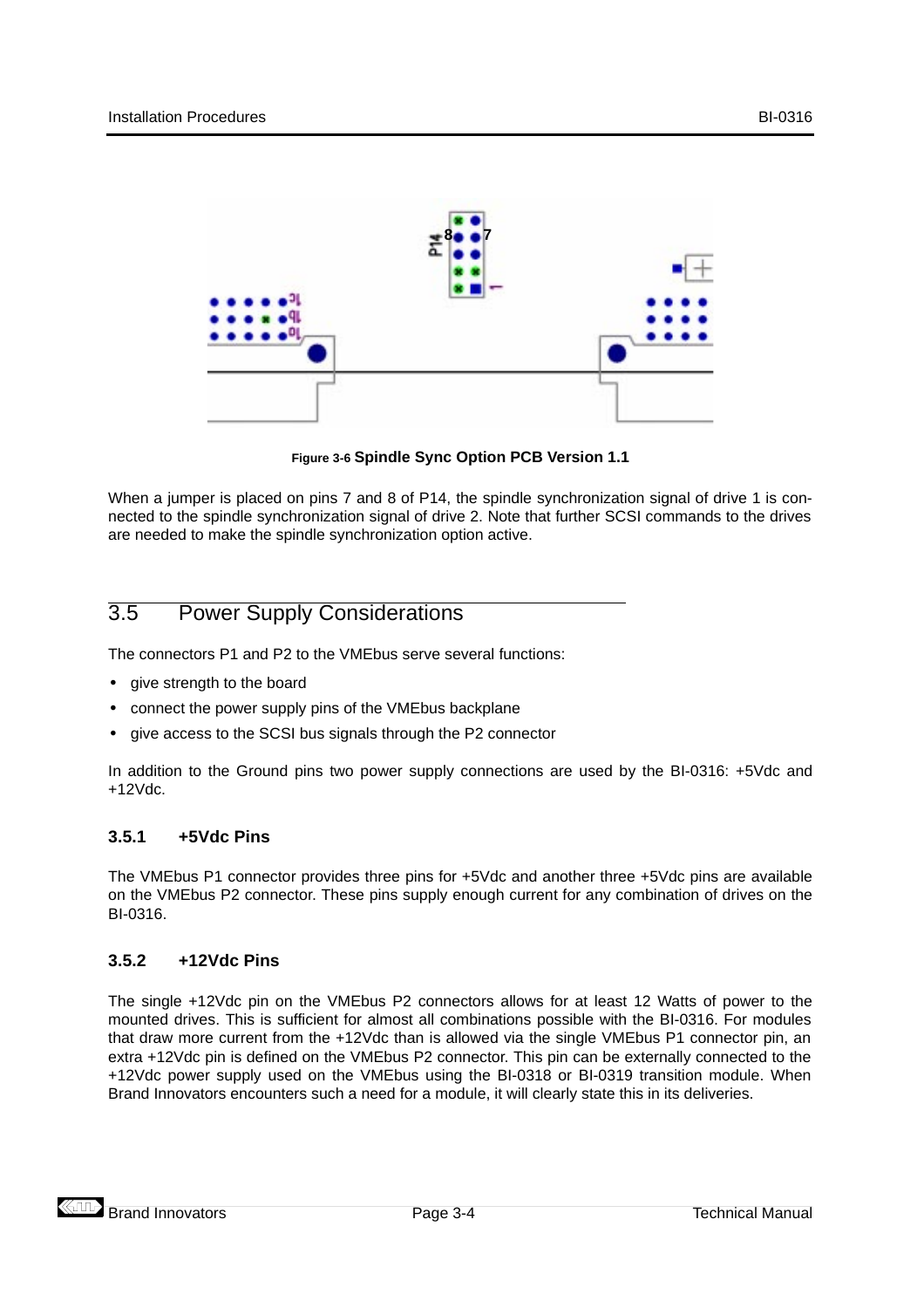# <span id="page-23-0"></span>3.6 Installation Steps

- **1.** Choose the SCSI IDs and termination options for the drives on the BI-0316. Adjust switch settings and/or termination options when necessary.
- **2.** Choose a position for the BI-0316 in the VMEbus rack. Placing the BI-0316 in the last (righter most) position has several advantages:

a) It eases the bus request and interrupt daisy-chaining in the case that the backplane does not provide Automatic-Daisy-Chaining (ADC). In the event that there are boards placed in positions right from the position the BI-0316 occupies, it is necessary to jumper the daisy-chain signals behind the BI-0316 to allow them to propagate down the chain. The BI-0316 provides daisy-chaining for the first slot it occupies (see ["VMEbus Signals" on page 1-2\)](#page-8-0).

b) The Ground layer in the Printed Circuit Board of the BI-0316 will protect the drives from electrical interference from the boards to the left of the BI-0316 in the system.

- **3.** Place the BI-0318 or BI-0319 in opposite of the BI-0316 on the VMEbus J2 backplane or directly on the VMEbus P2 connector of the BI-0316 if no VMEbus J2 backplane is installed.
- **4.** Connect a SCSI-2 or SCSI-3 cable to the appropriate connector on the transition module or front connector.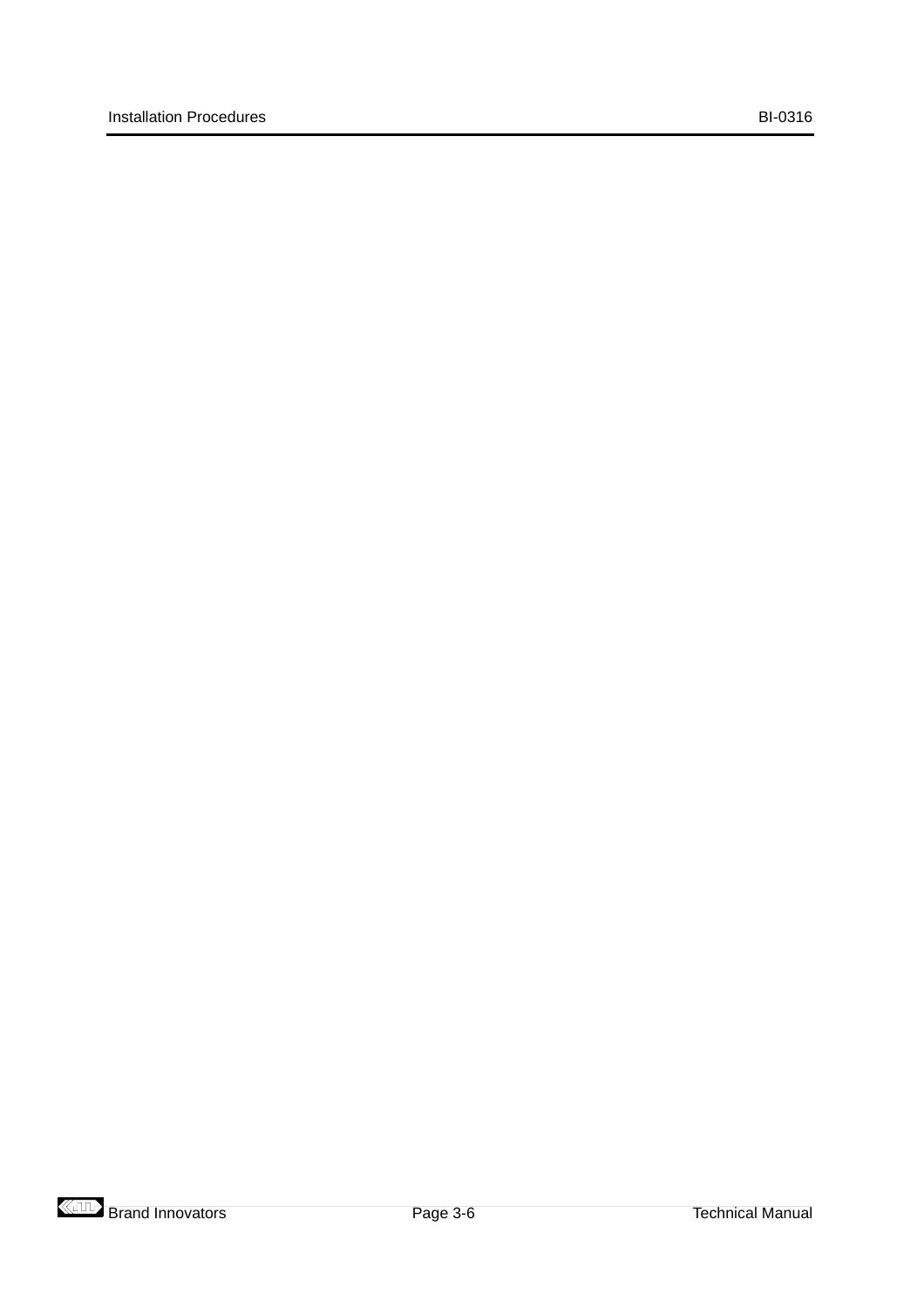<span id="page-25-0"></span>

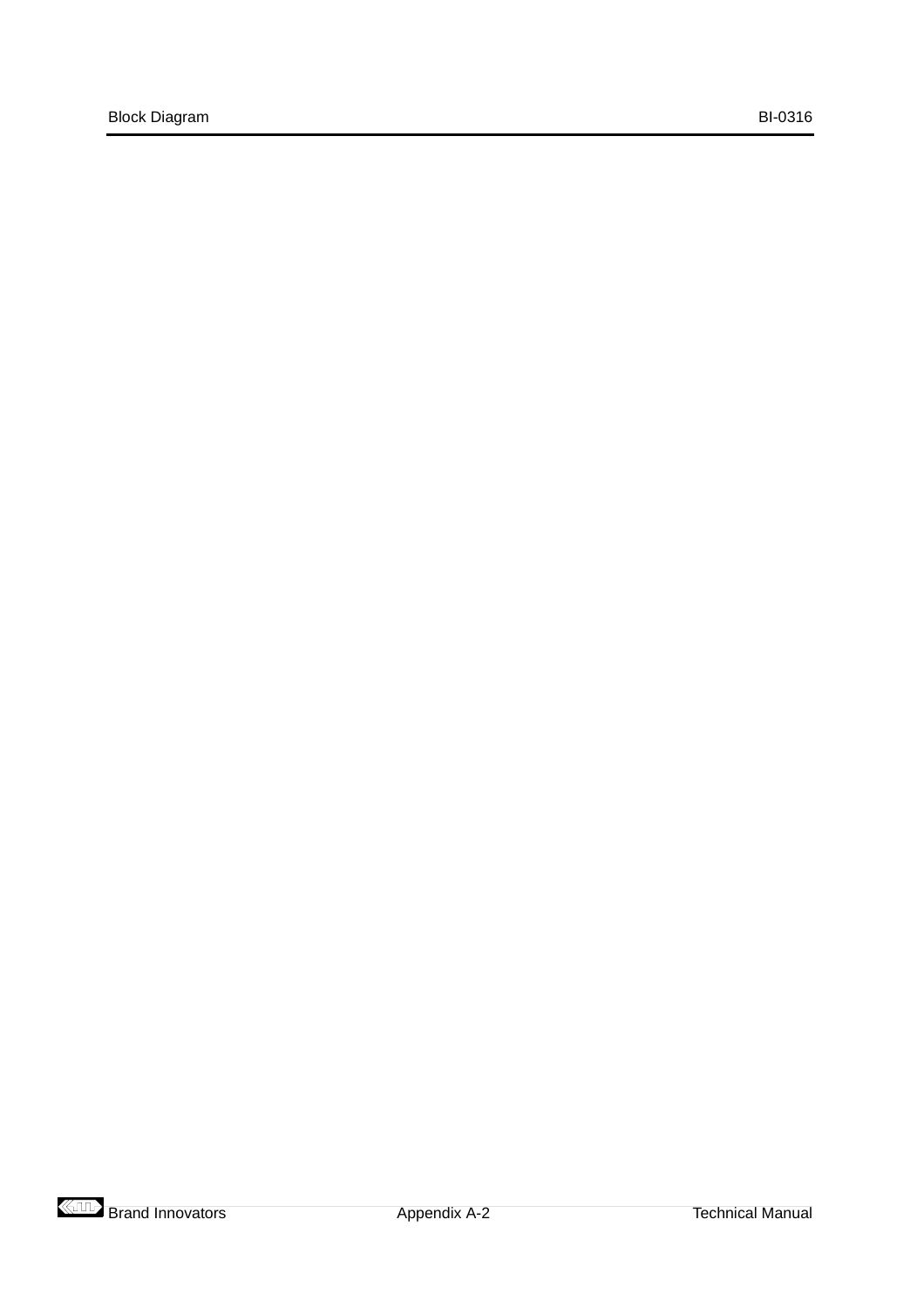# <span id="page-27-0"></span>Appendix B<br>
Schematic Diagrams

| Sheet 1  |                                |
|----------|--------------------------------|
| Sheet 2  |                                |
| Sheet 3  |                                |
| Sheet 4  | Power Connectors and LEDs  B-5 |
| Sheet 5  |                                |
| Sheet 6  |                                |
| Sheet 7  |                                |
| Sheet 8  |                                |
| Sheet 9  |                                |
| Sheet 10 |                                |
| Sheet 11 |                                |

Important Note:

On the schematics that follow, the signal names are not the standard SCSI names. These internal names are used to allow the BI-0316 to function in a Single-Ended as well as a Differential bus. Although the signal naming is not standard, the electrical signals and the pin numbers of the physical connectors are conform the SCSI standards.

Please use the tables provided in [Appendix E "Connector Assignments"](#page-43-0) to find the proper signal naming and pin numbering of the VMEbus P2 and SCSI connectors. Two tables are given for each connector, one for Single-Ended and one for Differential use.

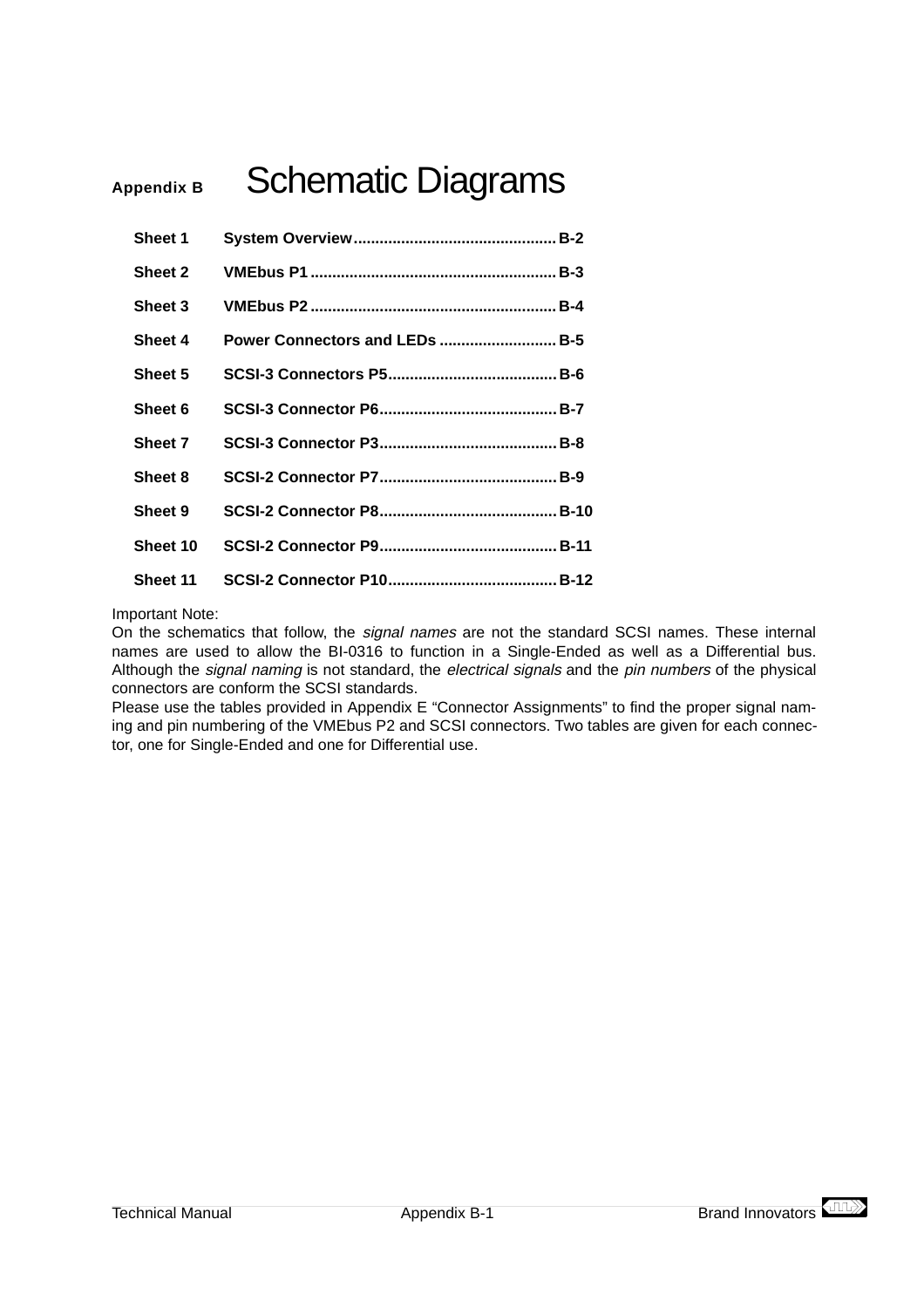## <span id="page-28-0"></span>**Sheet 1 System Overview**

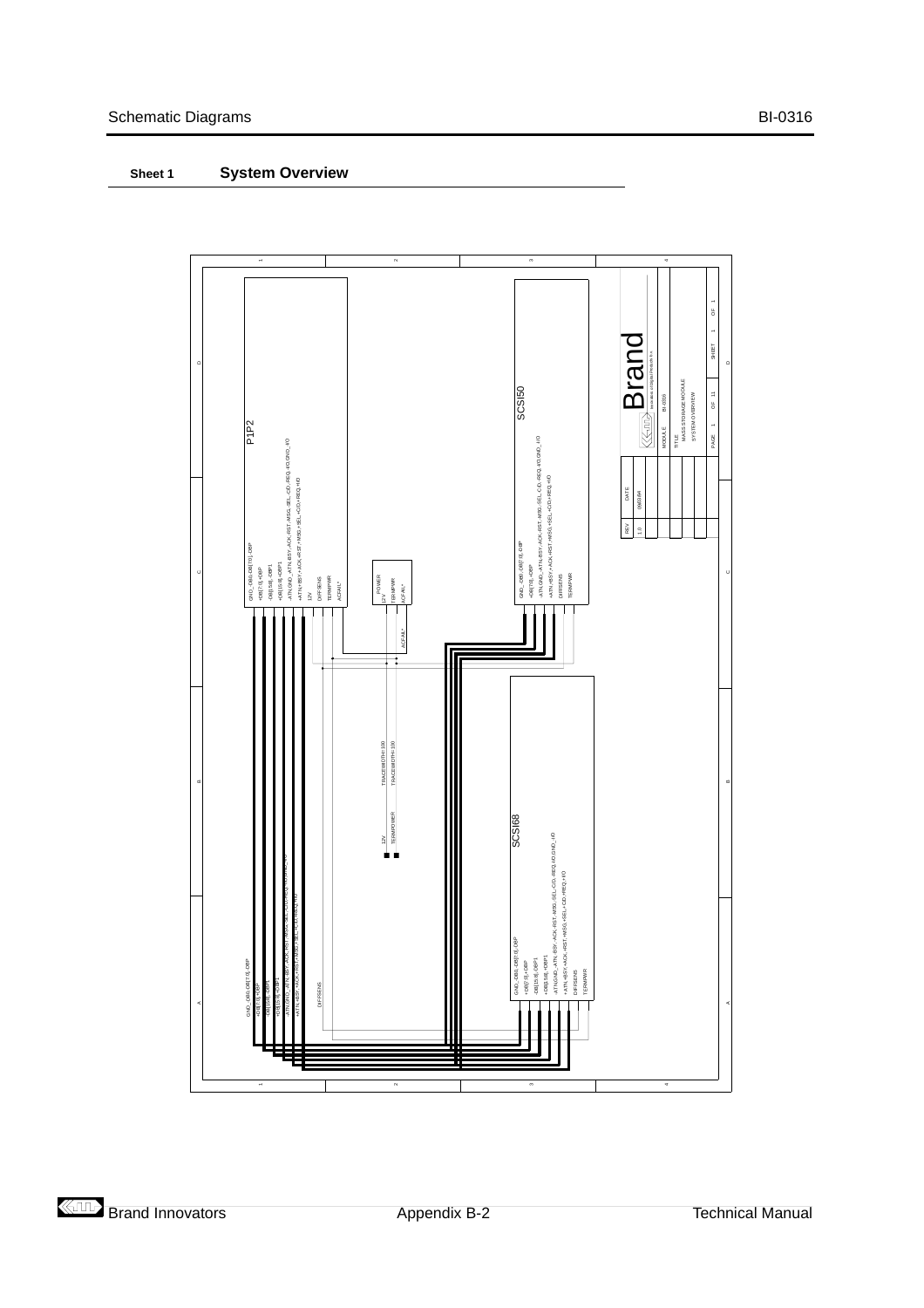<span id="page-29-0"></span>

**Sheet 2 VMEbus P1**

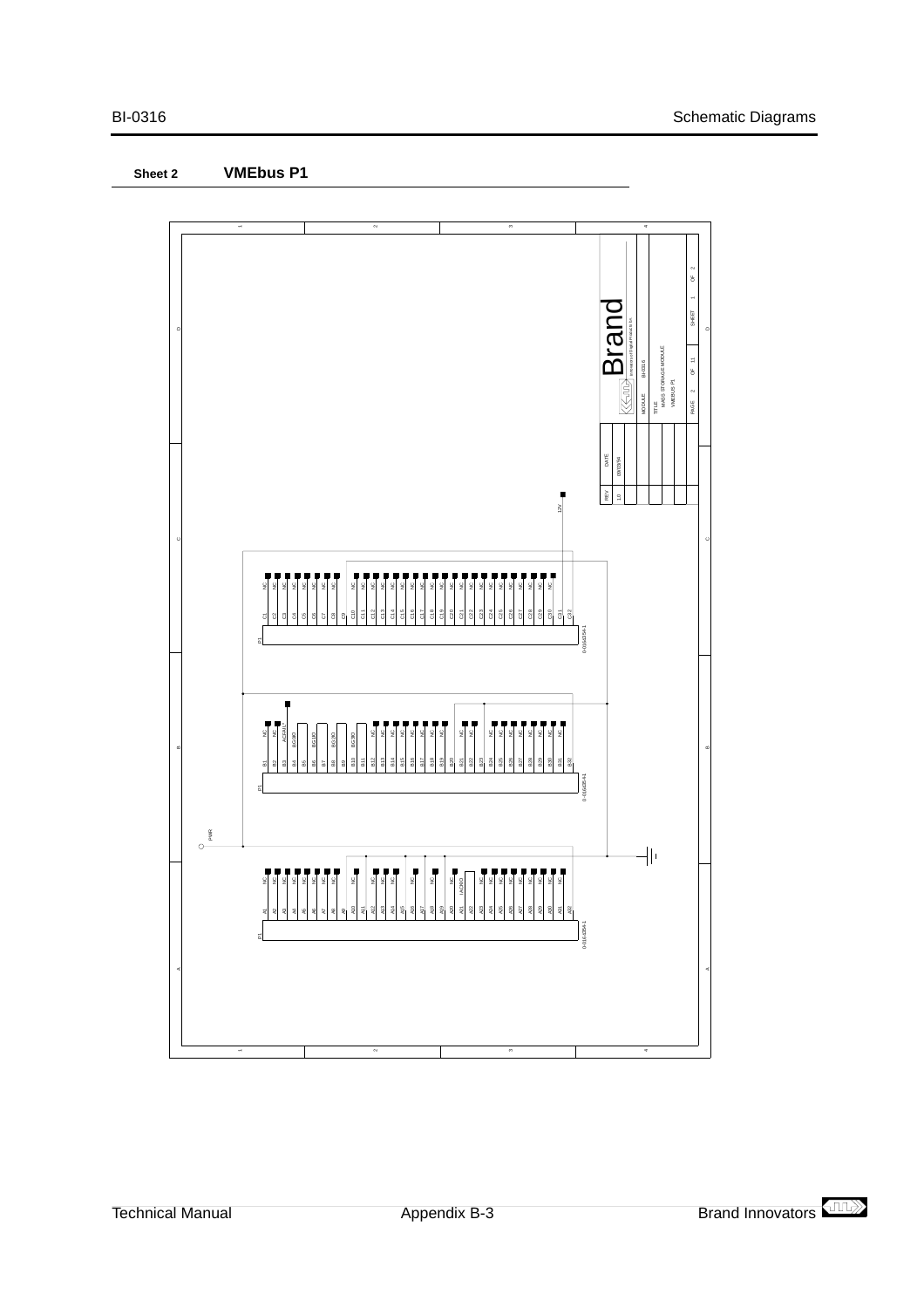#### <span id="page-30-0"></span>**Sheet 3 VMEbus P2**

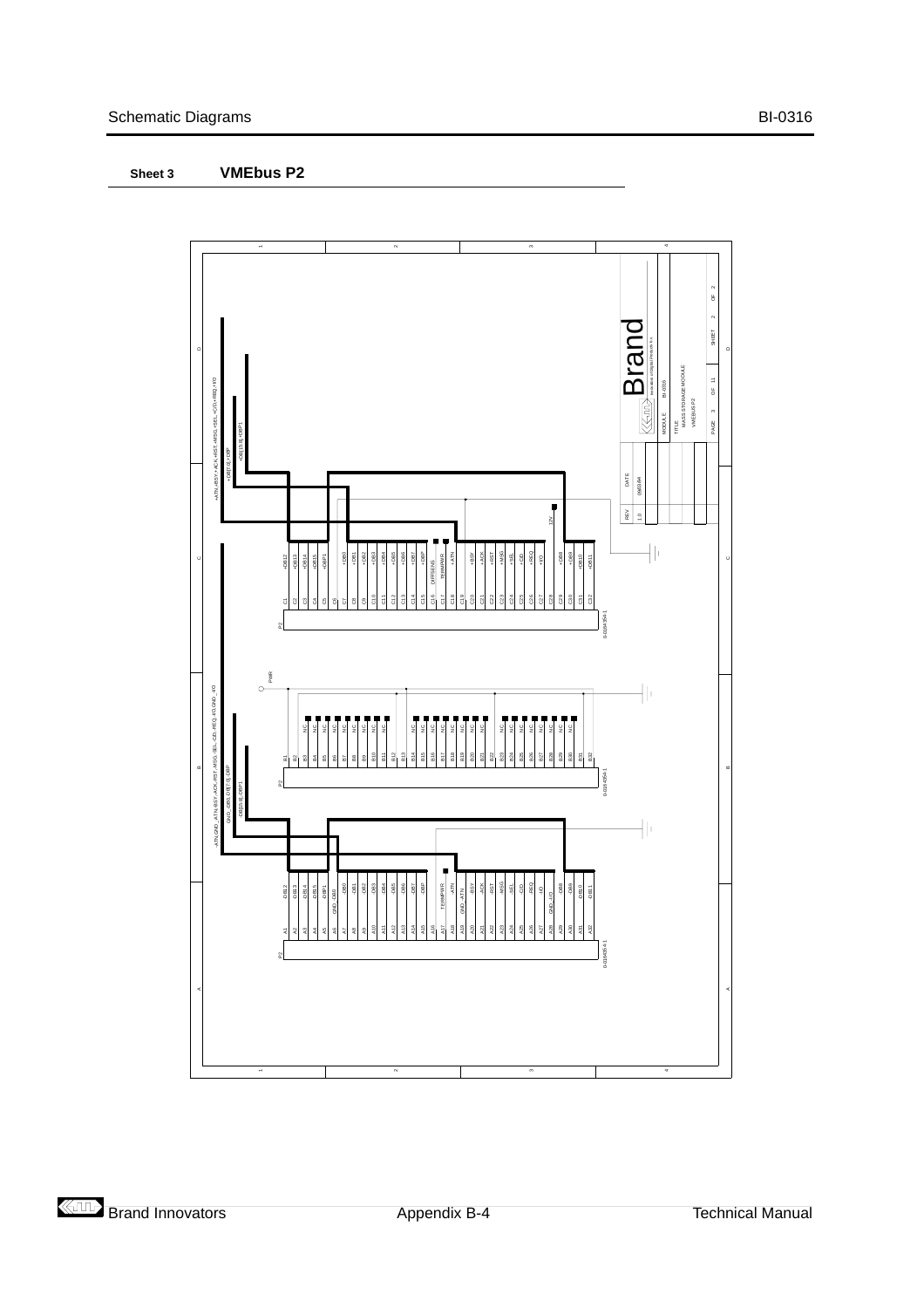<span id="page-31-0"></span>

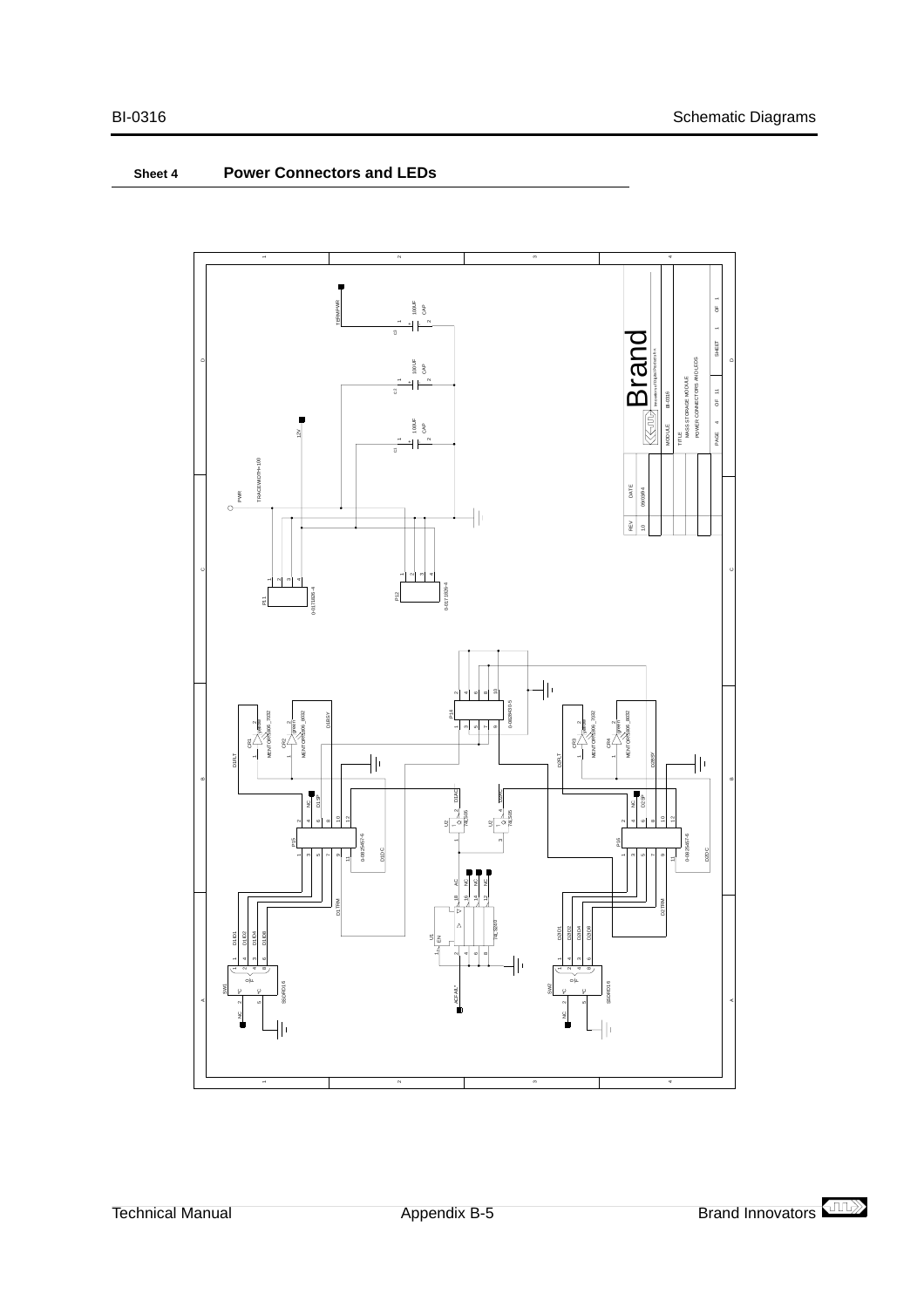<span id="page-32-0"></span>

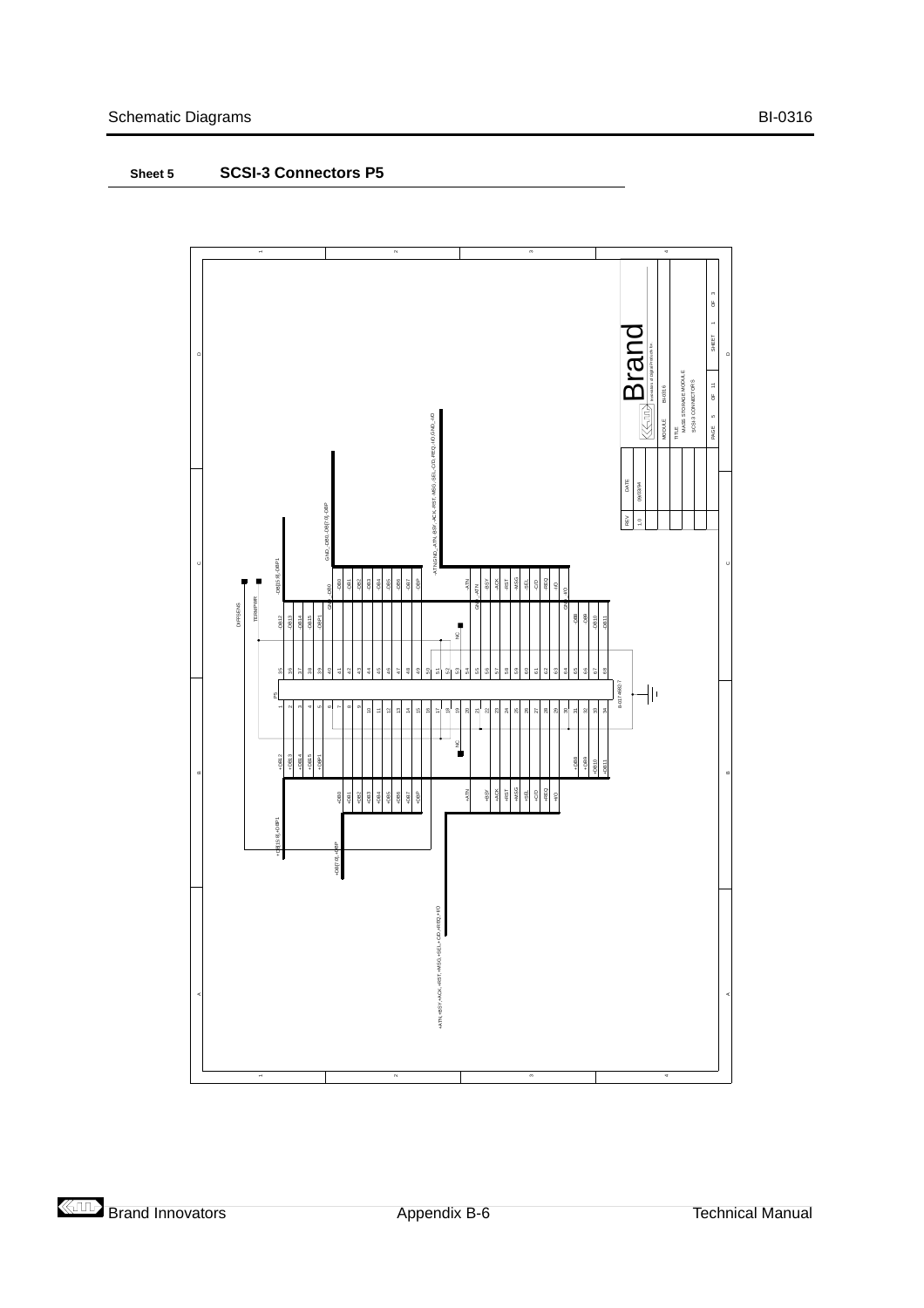

4

<span id="page-33-0"></span>**Sheet 6 SCSI-3 Connector P6**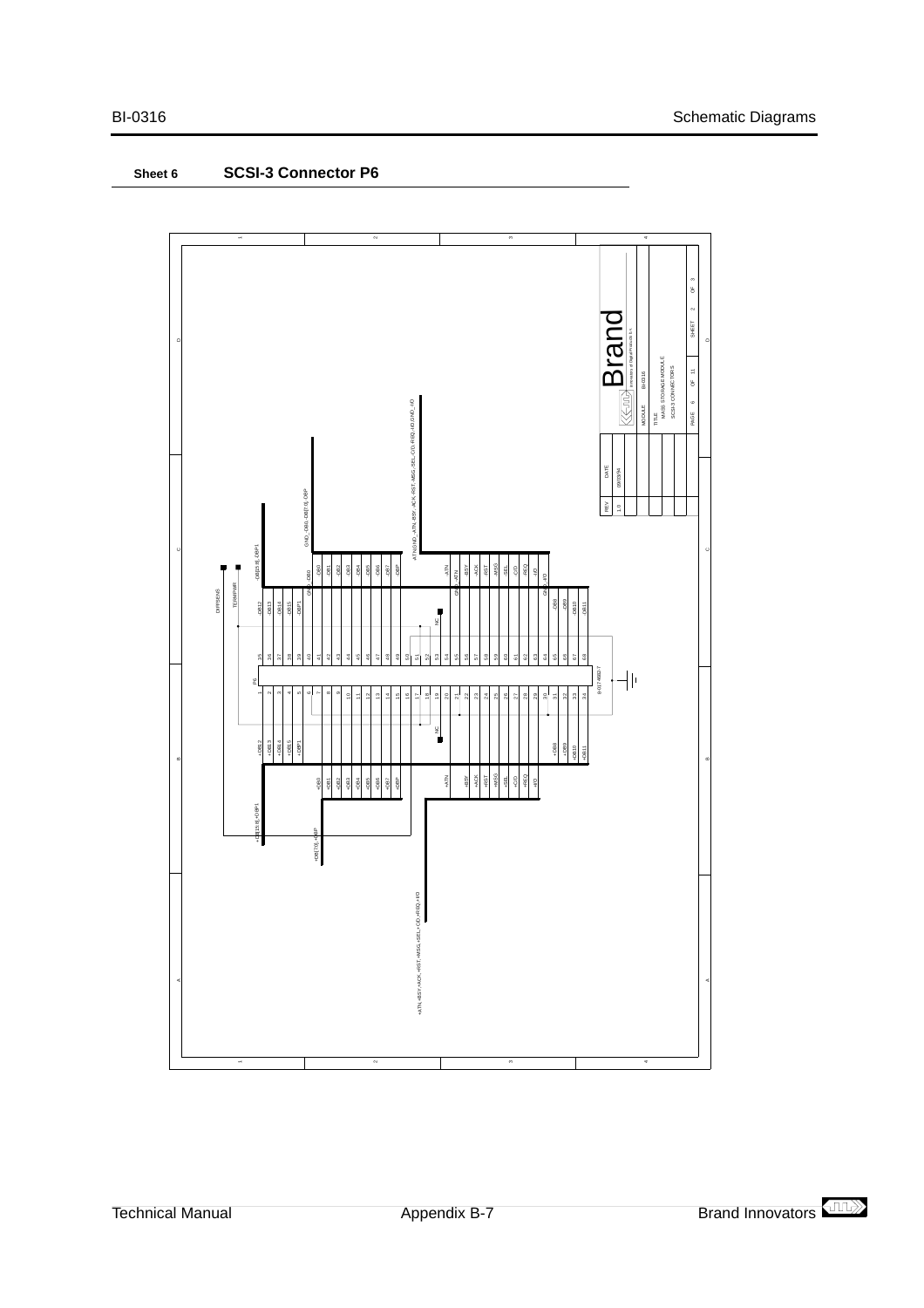<span id="page-34-0"></span>



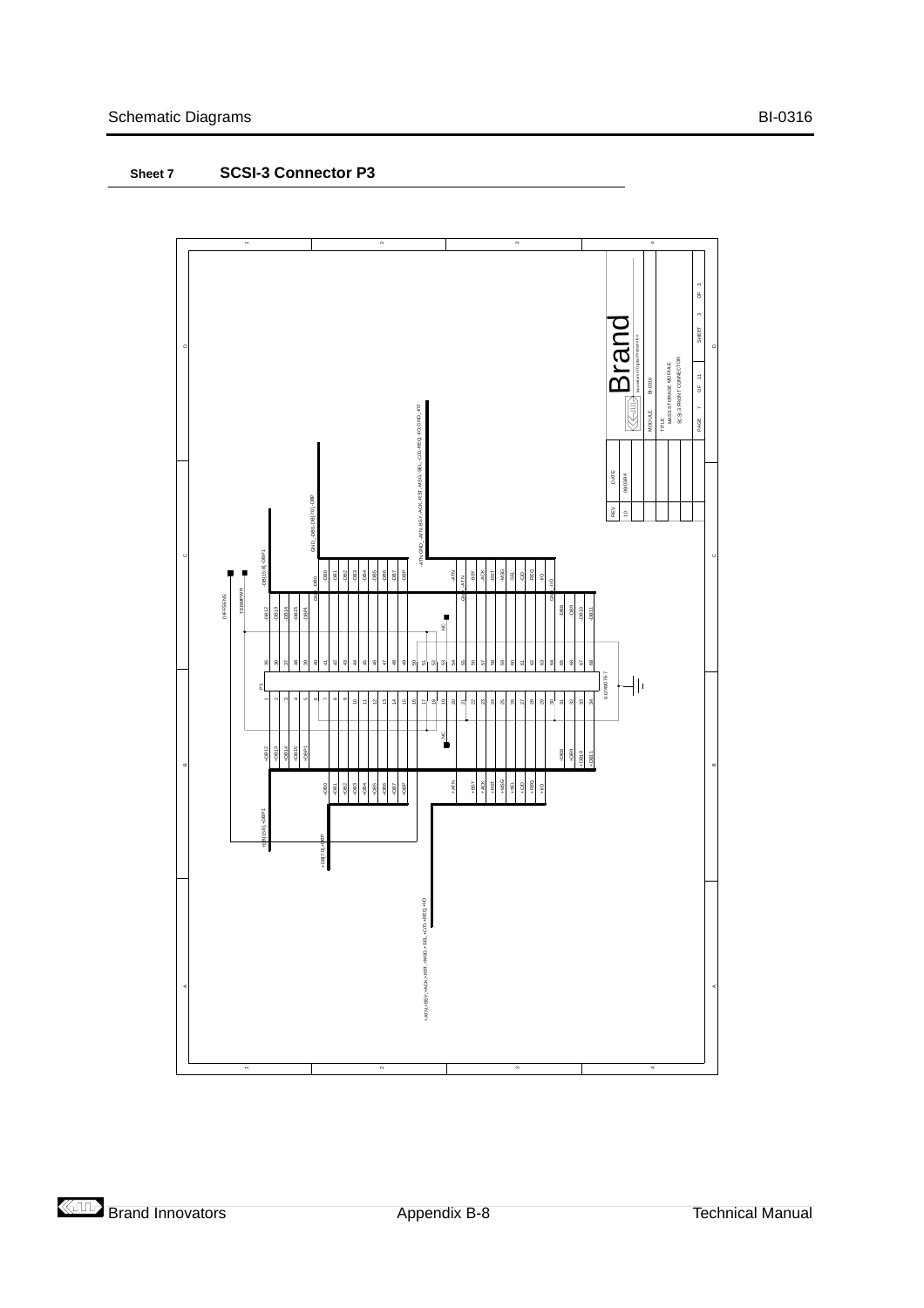<span id="page-35-0"></span>



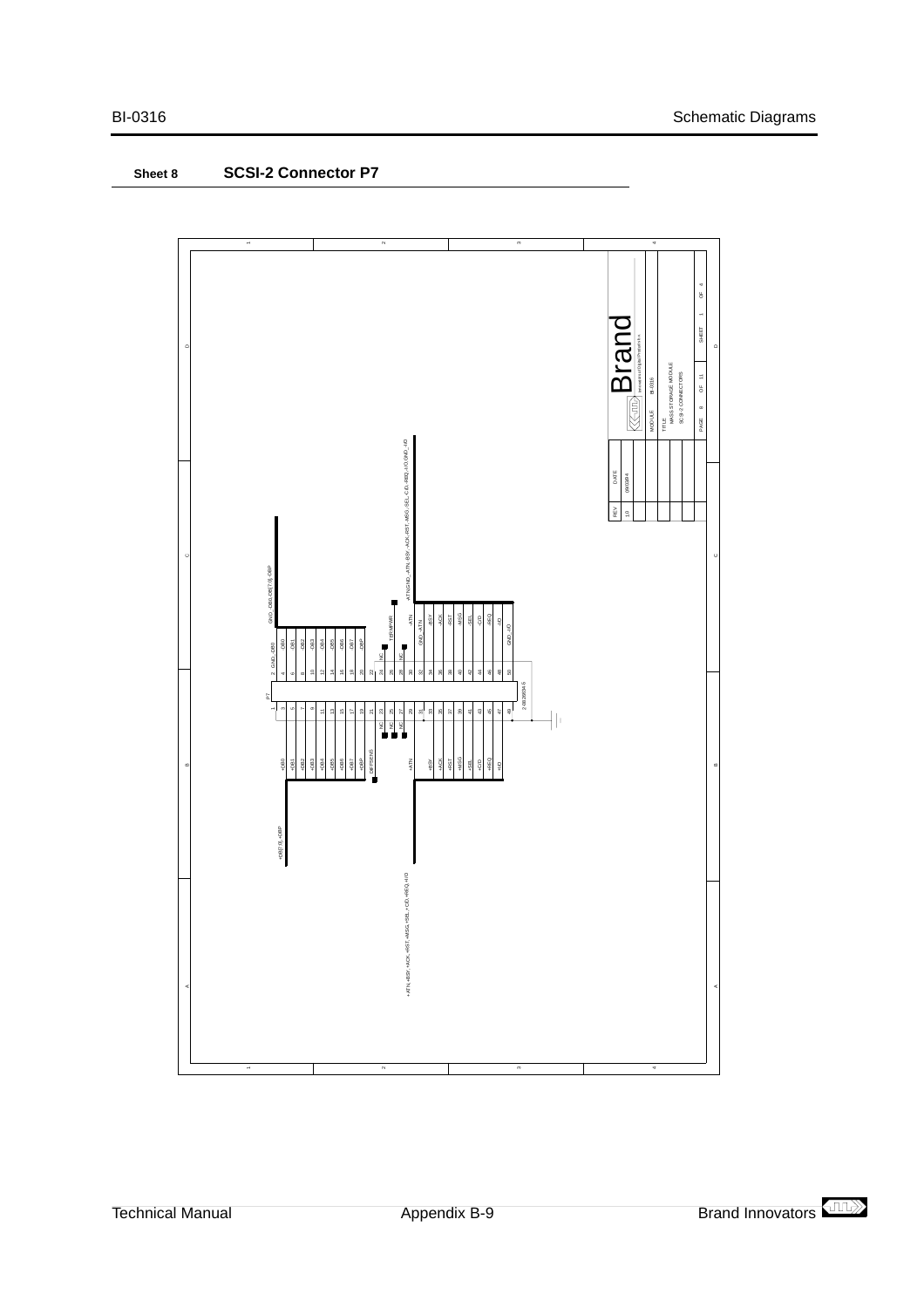<span id="page-36-0"></span>

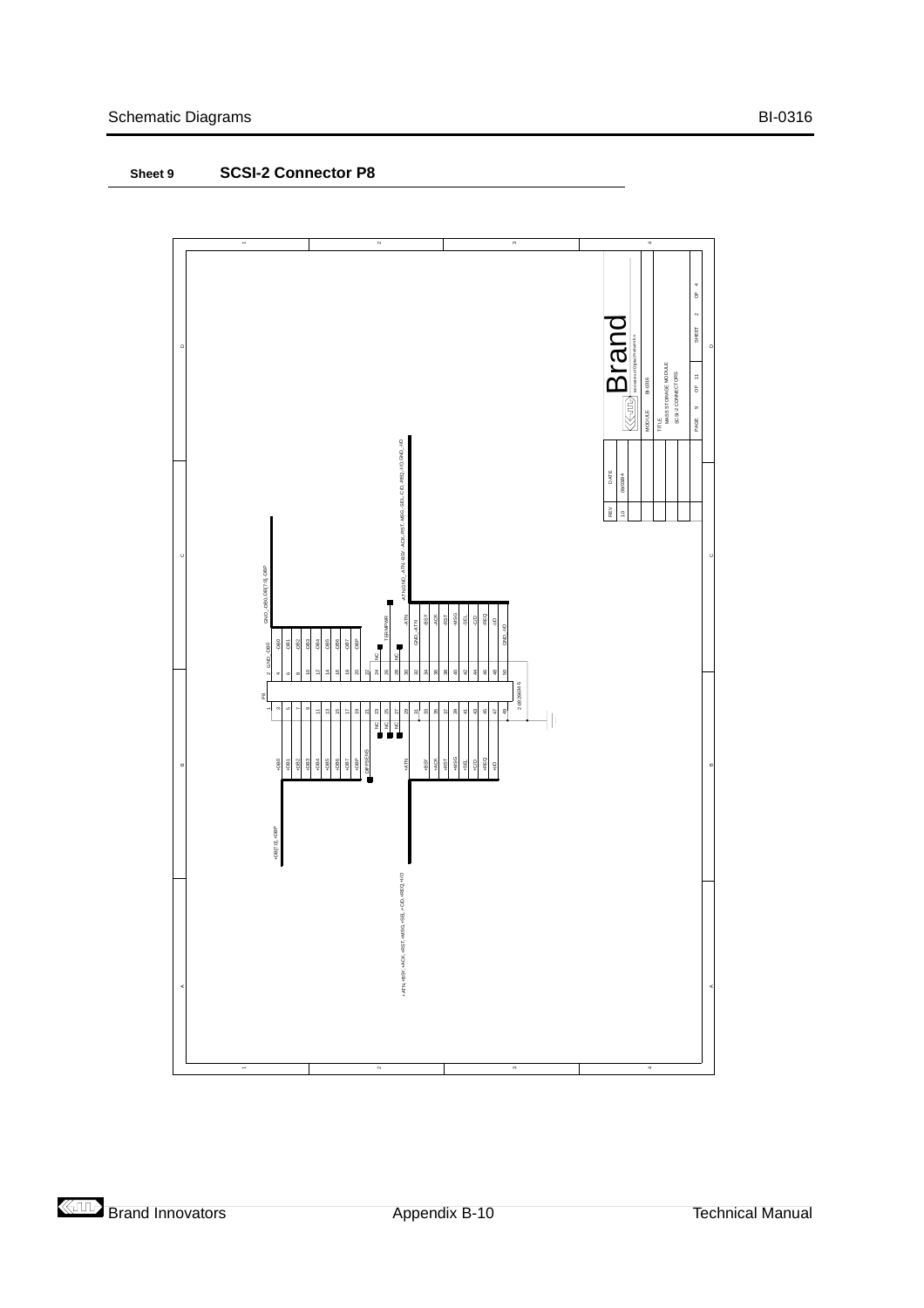<span id="page-37-0"></span>

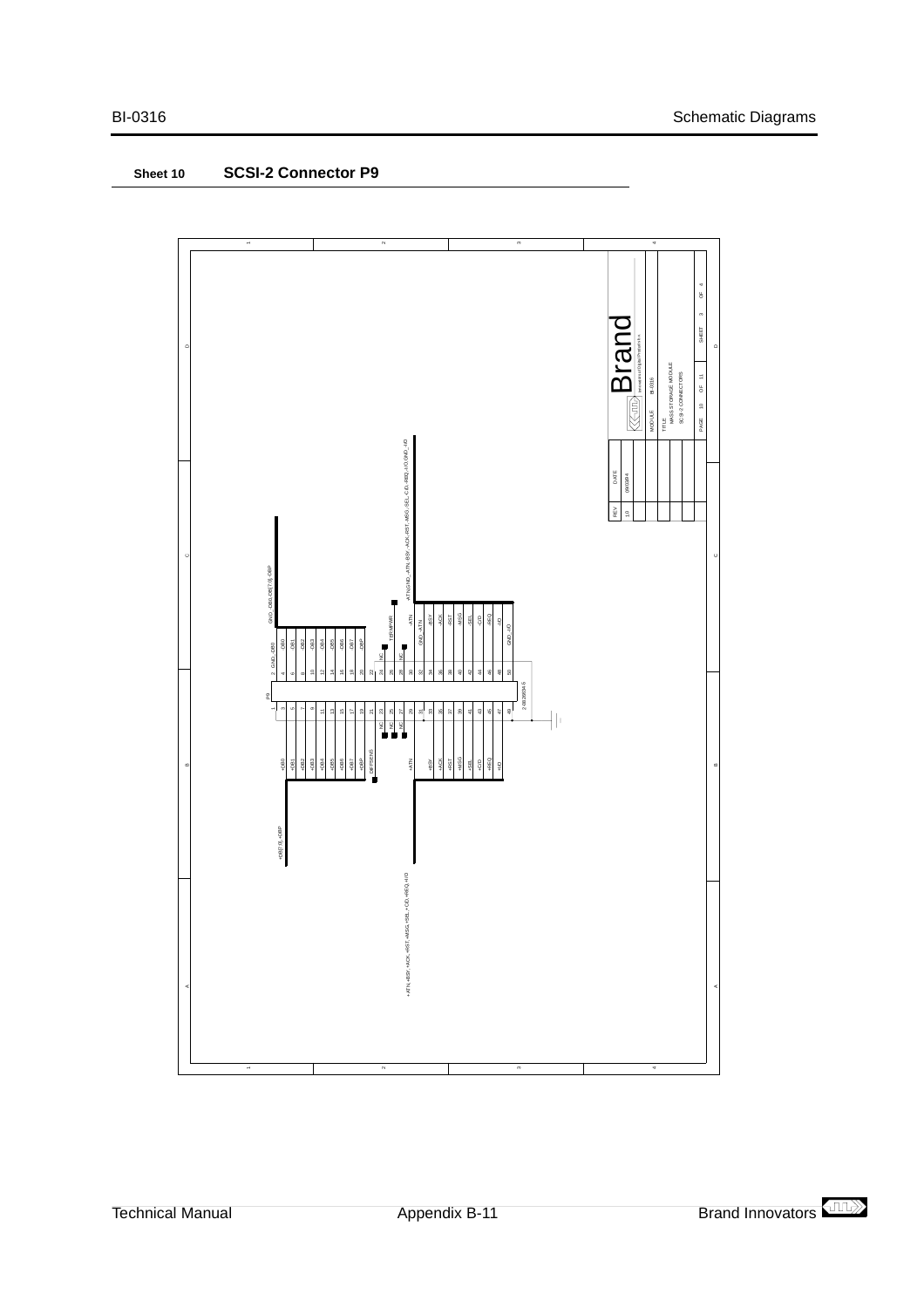<span id="page-38-0"></span>

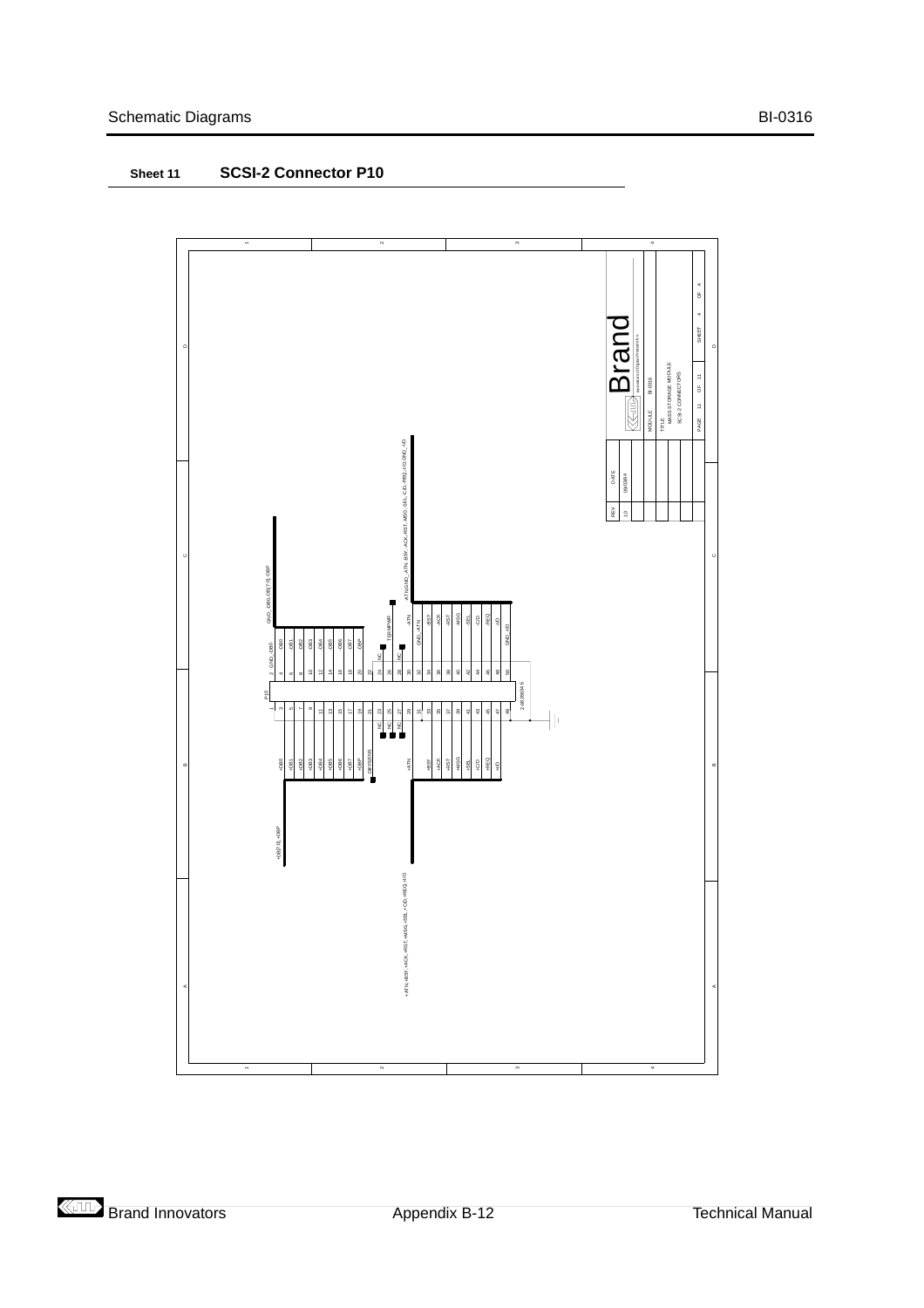<span id="page-39-0"></span>



**Figure C-1 Component Layout PCB Version 1.0**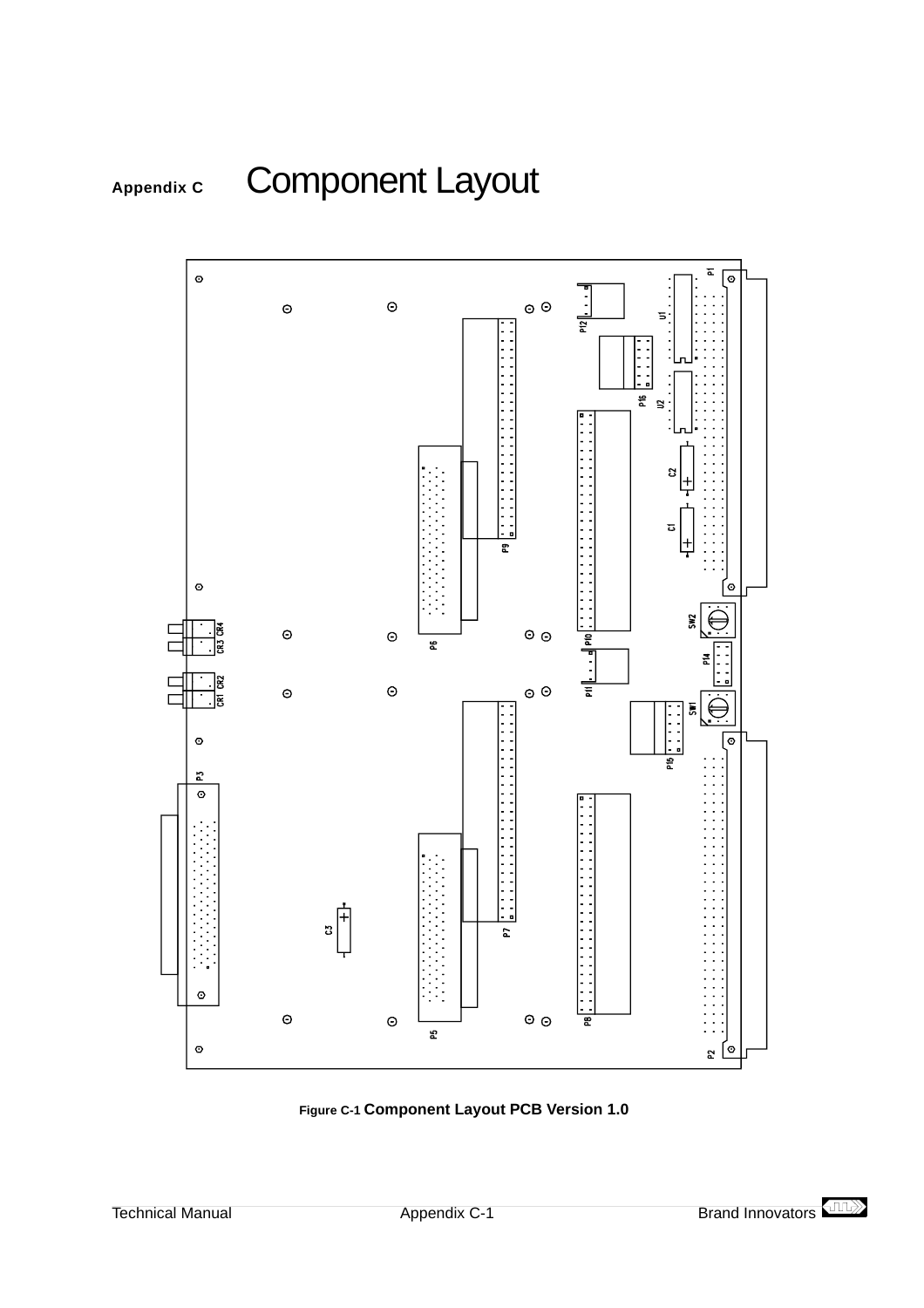<span id="page-40-0"></span>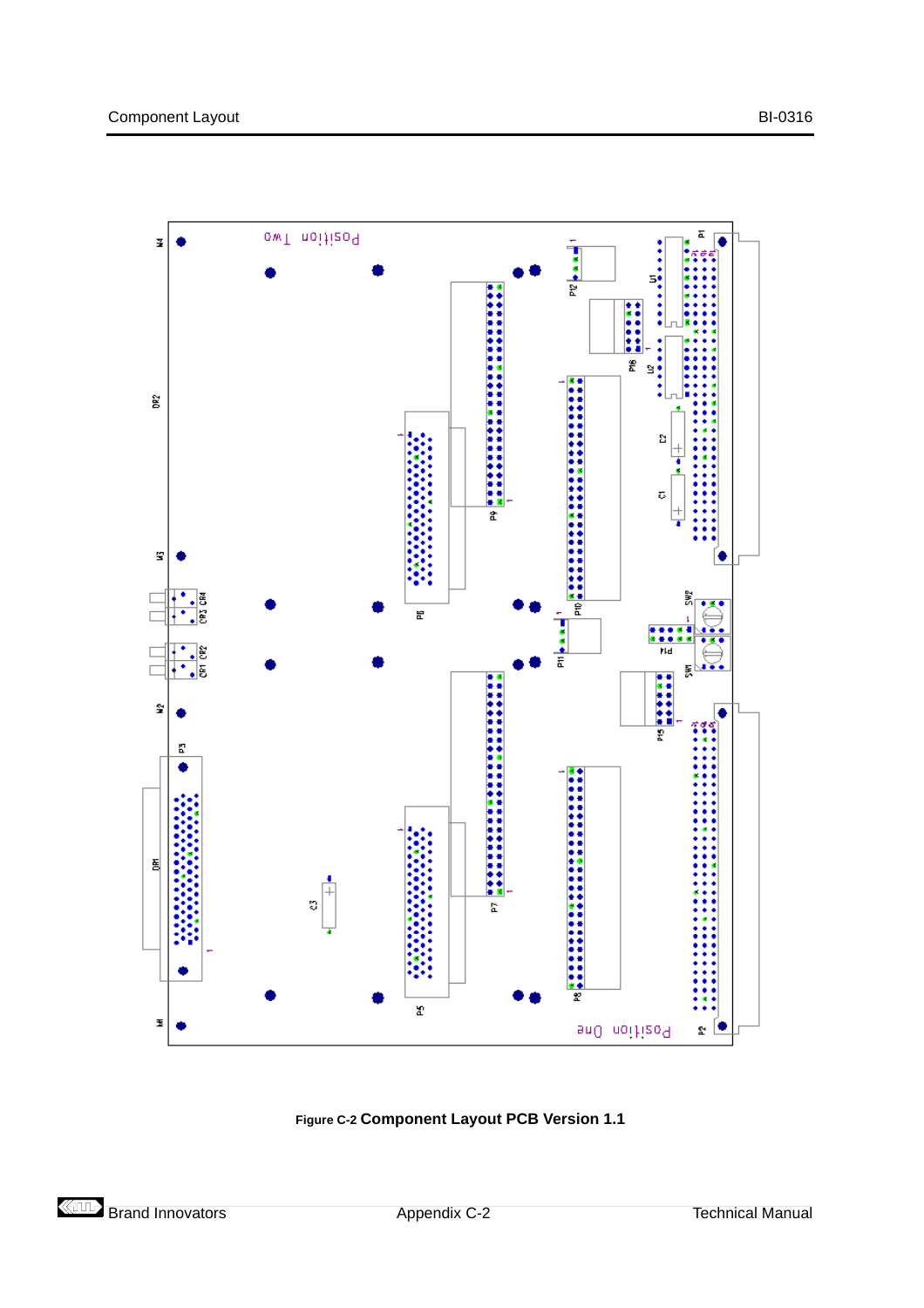# <span id="page-41-0"></span>**Appendix D** List of Components

# **Table D-1 List of Components**

| <b>Unit Number</b>               | <b>Component</b>  | <b>Description</b>                                                                                                                                                                                   |  |  |  |
|----------------------------------|-------------------|------------------------------------------------------------------------------------------------------------------------------------------------------------------------------------------------------|--|--|--|
| $C1-C3$                          | P222203036101     | Capacitor 100 µF 25 V axial                                                                                                                                                                          |  |  |  |
| CR1, CR3                         | 1806.7032         | PCB Board Mounting LED, Yellow                                                                                                                                                                       |  |  |  |
| CR2, CR4                         | 1806.8032         | PCB Board Mounting LED, Green                                                                                                                                                                        |  |  |  |
| P1-P2                            | 0-0164354-1       | IEC 603-2 Type C Male Connector BTB-(Solder) Version Quality<br>Level 1, No. of Positions: 96                                                                                                        |  |  |  |
| P <sub>3</sub>                   | 0-0749076-7       | <b>AMPLIMITE Subminiature Connector, Receptacle header,</b><br>Right-Angle mount, No. of positions: 68, Without Rails and<br>Latch Blocks, Series III, Without Boardlocks, With 2.84 Solder<br>Tails |  |  |  |
| <b>P5-P6</b>                     | 8-0174682-7       | AMPLIMITE Subminiature Connector, Receptacle header,<br>Right-Angle mount, No. of positions: 68, With self retaining sol-<br>der Posts                                                               |  |  |  |
| P7-P10                           | 2-0826634-5       | MODU II Pin Header, 2x25 Positions, Right-Angle mount                                                                                                                                                |  |  |  |
| P <sub>11</sub> -P <sub>12</sub> | 0-0171826-4       | Connector EI-series, 4 Positions, Right-Angle mount                                                                                                                                                  |  |  |  |
| P <sub>14</sub>                  | 0-0826632-5       | MODU II Pin Header, 2x5 Positions                                                                                                                                                                    |  |  |  |
| P15-P16                          | 0-0825457-6       | MODU II Pin Header, 2x6 Positions, Right-Angle mount                                                                                                                                                 |  |  |  |
| SW1-SW2                          | DRD <sub>16</sub> | Rotary DIP Switch, 16 Positions, Through Hole PCB mount                                                                                                                                              |  |  |  |
| U <sub>1</sub>                   | <b>SN74LS240N</b> | Octal Buffers and Line Drivers with 3-State Outputs                                                                                                                                                  |  |  |  |
| U <sub>2</sub>                   | SN74LS05N         | Hex Inverters with Open-Collector Outputs                                                                                                                                                            |  |  |  |

$$
\langle \Pi \Gamma \rangle
$$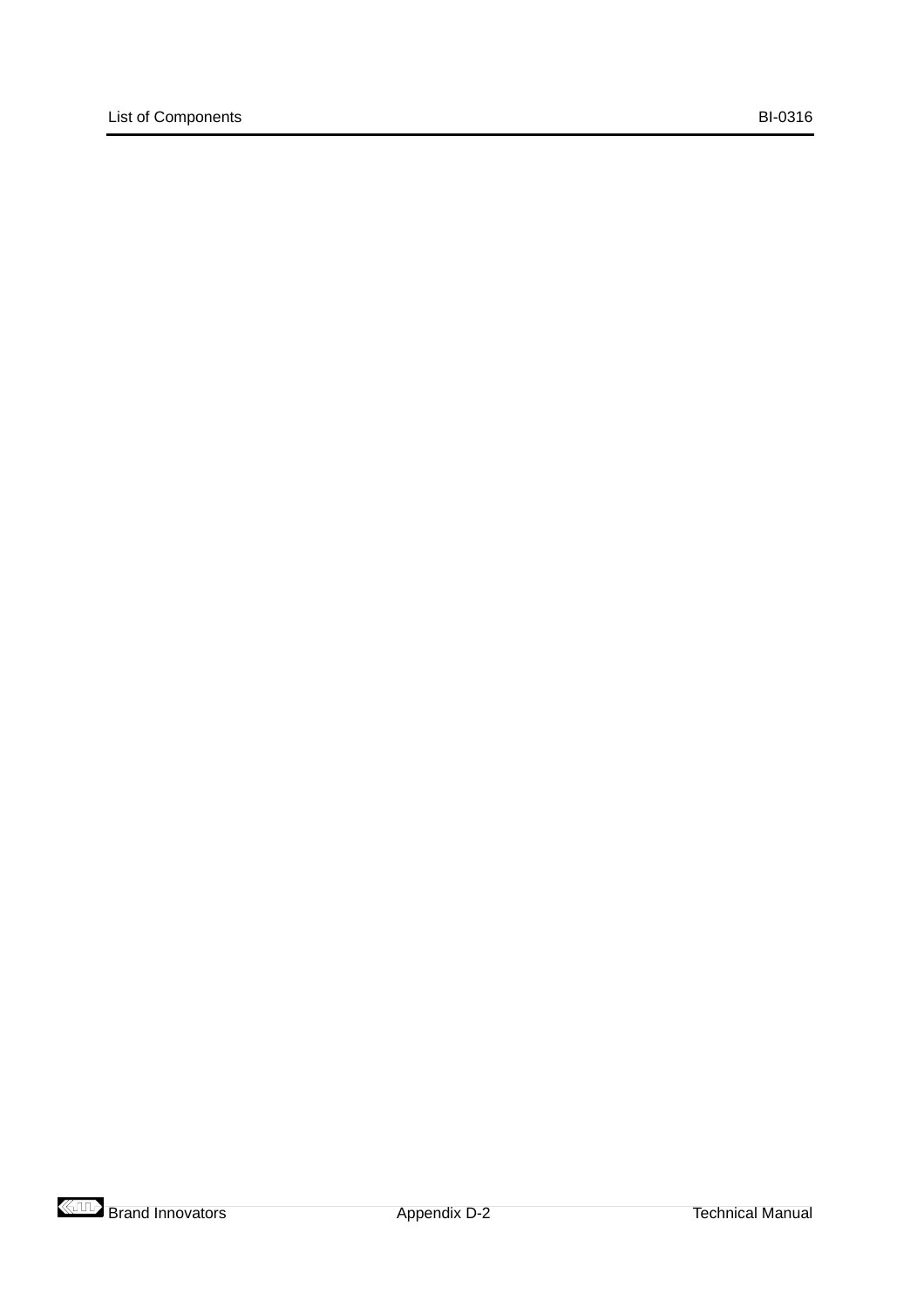# <span id="page-43-0"></span>Appendix E Connector Assignments

| <b>Pin Number</b> | (a) Signal<br><b>Mnemonic</b> | (b) Signal<br>Mnemonic | (c) Signal<br><b>Mnemonic</b> |
|-------------------|-------------------------------|------------------------|-------------------------------|
| 1                 | (D00)                         | (BBSY*)                | (D08)                         |
| 2                 | (D01)                         | (BCLR*)                | (D09)                         |
| 3                 | (D02)                         | ACFAIL*                | (D10)                         |
| 4                 | (D03)                         | BG0IN*                 | (D11)                         |
| 5                 | (D04)                         | BG0OUT*                | (D12)                         |
| 6                 | (D05)                         | BG1IN*                 | (D13)                         |
| 7                 | (D06)                         | BG1OUT*                | (D14)                         |
| 8                 | (D07)                         | BG2IN*                 | (D15)                         |
| 9                 | GND                           | BG2OUT*                | GND                           |
| 10                | (SYSCLK)                      | BG3IN*                 | (SYSFAIL*)                    |
| 11                | <b>GND</b>                    | BG3OUT*                | (BERR*)                       |
| 12                | $(DS1*)$                      | $(BRO*)$               | (SYSRESET*)                   |
| 13                | $(DSO*)$                      | $(BR1*)$               | (LWORD*)                      |
| 14                | (WRITE*)                      | $(BR2*)$               | (AM5)                         |
| 15                | <b>GND</b>                    | $(BR3*)$               | (A23)                         |
| 16                | (DTACK*)                      | (AM0)                  | (A22)                         |
| 17                | <b>GND</b>                    | (AM1)                  | (A21)                         |
| 18                | $(AS^*)$                      | (AM2)                  | (A20)                         |
| 19                | <b>GND</b>                    | (AM3)                  | (A19)                         |
| 20                | $(IACK^*)$                    | <b>GND</b>             | (A18)                         |
| 21                | IACKIN*                       | (SBUS_DATA)            | (A17)                         |
| 22                | IACKOUT*                      | (SBUS_STRB)            | (A16)                         |
| 23                | (AM4)                         | <b>GND</b>             | (A15)                         |
| 24                | (A07)                         | $(IRQ7*)$              | (A14)                         |
| 25                | (A06)                         | $(IRQ6*)$              | (A13)                         |
| 26                | (A05)                         | $(IRQ5*)$              | (A12)                         |
| 27                | (A04)                         | $(IRQ4*)$              | (A11)                         |
| 28                | (A03)                         | $(IRQ3*)$              | (A10)                         |
| 29                | (A02)                         | $(IRQ2*)$              | (A09)                         |
| 30                | (A01)                         | $(IRQ1*)$              | (A08)                         |
| 31                | $(-12V)$                      | (+5V STDBY)            | $+12V$                        |
| 32                | $+5V$                         | $+5V$                  | $+5V$                         |

#### **Table E-1 VMEbus P1 Assignments**

Note: Signal mnemonics shown in parenthesis () are not used by the BI-0316.

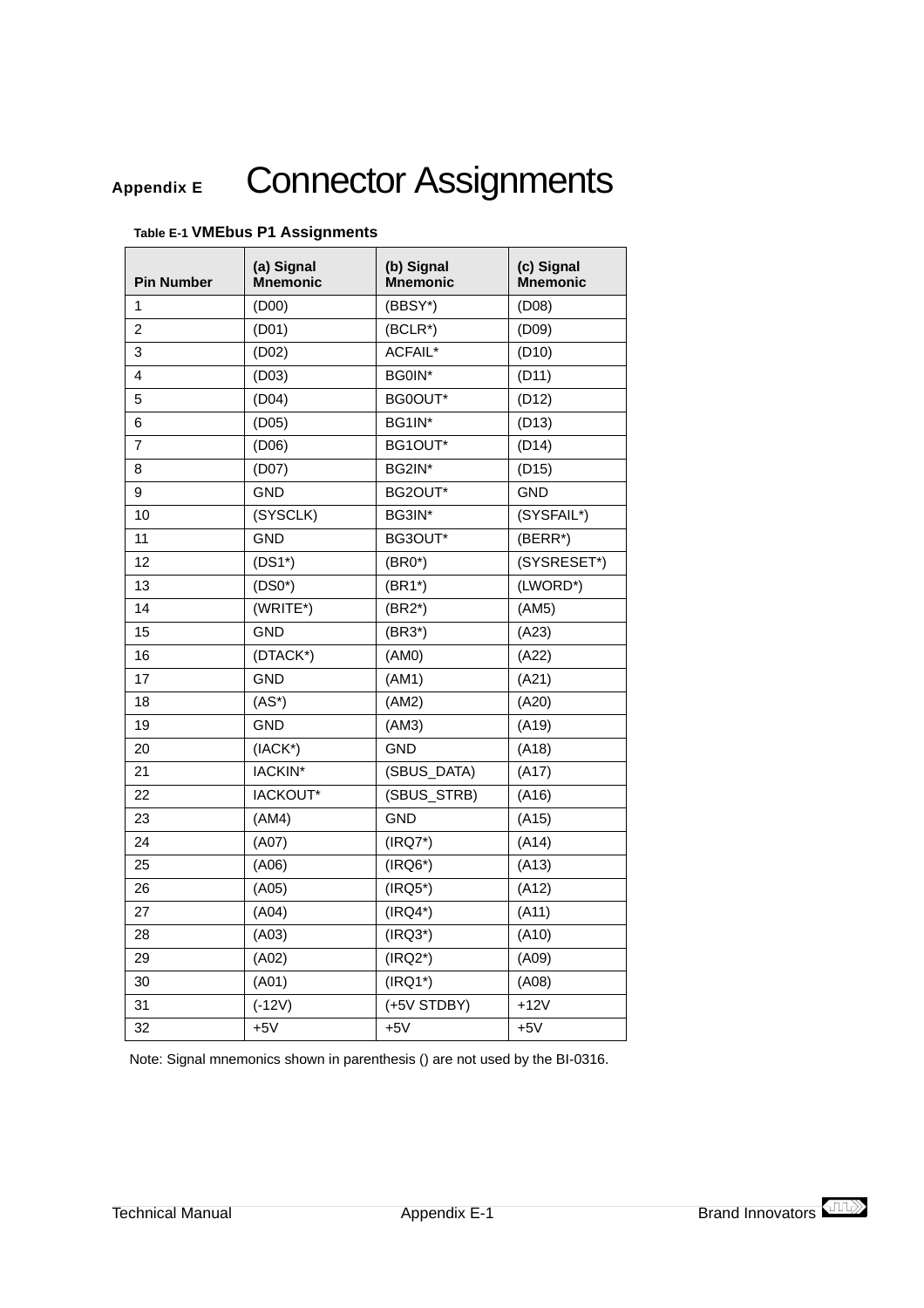| <b>Pin Number</b> | (a) Signal<br><b>Mnemonic</b> | (b) Signal<br><b>Mnemonic</b> | (c) Signal<br><b>Mnemonic</b> |
|-------------------|-------------------------------|-------------------------------|-------------------------------|
| 1                 | $-DB(12)$                     | $+5V$                         | <b>GND</b>                    |
| $\overline{2}$    | $-DB(13)$                     | <b>GND</b>                    | <b>GND</b>                    |
| 3                 | $-DB(14)$                     | (RETRY)                       | <b>GND</b>                    |
| 4                 | $-DB(15)$                     | (A24)                         | <b>GND</b>                    |
| 5                 | $-DB(P1)$                     | (A25)                         | <b>GND</b>                    |
| 6                 | $-DB(0)$                      | (A26)                         | <b>GND</b>                    |
| 7                 | $-DB(1)$                      | (A27)                         | <b>GND</b>                    |
| 8                 | $-DB(2)$                      | (A28)                         | <b>GND</b>                    |
| 9                 | $-DB(3)$                      | (A29)                         | <b>GND</b>                    |
| 10                | $-DB(4)$                      | (A30)                         | <b>GND</b>                    |
| 11                | $-DB(5)$                      | (A31)                         | <b>GND</b>                    |
| 12                | $-DB(6)$                      | <b>GND</b>                    | <b>GND</b>                    |
| 13                | $-DB(7)$                      | $+5V$                         | <b>GND</b>                    |
| 14                | $-DB(P)$                      | (D16)                         | <b>GND</b>                    |
| 15                | <b>GND</b>                    | (D17)                         | <b>GND</b>                    |
| 16                | <b>GND</b>                    | (D18)                         | <b>GND</b>                    |
| 17                | <b>TERMPWR</b>                | (D19)                         | <b>TERMPWR</b>                |
| 18                | <b>GND</b>                    | (D20)                         | <b>GND</b>                    |
| 19                | -ATN                          | (D21)                         | <b>GND</b>                    |
| 20                | <b>GND</b>                    | (D22)                         | <b>GND</b>                    |
| 21                | -BSY                          | (D23)                         | <b>GND</b>                    |
| 22                | $-ACK$                        | <b>GND</b>                    | <b>GND</b>                    |
| 23                | -RST                          | (D24)                         | <b>GND</b>                    |
| 24                | -MSG                          | (D25)                         | <b>GND</b>                    |
| 25                | -SEL                          | (D26)                         | <b>GND</b>                    |
| 26                | $-C/D$                        | (D27)                         | <b>GND</b>                    |
| 27                | $-REQ$                        | (D28)                         | <b>GND</b>                    |
| 28                | $-I/O$                        | (D29)                         | 12V                           |
| 29                | $-DB(8)$                      | (D30)                         | <b>GND</b>                    |
| 30                | $-DB(9)$                      | (D31)                         | <b>GND</b>                    |
| 31                | $-DB(10)$                     | <b>GND</b>                    | <b>GND</b>                    |
| 32                | $-DB(11)$                     | $+5V$                         | <b>GND</b>                    |

<span id="page-44-0"></span>**Table E-2 VMEbus P2 Assignments (Single-Ended)**

Note: Signal mnemonics shown in parenthesis () are not used by the BI-0316.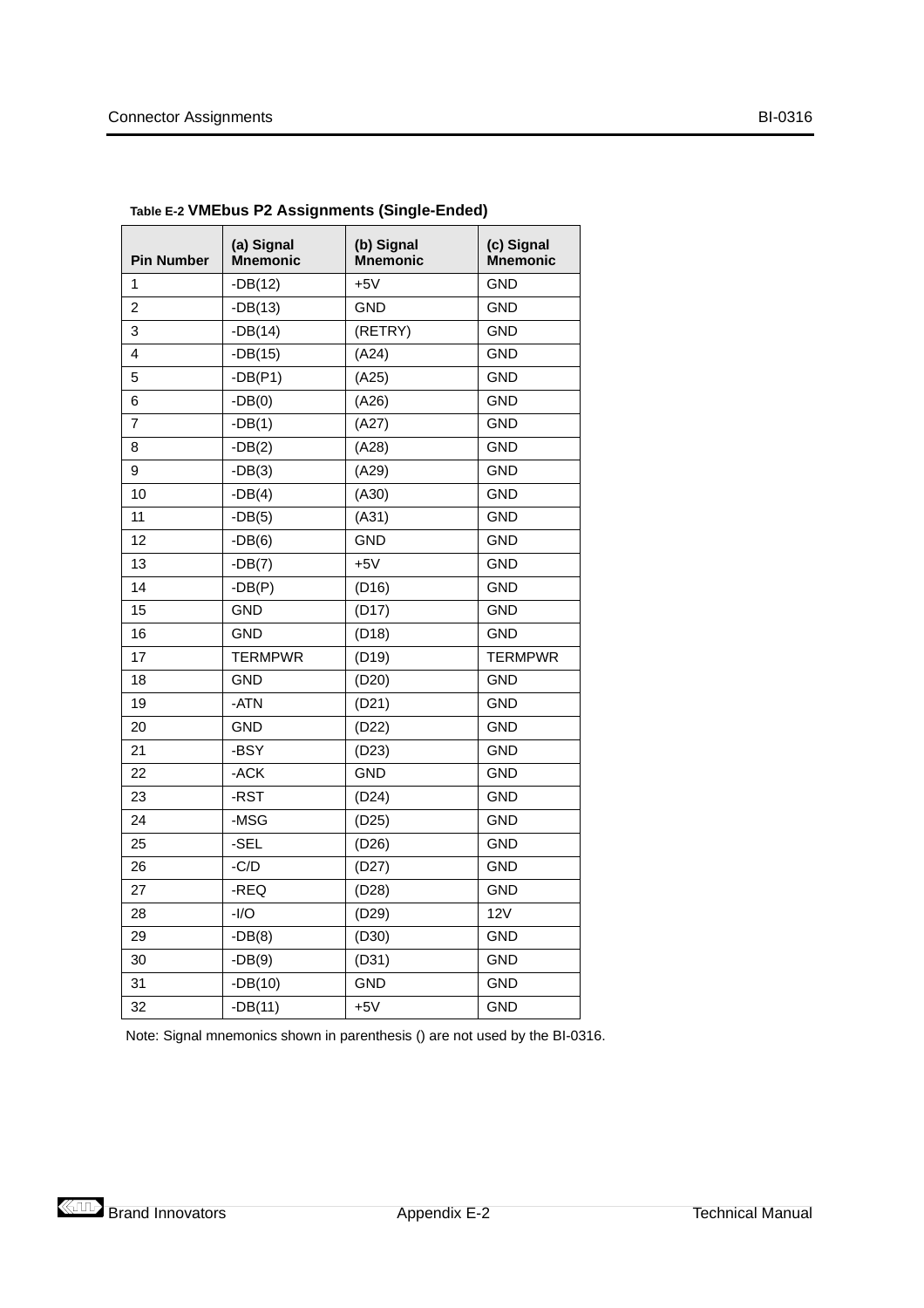| <b>Pin Number</b> | (a) Signal<br><b>Mnemonic</b> | (b) Signal<br><b>Mnemonic</b> | (c) Signal<br><b>Mnemonic</b> |
|-------------------|-------------------------------|-------------------------------|-------------------------------|
| 1                 | $-DB(12)$                     | $+5V$                         | $+DB(12)$                     |
| $\overline{2}$    | $-DB(13)$                     | <b>GND</b>                    | $+DB(13)$                     |
| 3                 | $-DB(14)$                     | (RETRY)                       | $+DB(14)$                     |
| 4                 | $-DB(15)$                     | (A24)                         | $+DB(15)$                     |
| 5                 | $-DB(P1)$                     | (A25)                         | $+DB(P1)$                     |
| 6                 | <b>GND</b>                    | (A26)                         | <b>GND</b>                    |
| $\overline{7}$    | $-DB(0)$                      | (A27)                         | $+DB(0)$                      |
| 8                 | $-DB(1)$                      | (A28)                         | $+DB(1)$                      |
| 9                 | $-DB(2)$                      | (A29)                         | $+DB(2)$                      |
| 10                | $-DB(3)$                      | (A30)                         | $+DB(3)$                      |
| 11                | $-DB(4)$                      | (A31)                         | $+DB(4)$                      |
| 12                | $-DB(5)$                      | <b>GND</b>                    | $+DB(5)$                      |
| 13                | $-DB(6)$                      | $+5V$                         | $+DB(6)$                      |
| 14                | $-DB(7)$                      | (D16)                         | $+DB(7)$                      |
| 15                | $-DB(P)$                      | (D17)                         | $+DB(P)$                      |
| 16                | <b>GND</b>                    | (D18)                         | <b>DIFFSENS</b>               |
| 17                | <b>TERMPWR</b>                | (D19)                         | <b>TERMPWR</b>                |
| 18                | -ATN                          | (D20)                         | +ATN                          |
| 19                | GND                           | (D21)                         | <b>GND</b>                    |
| 20                | -BSY                          | (D22)                         | +BSY                          |
| 21                | -ACK                          | (D23)                         | $+ACK$                        |
| 22                | -RST                          | <b>GND</b>                    | +RST                          |
| 23                | -MSG                          | (D24)                         | +MSG                          |
| 24                | -SEL                          | (D25)                         | +SEL                          |
| 25                | $-C/D$                        | (D26)                         | $+C/D$                        |
| 26                | $-REQ$                        | (D27)                         | +REQ                          |
| 27                | $-I/O$                        | (D28)                         | $+I/O$                        |
| 28                | <b>GND</b>                    | (D29)                         | 12V                           |
| 29                | $-DB(8)$                      | (D30)                         | $+DB(8)$                      |
| 30                | $-DB(9)$                      | (D31)                         | $+DB(9)$                      |
| 31                | $-DB(10)$                     | <b>GND</b>                    | $+DB(10)$                     |
| 32                | $-DB(11)$                     | $+5V$                         | $+DB(11)$                     |

### <span id="page-45-0"></span>**Table E-3 VMEbus P2 Assignments (Differential)**

Note: Signal mnemonics shown in parenthesis () are not used by the BI-0316.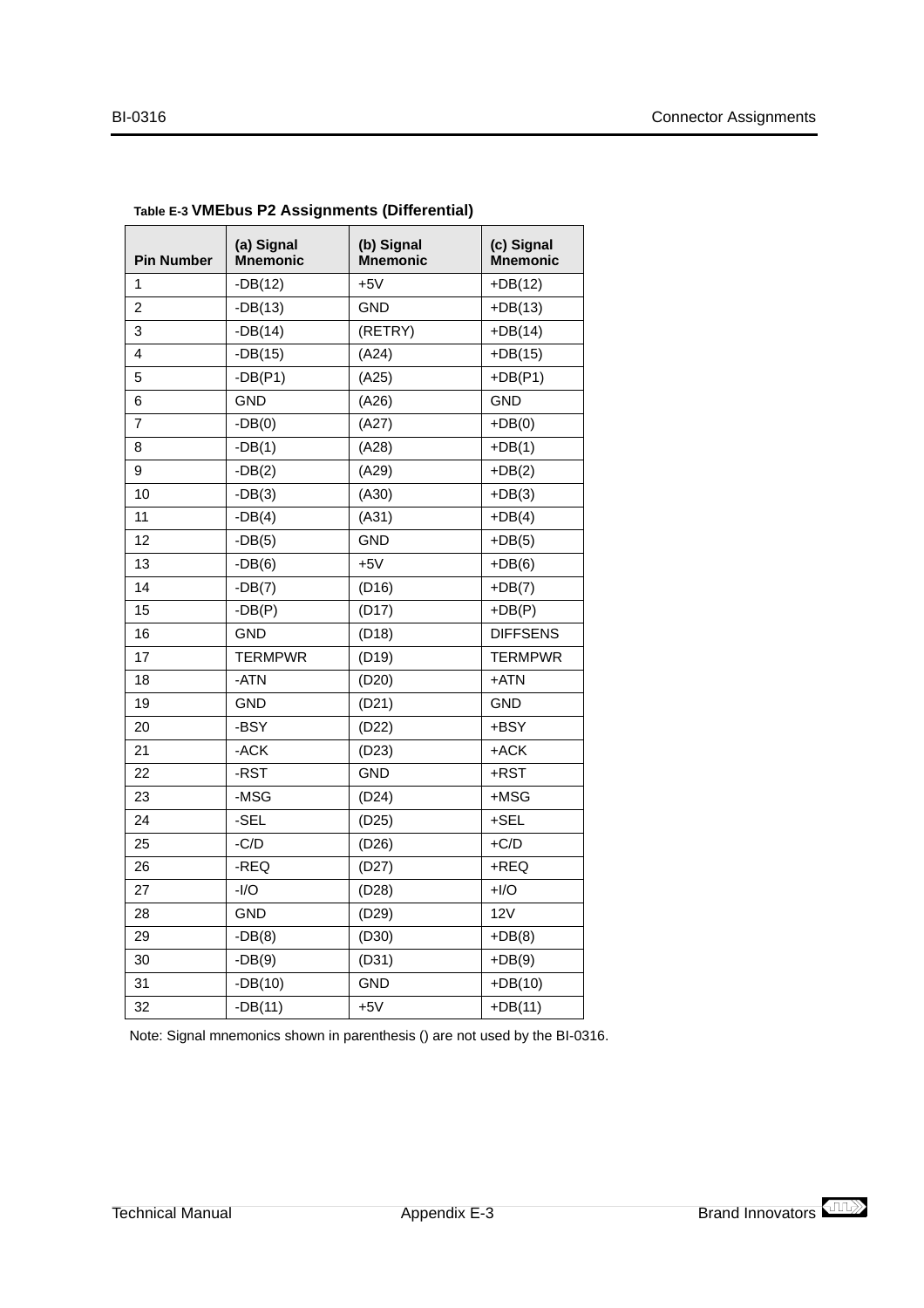| Signal<br><b>Mnemonic</b> | <b>Pin Number</b> | <b>Pin Number</b> | Signal<br><b>Mnemonic</b> |
|---------------------------|-------------------|-------------------|---------------------------|
| <b>GND</b>                | 1                 | 35                | $-DB(12)$                 |
| GND                       | $\overline{c}$    | 36                | $-DB(13)$                 |
| <b>GND</b>                | 3                 | 37                | $-DB(14)$                 |
| <b>GND</b>                | 4                 | 38                | $-DB(15)$                 |
| <b>GND</b>                | 5                 | 39                | $-DB(P1)$                 |
| <b>GND</b>                | 6                 | 40                | $-DB(0)$                  |
| <b>GND</b>                | 7                 | 41                | $-DB(1)$                  |
| <b>GND</b>                | 8                 | 42                | $-DB(2)$                  |
| <b>GND</b>                | 9                 | 43                | $-DB(3)$                  |
| <b>GND</b>                | 10                | 44                | $-DB(4)$                  |
| <b>GND</b>                | 11                | 45                | $-DB(5)$                  |
| <b>GND</b>                | 12                | 46                | $-DB(6)$                  |
| <b>GND</b>                | 13                | 47                | $-DB(7)$                  |
| <b>GND</b>                | 14                | 48                | $-DB(P)$                  |
| <b>GND</b>                | 15                | 49                | <b>GND</b>                |
| <b>GND</b>                | 16                | 50                | <b>GND</b>                |
| <b>TERMPWR</b>            | 17                | 51                | <b>TERMPWR</b>            |
| <b>TERMPWR</b>            | 18                | 52                | <b>TERMPWR</b>            |
| <b>RESERVED</b>           | 19                | 53                | <b>RESERVED</b>           |
| <b>GND</b>                | 20                | 54                | <b>GND</b>                |
| <b>GND</b>                | 21                | 55                | -ATN                      |
| <b>GND</b>                | 22                | 56                | <b>GND</b>                |
| <b>GND</b>                | 23                | 57                | -BSY                      |
| <b>GND</b>                | 24                | 58                | -ACK                      |
| <b>GND</b>                | 25                | 59                | -RST                      |
| <b>GND</b>                | 26                | 60                | -MSG                      |
| <b>GND</b>                | 27                | 61                | -SEL                      |
| GND                       | 28                | 62                | $-C/D$                    |
| GND                       | 29                | 63                | -REQ                      |
| GND                       | 30                | 64                | $-I/O$                    |
| GND                       | 31                | 65                | $-DB(8)$                  |
| GND                       | 32                | 66                | $-DB(9)$                  |
| <b>GND</b>                | 33                | 67                | $-DB(10)$                 |
| <b>GND</b>                | 34                | 68                | $-DB(11)$                 |

<span id="page-46-0"></span>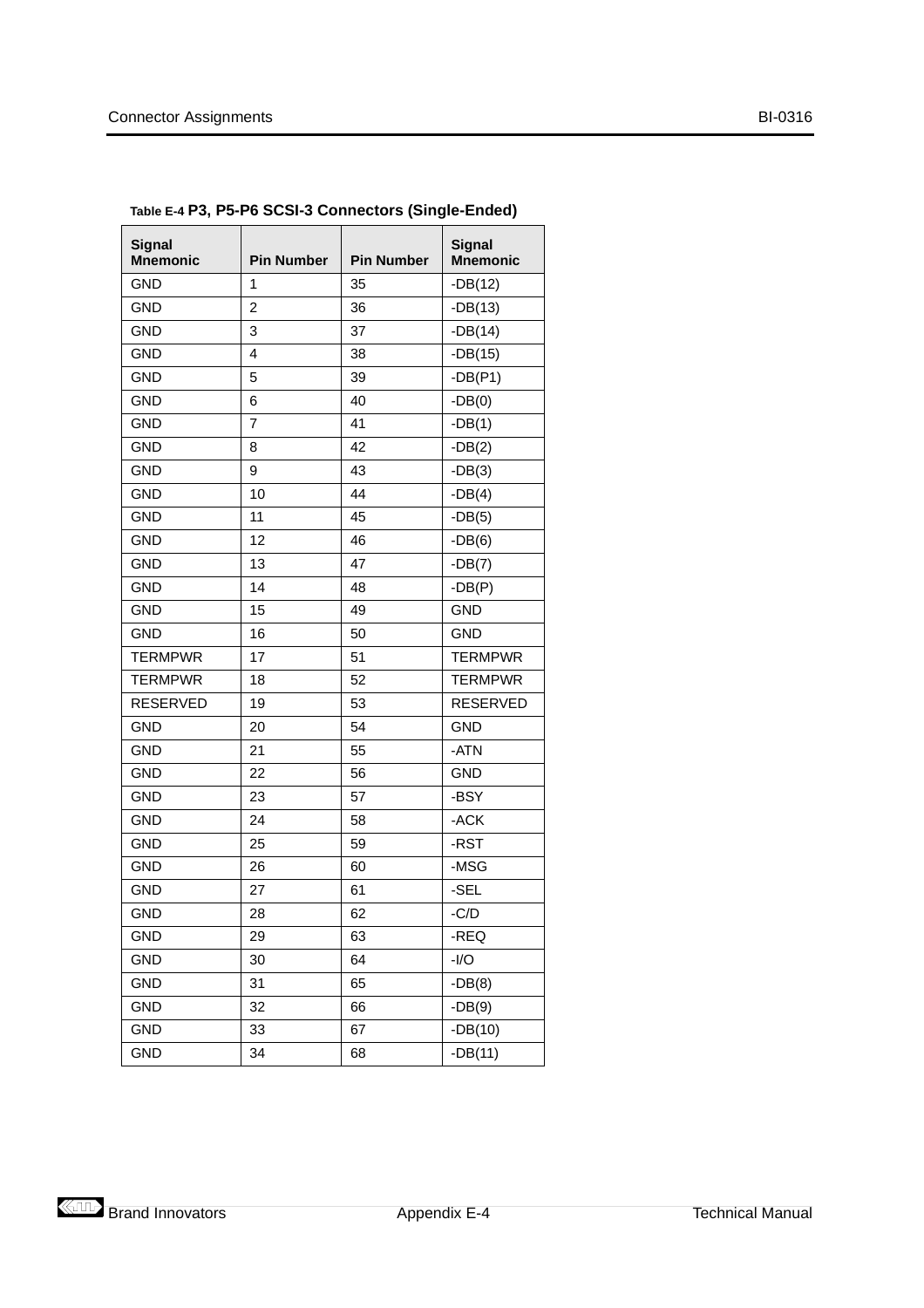| <b>Signal</b><br><b>Mnemonic</b> | <b>Pin Number</b> | <b>Pin Number</b> | <b>Signal</b><br><b>Mnemonic</b> |
|----------------------------------|-------------------|-------------------|----------------------------------|
| $+DB(12)$                        | 1                 | 35                | $-DB(12)$                        |
| $+DB(13)$                        | $\overline{2}$    | 36                | $-DB(13)$                        |
| $+DB(14)$                        | 3                 | 37                | $-DB(14)$                        |
| $+DB(15)$                        | 4                 | 38                | $-DB(15)$                        |
| $+DB(P1)$                        | 5                 | 39                | $-DB(P1)$                        |
| <b>GND</b>                       | 6                 | 40                | <b>GND</b>                       |
| $+DB(0)$                         | 7                 | 41                | $-DB(0)$                         |
| $+DB(1)$                         | 8                 | 42                | $-DB(1)$                         |
| $+DB(2)$                         | 9                 | 43                | $-DB(2)$                         |
| $+DB(3)$                         | 10                | 44                | $-DB(3)$                         |
| $+DB(4)$                         | 11                | 45                | $-DB(4)$                         |
| $+DB(5)$                         | 12                | 46                | $-DB(5)$                         |
| $+DB(6)$                         | 13                | 47                | $-DB(6)$                         |
| $+DB(7)$                         | 14                | 48                | $-DB(7)$                         |
| $+DB(P)$                         | 15                | 49                | $-DB(P)$                         |
| <b>DIFFSENS</b>                  | 16                | 50                | <b>GND</b>                       |
| <b>TERMPWR</b>                   | 17                | 51                | <b>TERMPWR</b>                   |
| <b>TERMPWR</b>                   | 18                | 52                | <b>TERMPWR</b>                   |
| <b>RESERVED</b>                  | 19                | 53                | <b>RESERVED</b>                  |
| +ATN                             | 20                | 54                | -ATN                             |
| <b>GND</b>                       | 21                | 55                | <b>GND</b>                       |
| +BSY                             | 22                | 56                | -BSY                             |
| +ACK                             | 23                | 57                | -ACK                             |
| +RST                             | 24                | 58                | -RST                             |
| $+MSG$                           | 25                | 59                | -MSG                             |
| $+$ SEL                          | 26                | 60                | -SEL                             |
| $+C/D$                           | 27                | 61                | $-C/D$                           |
| $+$ REQ                          | 28                | 62                | -REQ                             |
| $+I/O$                           | 29                | 63                | $-I/O$                           |
| <b>GND</b>                       | 30                | 64                | <b>GND</b>                       |
| $+DB(8)$                         | 31                | 65                | $-DB(8)$                         |
| $+DB(9)$                         | 32                | 66                | $-DB(9)$                         |
| $+DB(10)$                        | 33                | 67                | $-DB(10)$                        |
| $+DB(11)$                        | 34                | 68                | $-DB(11)$                        |

### <span id="page-47-0"></span>**Table E-5 P3, P5-P6 SCSI-3 Connectors (Differential)**

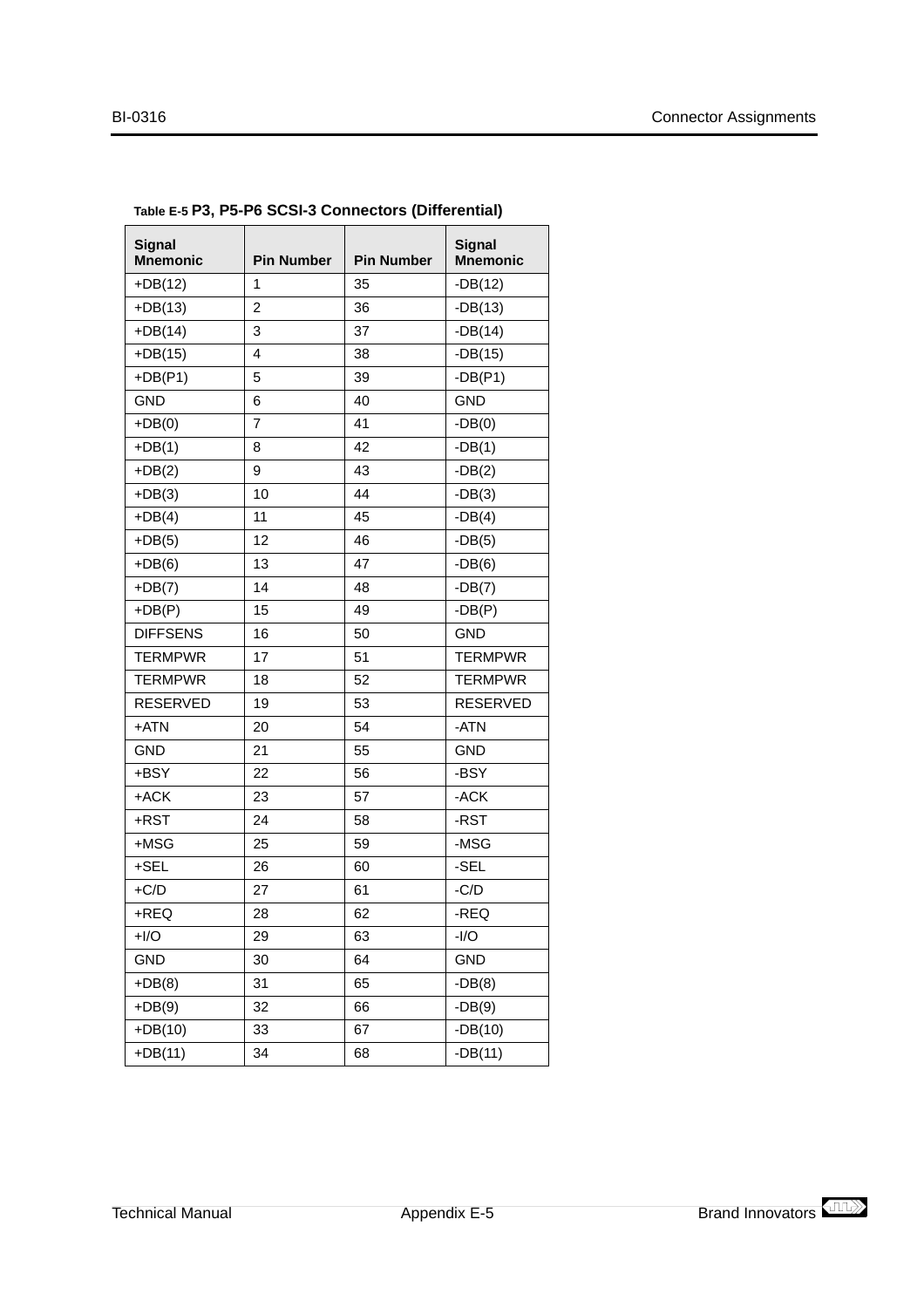| <b>Signal</b><br><b>Mnemonic</b> | <b>Pin Number</b> | <b>Pin Number</b> | <b>Signal</b><br><b>Mnemonic</b> |
|----------------------------------|-------------------|-------------------|----------------------------------|
| <b>GND</b>                       | 1                 | 2                 | $-DB(0)$                         |
| <b>GND</b>                       | 3                 | $\overline{4}$    | $-DB(1)$                         |
| <b>GND</b>                       | 5                 | 6                 | $-DB(2)$                         |
| <b>GND</b>                       | $\overline{7}$    | 8                 | $-DB(3)$                         |
| <b>GND</b>                       | 9                 | 10                | $-DB(4)$                         |
| <b>GND</b>                       | 11                | 12                | $-DB(5)$                         |
| <b>GND</b>                       | 13                | 14                | $-DB(6)$                         |
| <b>GND</b>                       | 15                | 16                | $-DB(7)$                         |
| <b>GND</b>                       | 17                | 18                | $-DB(P)$                         |
| <b>GND</b>                       | 19                | 20                | <b>GND</b>                       |
| <b>GND</b>                       | 21                | 22                | <b>GND</b>                       |
| <b>RESERVED</b>                  | 23                | 24                | <b>RESERVED</b>                  |
| <b>OPEN</b>                      | 25                | 26                | <b>TERMPWR</b>                   |
| <b>RESERVED</b>                  | 27                | 28                | <b>RESERVED</b>                  |
| <b>GND</b>                       | 29                | 30                | <b>GND</b>                       |
| <b>GND</b>                       | 31                | 32                | -ATN                             |
| <b>GND</b>                       | 33                | 34                | <b>GND</b>                       |
| <b>GND</b>                       | 35                | 36                | -BSY                             |
| <b>GND</b>                       | 37                | 38                | $-ACK$                           |
| <b>GND</b>                       | 39                | 40                | -RST                             |
| <b>GND</b>                       | 41                | 42                | -MSG                             |
| <b>GND</b>                       | 43                | 44                | -SEL                             |
| <b>GND</b>                       | 45                | 46                | $-C/D$                           |
| <b>GND</b>                       | 47                | 48                | -REQ                             |
| <b>GND</b>                       | 49                | 50                | $-I/O$                           |

<span id="page-48-0"></span>

| Table E-6 P7-P10 SCSI-2 Connectors (Single-Ended) |  |  |  |
|---------------------------------------------------|--|--|--|
|---------------------------------------------------|--|--|--|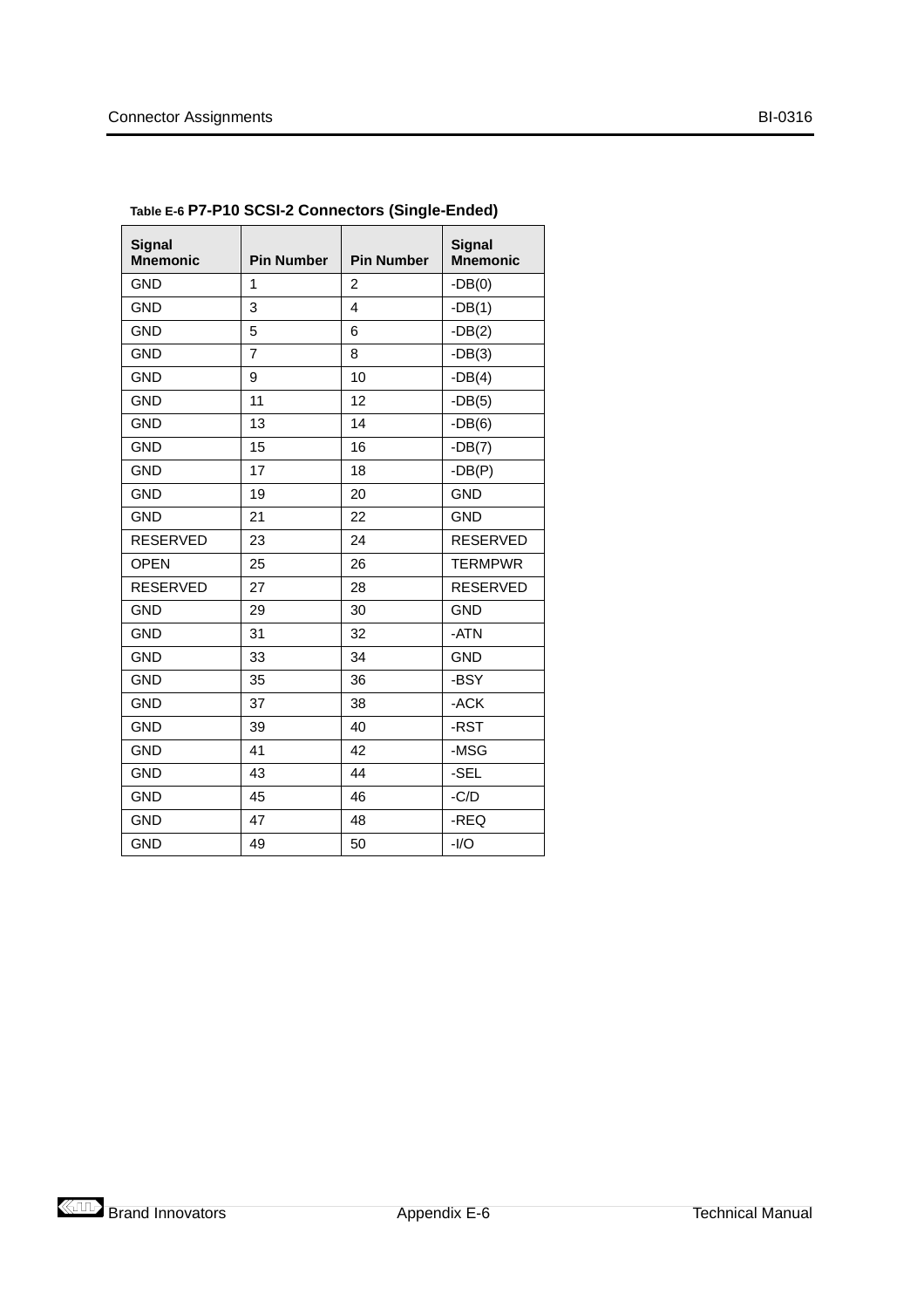| <b>Signal</b><br><b>Mnemonic</b> | <b>Pin Number</b> | <b>Pin Number</b>       | <b>Signal</b><br><b>Mnemonic</b> |
|----------------------------------|-------------------|-------------------------|----------------------------------|
| <b>GND</b>                       | 1                 | $\overline{2}$          | <b>GND</b>                       |
| $+DB(0)$                         | 3                 | $\overline{\mathbf{4}}$ | $-DB(0)$                         |
| $+DB(1)$                         | 5                 | 6                       | $-DB(1)$                         |
| $+DB(2)$                         | $\overline{7}$    | 8                       | $-DB(2)$                         |
| $+DB(3)$                         | 9                 | 10                      | $-DB(3)$                         |
| $+DB(4)$                         | 11                | 12                      | $-DB(4)$                         |
| $+DB(5)$                         | 13                | 14                      | $-DB(5)$                         |
| $+DB(6)$                         | 15                | 16                      | $-DB(6)$                         |
| $+DB(7)$                         | 17                | 18                      | $-DB(7)$                         |
| $+DB(P)$                         | 19                | 20                      | $-DB(P)$                         |
| <b>DIFFSENS</b>                  | 21                | 22                      | <b>GND</b>                       |
| <b>RESERVED</b>                  | 23                | 24                      | <b>RESERVED</b>                  |
| <b>TERMPWR</b>                   | 25                | 26                      | <b>TERMPWR</b>                   |
| <b>RESERVED</b>                  | 27                | 28                      | <b>RESERVED</b>                  |
| +ATN                             | 29                | 30                      | -ATN                             |
| <b>GND</b>                       | 31                | 32                      | <b>GND</b>                       |
| +BSY                             | 33                | 34                      | -BSY                             |
| +ACK                             | 35                | 36                      | -ACK                             |
| +RST                             | 37                | 38                      | -RST                             |
| $+MSG$                           | 39                | 40                      | -MSG                             |
| +SEL                             | 41                | 42                      | -SEL                             |
| $+C/D$                           | 43                | 44                      | $-C/D$                           |
| +REQ                             | 45                | 46                      | -REQ                             |
| $+I/O$                           | 47                | 48                      | $-I/O$                           |
| <b>GND</b>                       | 49                | 50                      | <b>GND</b>                       |

<span id="page-49-0"></span>

| Table E-7 P7-P10 SCSI-2 Connectors (Differential) |  |
|---------------------------------------------------|--|
|---------------------------------------------------|--|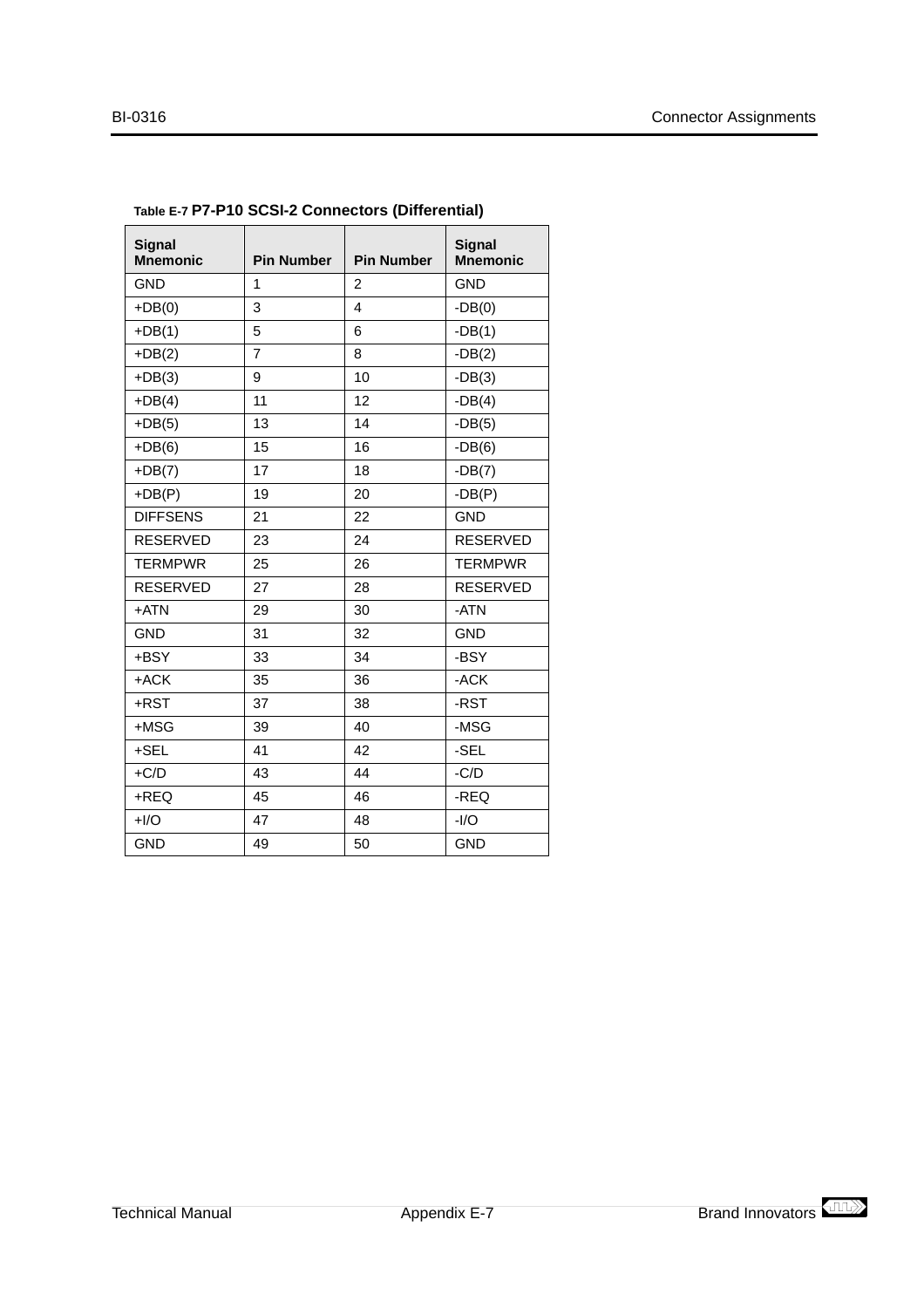#### <span id="page-50-0"></span>**Table E-8 P11-P12 Power Connectors**

| <b>Signal</b><br><b>Mnemonic</b> | <b>Pin Number</b> |
|----------------------------------|-------------------|
| $+5V$                            |                   |
| GND                              | 2                 |
| GND                              | 3                 |
| $+12V$                           |                   |

#### **Table E-9 P14 Drive Options Jumper Block**

| <b>Signal</b><br><b>Mnemonic</b> | <b>Pin Number</b> | <b>Pin Number</b> | <b>Signal</b><br><b>Mnemonic</b> |
|----------------------------------|-------------------|-------------------|----------------------------------|
| D1TERM                           |                   | 2                 | <b>GND</b>                       |
| <b>GND</b>                       | 3                 | 4                 | <b>GND</b>                       |
| D <sub>1</sub> SYNC              | 5                 | 6                 | D <sub>2</sub> SYNC              |
| D1SYNC                           |                   | 8                 | D <sub>2</sub> SYNC              |
| D2TERM                           | 9                 | 10                | <b>GND</b>                       |

#### **Table E-10 P15-P16 Drive Options Connector**

| Signal<br><b>Mnemonic</b> | <b>Pin Number</b> | <b>Pin Number</b> | <b>Signal</b><br><b>Mnemonic</b> |
|---------------------------|-------------------|-------------------|----------------------------------|
| SEL <sub>0</sub> -        |                   | 2                 | <b>XTFALT-</b>                   |
| SEL <sub>1</sub> -        | 3                 | 4                 | VUNIQ-                           |
| SEL <sub>2</sub> -        | 5                 | 6                 | SPSYNC-                          |
| SEL <sub>3</sub> -        | 7                 | 8                 | XTACTV-                          |
| <b>ENTERM-</b>            | 9                 | 10                | <b>GROUND</b>                    |
| $+5V$                     | 11                | 12                | <b>FAULT-</b>                    |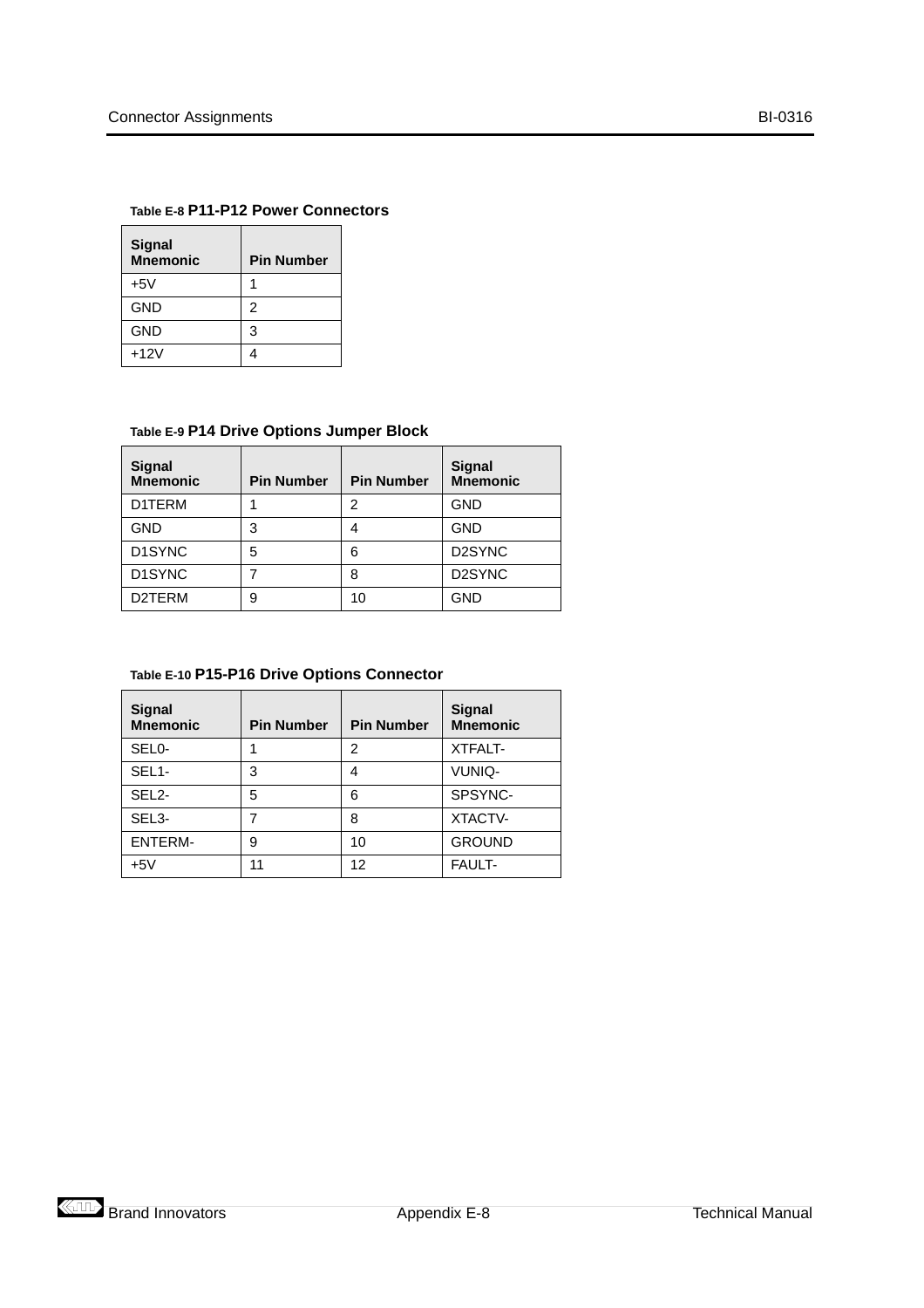# <span id="page-51-0"></span>**Appendix F** Drive 1 Manual

| <b>QM304550PXLW</b><br><b>Jumper Function</b> | <b>Factory Default Setting</b>  | <b>Brand Innovators Setting</b> | <b>User Setting</b> |
|-----------------------------------------------|---------------------------------|---------------------------------|---------------------|
| SCSI ID                                       | A1 and A2 installed = $6$       | all removed $= 0$               | see SW1             |
| <b>WAIT-SPIN</b>                              | $removed = spin with power up$  | removed                         |                     |
| Spin Delay                                    | removed = wait spin disabled    | removed                         |                     |
| <b>SE</b>                                     | $removed = LVD$ auto switch     | installed                       |                     |
| <b>TF</b>                                     | installed = termination enabled | removed                         | see P <sub>14</sub> |
| <b>TP</b>                                     | installed = termination power   | installed                       |                     |

## **Table F-1 Jumper Setting Drive 1**